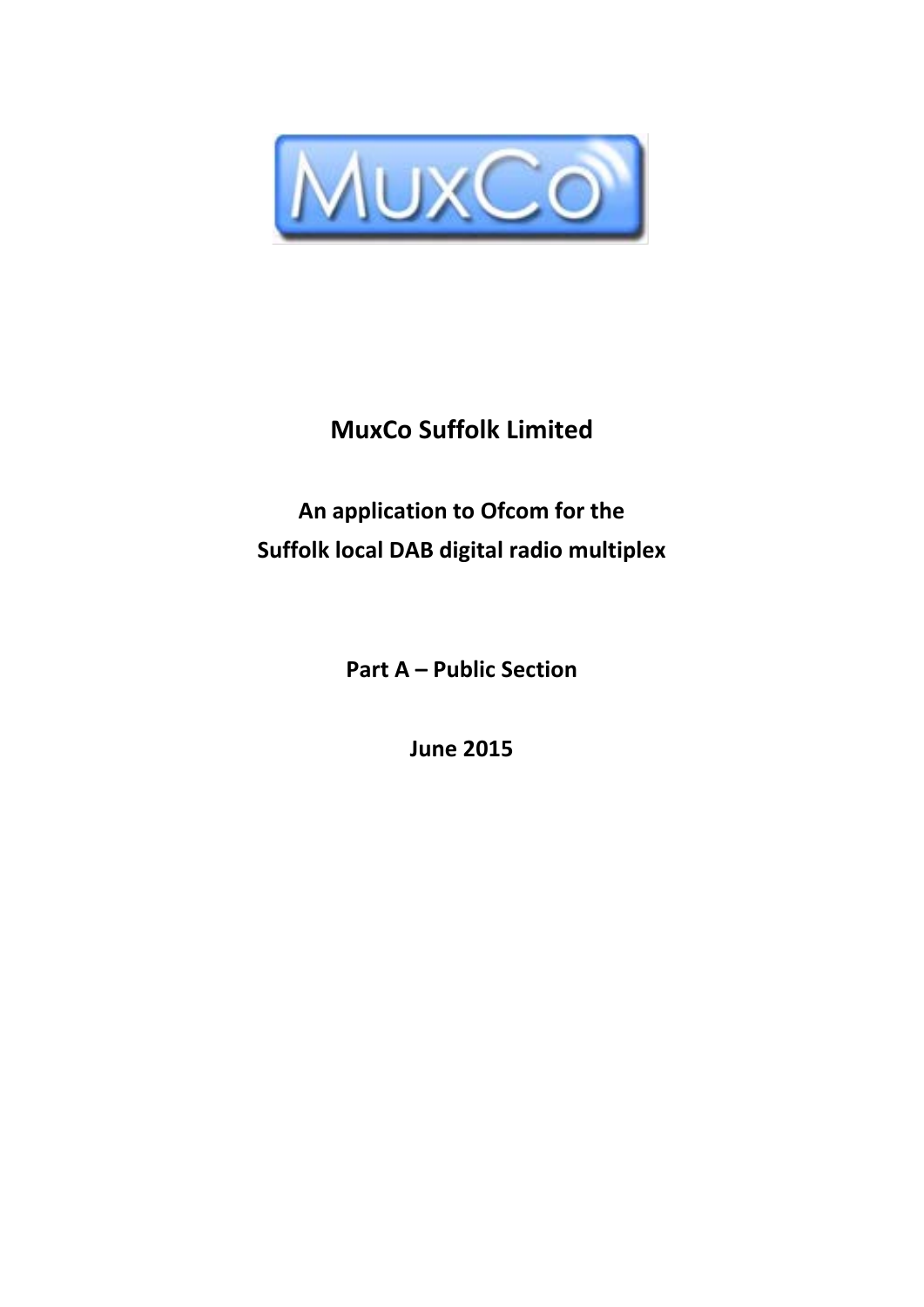

# **Executive summary**

Please provide a summary of your application, of no more than four pages in length.

# **MuxCo Suffolk**

- 1. MuxCo Suffolk Ltd was created to establish local DAB digital radio in Suffolk, with three shareholders who have significant analogue and digital radio experience, through multiplex ownership and broadcasting - **MuxCo** Ltd, **Lincs FM Group** Ltd and **Town & Country Broadcasting** Ltd.
- 2. The MuxCo management team has considerable experience as a multiplex operator, having established the Now Digital network and currently managing the MuxCo network and multiplexes owned by UTV Media.
- 3. MuxCo's ethos is that digital radio should be available in a cost and operationally efficient manner to enable as many organisations as possible to broadcast. MuxCo Suffolk will offer a wide range of broadcast options to make DAB economical to service providers. We believe this is the best way to encourage more stations to join the platform and provide a compelling proposition for digital radio listeners.
- 4. Our proposal is to launch an efficient multiplex that has the proactive involvement of its shareholders, reasonable carriage costs and bitrate management policy that provides an excellent opportunity for a range of organisations to broadcast.
- 5. Capacity has been allocated to accommodate existing analogue services in stereo from launch - **BBC Radio Suffolk**, **Heart** and **Smooth**. These services collectively account for 19.6% of total radio listening.
- 6. Capacity also been allocated to provide a range of new digital services that will broaden choice and expand the number of providers in the market. Individually and collectively, they cater for a wide range of tastes and interests. Two services are confirmed - **Suffolk First** and **Anglia**, and additional services will launch during the licence term.

# **Meeting the Award Criteria**

#### *Our proposed coverage and timetable to launch*

7. Our proposal is to replicate heritage commercial FM coverage from launch, planned for Q4 2016, using 3 transmitters to deliver 'outdoor coverage' (e.g. to in-car and mobile receivers) to 87% of roads and indoor coverage (e.g. to kitchen radios) to 328,000 adults (55.7%).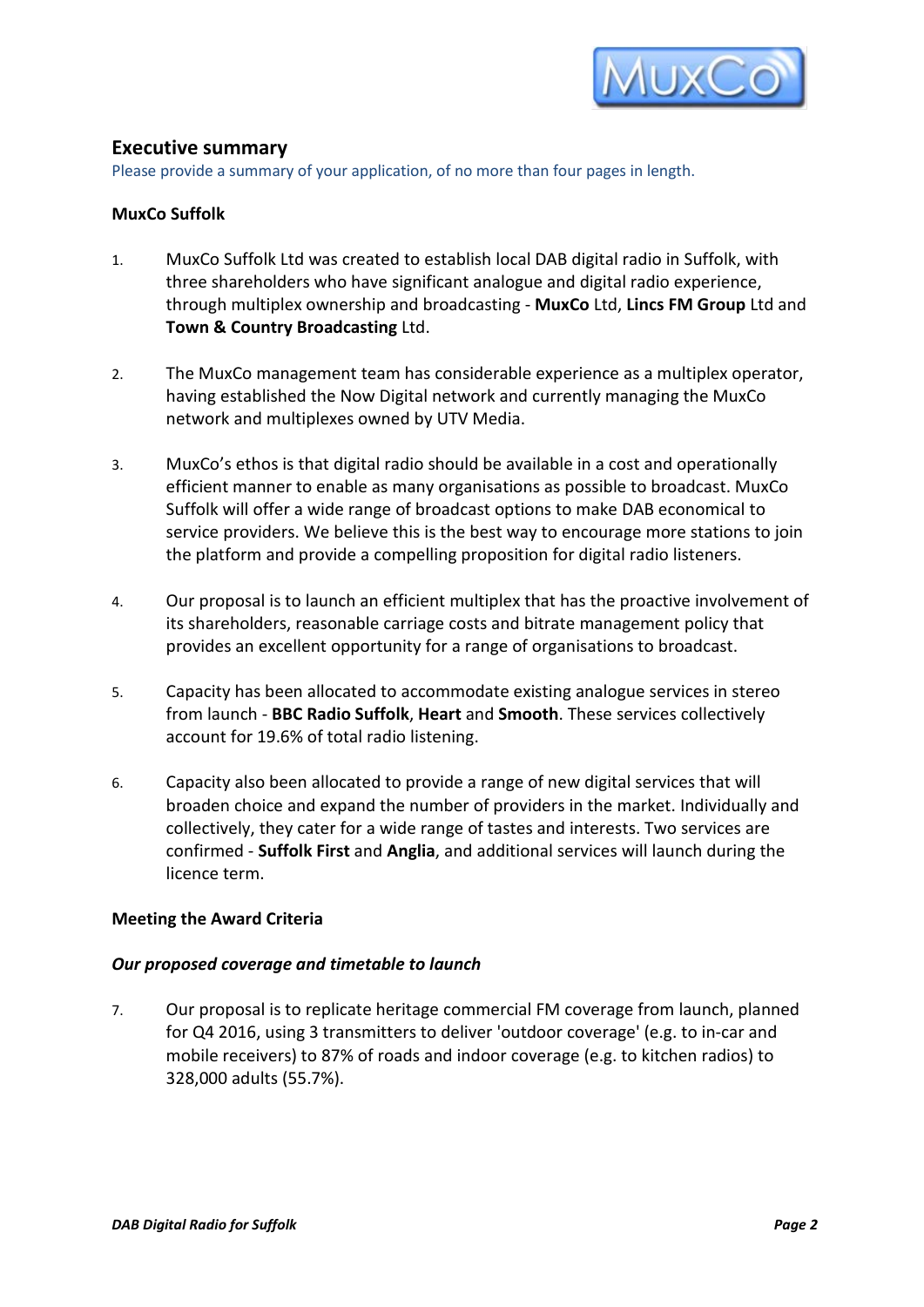

# *Our ability to establish and maintain the service*

8. The shareholders behind MuxCo have considerable analogue and digital radio experience. Between them they have investments in nine local multiplexes and broadcast a range of analogue simulcast and digital only services. All are committed to their digital futures and are well-resourced companies that can support the multiplex throughout the licence term.

# *Catering for local tastes and interests and broadening choice*

9. We have undertaken desk research to support our proposals. This has included population profiling and analysis of existing radio listening habits. Taken as a whole, our proposed services will ensure heritage services have a digital future, with new services helping to broaden choice and cater for a wide range of local tastes and interests. We believe that our proposals will provide further incentives for consumers to buy a DAB digital radio and help commercial radio grow in the county.

# *Demonstrating local demand and support*

10. RAJAR provides strong evidence of demand and interest in the simulcast services.

# *Being fair and effective*

11. We have established fair and transparent policies for negotiations with potential programme and additional service providers, and have engaged with potential service providers in an open and non-exclusive manner.

#### **Summary**

- MuxCo Suffolk will deliver robust local DAB coverage across the county.
- MuxCo Suffolk will deliver services that appeal to Suffolk and will help commercial radio improve its market share.
- MuxCo Suffolk is well resourced, in terms of both management and finance, and will be led by a management team with an unparalleled track record in applying for and successfully operating local multiplexes.
- MuxCo Suffolk's shareholders have impressive track records in operating both local and digital-only stations. This expertise will be invaluable to the multiplex, as well as assisting the development of new programming streams.
- MuxCo Suffolk will deliver a cost effective local DAB solution, collectively benefiting all service providers and ensuring a long-term commitment to DAB digital radio.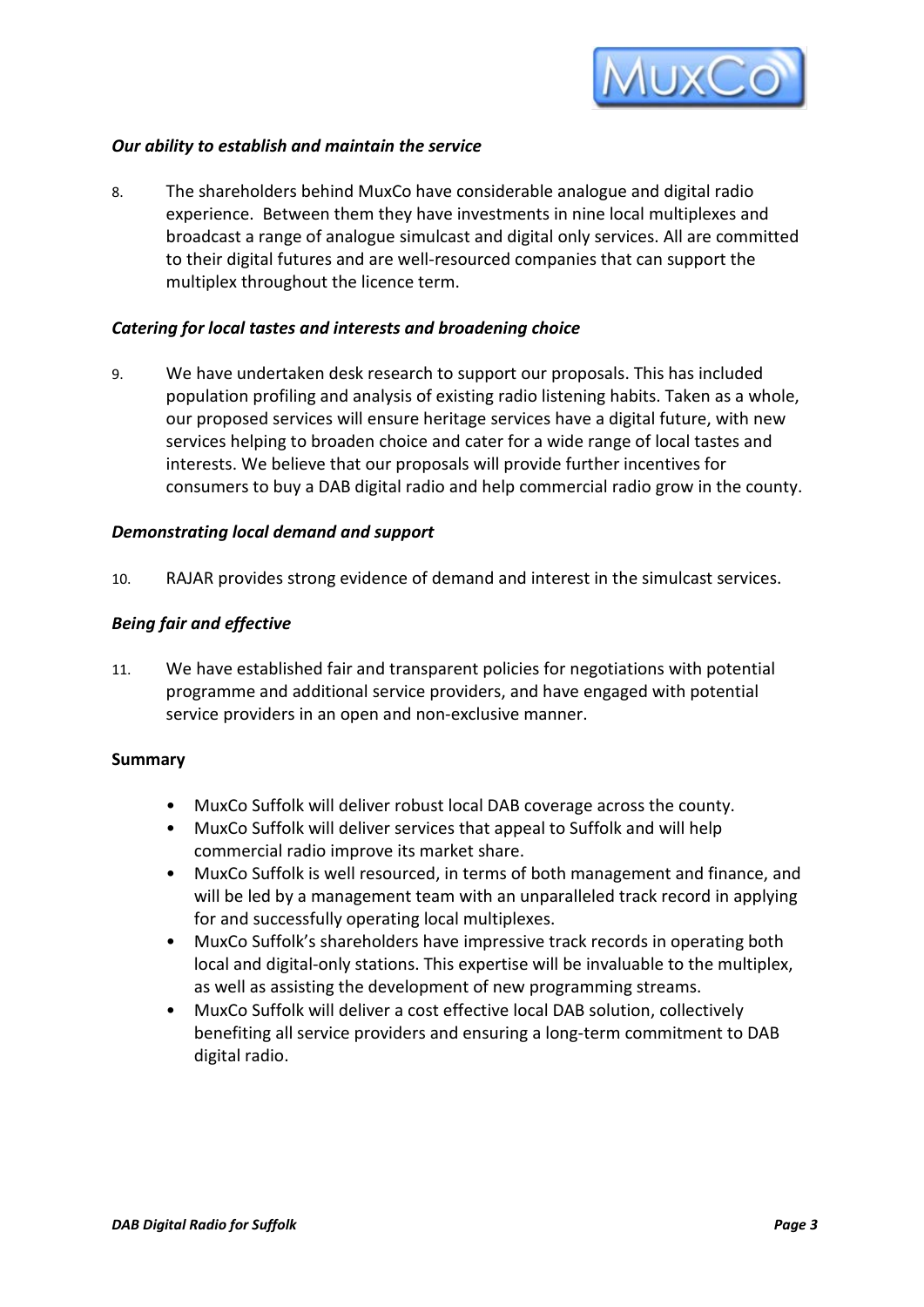

# **General information**

#### **1. Name of Applicant, Address, Telephone No. and E-Mail Address**

This must be a single legal entity: either a body corporate or a named individual person. If the former, a copy of the Certificate of Incorporation must be included with the application.

MuxCo Suffolk Ltd

### **2. Main Contact (For Public Purposes)**

Please nominate at least one individual to deal with any press or public enquiries, stating:

| Name:                | <b>Gregory Watson</b>             |
|----------------------|-----------------------------------|
| Telephone (daytime): | 020 7739 7880                     |
| Address:             | 96A Curtain Road, London EC2A 3AA |
| E-mail address:      | gregory@muxco.com                 |

# **3. Main Contact (For Ofcom Purposes)**

Please nominate one individual to whom questions of clarification and/or amplification should be sent, stating:

| Name:                | <b>Gregory Watson</b>             |
|----------------------|-----------------------------------|
| Telephone (daytime): | 020 7739 7880                     |
| Address:             | 96A Curtain Road, London EC2A 3AA |
| E-mail address:      | gregory@muxco.com                 |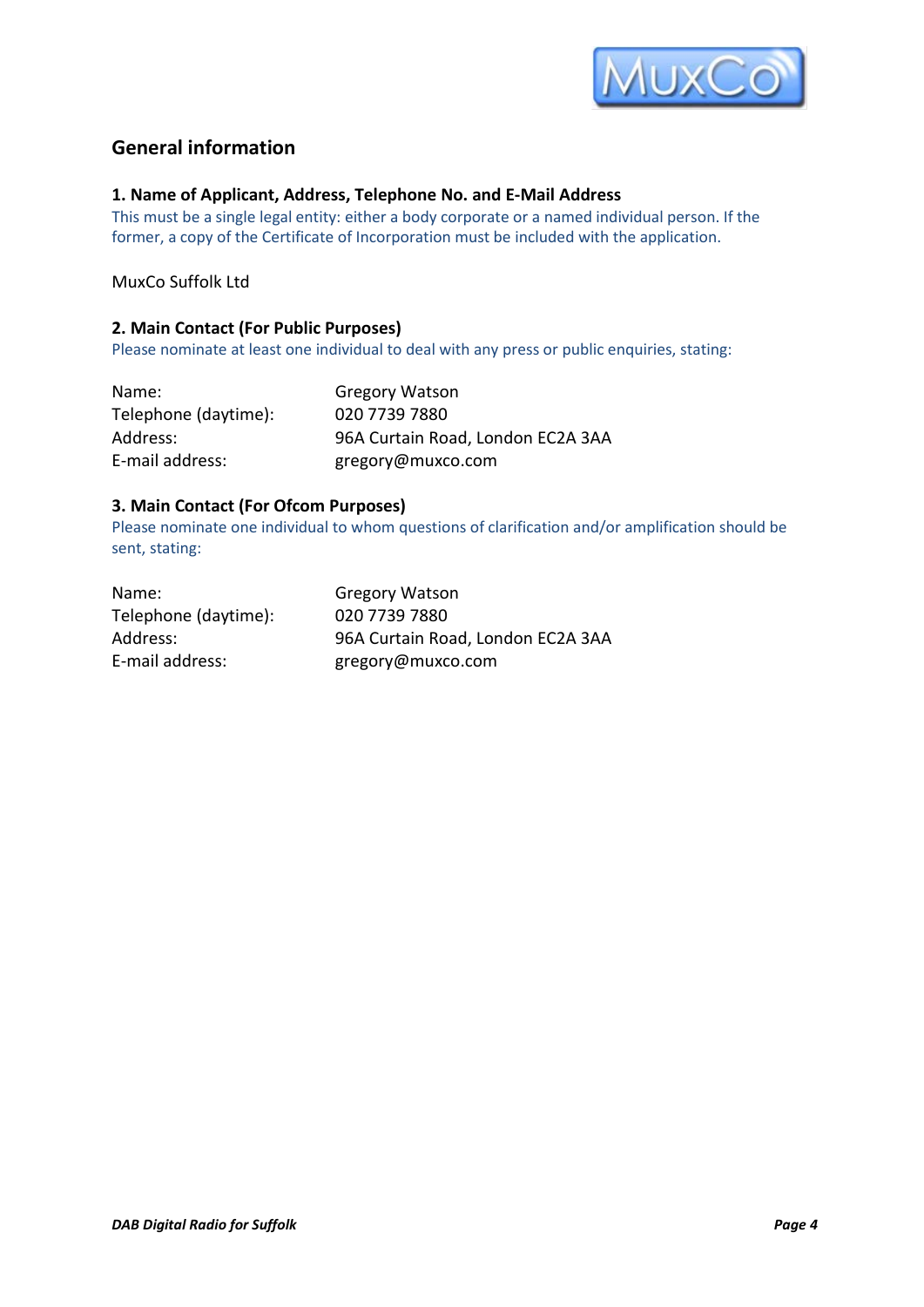

# **Section 51(2)(a) and (b): Extent of proposed coverage area and timetable for coverage roll-out**

# **4. Summary of coverage proposals**

Provide a summary, fully consistent with the more detailed information about transmission sites supplied separately (see Q.6 below), of the coverage areas proposed to be achieved by the applicant's technical plan, and an estimate of the percentage of UK households, UK major roads and/or the UK adult (aged 15+) population which will be served by this local radio multiplex service for both indoor and outdoor coverage.

- 12. Our transmission proposal has been designed in conjunction with Arqiva to provide optimum population coverage across the licensed area, taking into account urban areas and the main road network. The plan takes into account the footprints of existing local multiplexes and the footprints of the existing analogue services, in particular commercial FM coverage from Great Barton and Foxhall Heath.
- 13. At launch, we will use 3 transmitters to replicate heritage local commercial FM coverage from launch, planned for Q4 2016, using 3 transmitters to deliver 'outdoor coverage' (e.g. to in-car and mobile receivers) to 87% of roads and indoor coverage (e.g. to kitchen radios) to 328,000 adults (55.7%).

# **Mendlesham**

A medium power transmitter using the existing National DAB antenna providing:

- Robust indoor coverage to most of central Suffolk
- Outdoor mobile coverage to the roads in central Suffolk including the A14, A140 and A143 trunk routes
- Mobile device coverage in a large proportion of key settlements

# **Puttocks Hill**

A medium power transmitter using the existing national antenna providing:

- Robust indoor coverage to Bury St Edmunds and surrounding area
- Outdoor mobile coverage to the roads in the Bury St Edmunds area including the A143 and A14 trunk routes
- Mobile device coverage in a large proportion of key settlements

# **Warren Heath**

A medium power transmitter sharing the recently installed BBC / Digital One antenna providing:

- Robust indoor coverage to Ipswich and surrounding area
- Outdoor mobile coverage to the roads in the Ipswich area, including completing A14 coverage from Felixstowe to the edge of the Suffolk editorial area near Newmarket
- Mobile device coverage in a large proportion of key settlements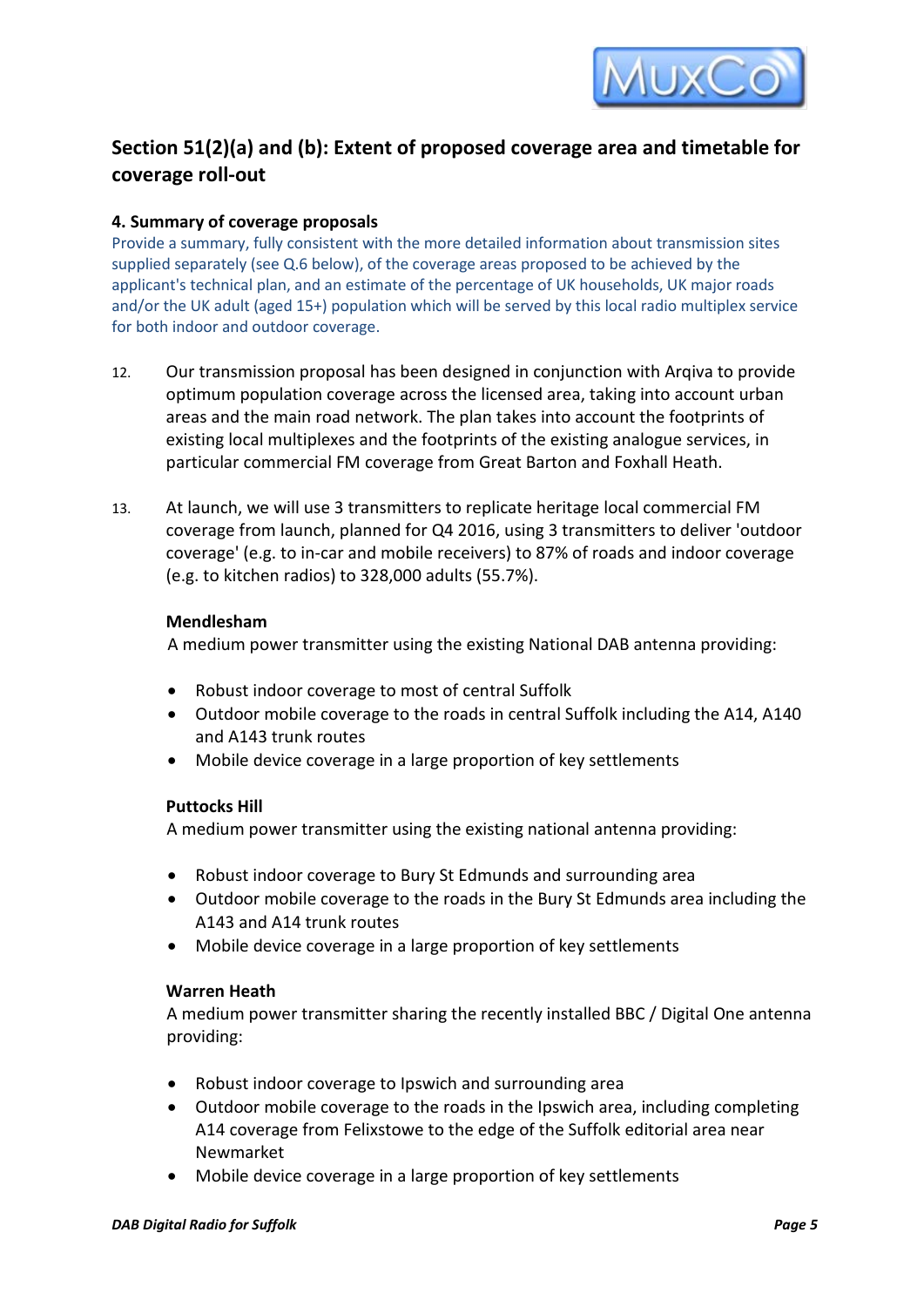

- 14. In planning the network, Arqiva has assumed the following service levels as defined in the Ofcom advertisement for the Suffolk Licence:
	- 54dBuV/m at 10m agl for outdoor mobile road coverage.
	- 62dBuV/m at 10m agl for useful indoor coverage in a suburban environment.
	- Interference Limited coverage is calculated using the interfering transmitter data and ERPs as per the present Ofcom "Step1" DAB expansion plan and also the reference transmitters in the documentation.
- 15. Ofcom's advertisement identifies a potential adult 15+ population of 530,738. Arqiva calculates a potential adult 15+ population of 588,407 (2011 census data) and 702km of roads within the Ofcom / JPRG agreed Suffolk boundary. Our percentage coverages are based on the Arqiva population and on roads using the Ofcom defined ATDI software and parameters.

| <b>Launch transmitters</b> | <b>Outdoor Coverage (54 dB)</b> |           |               | Indoor Coverage (62 dB) |  |
|----------------------------|---------------------------------|-----------|---------------|-------------------------|--|
|                            | Roads                           | % Covered | <b>Adults</b> | % Covered               |  |
| Noise Limited              | 614.7                           | 87.52%    | 328,154       | 55.77%                  |  |
| Interference Limited       | 589.1                           | 83.89%    | 311.871       | 53.00%                  |  |

16. The following map highlights proposed noise limited coverage – indoor (pink) and outdoor (green) at launch.

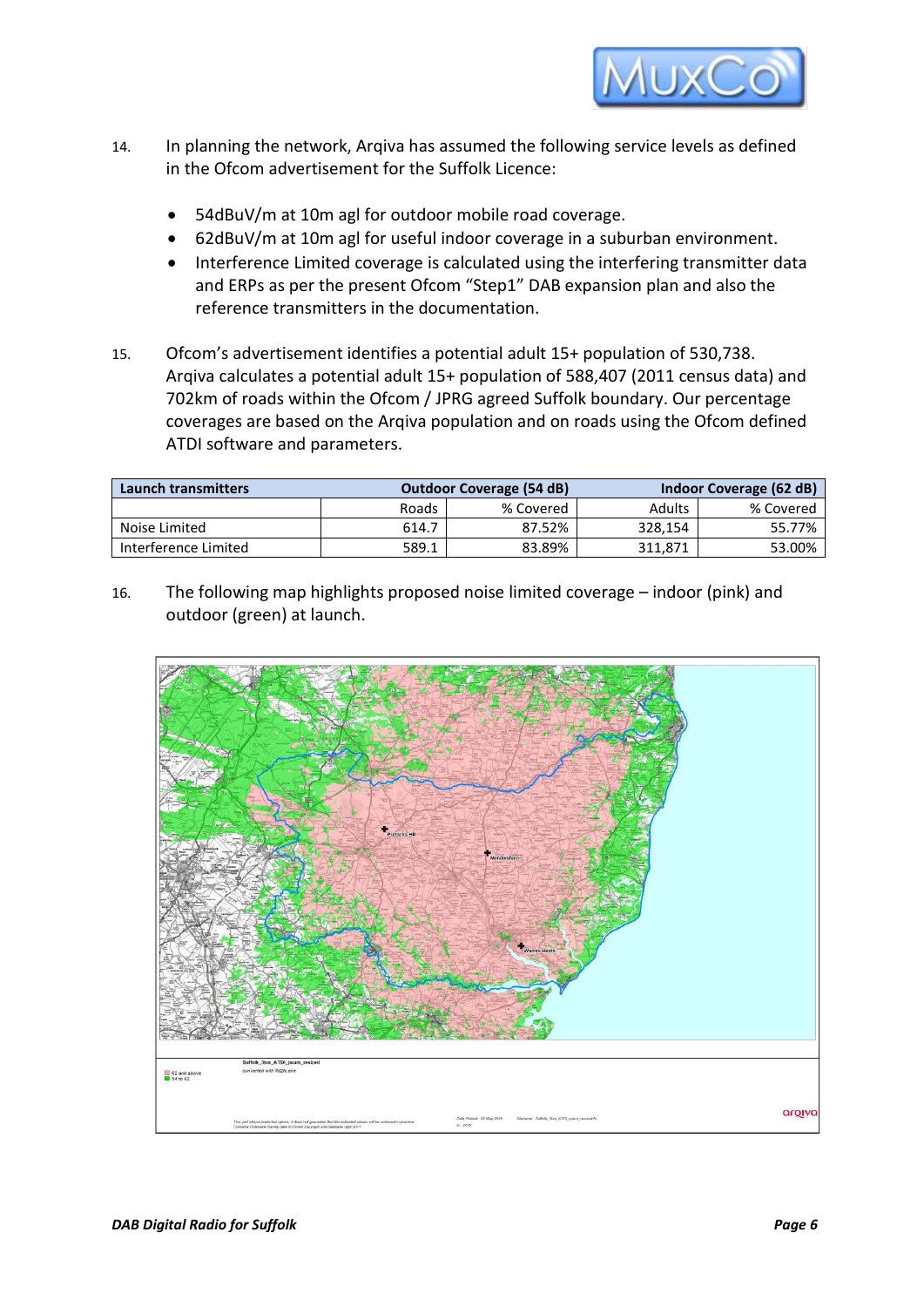

# **Standalone Coverage**

17. The following table summarises coverage (Noise Limited) within the Licensed Area of each individual site, demonstrating the considerable overlap between transmitters which will ensure a reliable signal to a significant proportion of the licensed area, even should one transmitter be on reduced power or have failed.

| <b>Transmitters</b> |       | <b>Outdoor Coverage (54 dB)</b> | Indoor Coverage (62 dB) |           |  |
|---------------------|-------|---------------------------------|-------------------------|-----------|--|
|                     | Roads | % Covered                       | Adults                  | % Covered |  |
| Mendlesham          | 582.3 | 82.92%                          | 279.897                 | 47.57%    |  |
| Puttocks Hill       | 197.0 | 28.05%                          | 62.611                  | 10.64%    |  |
| Warren Heath        | 182.9 | 26.05%                          | 132,728                 | 22.56%    |  |

# **Cumulative Coverage**

18. The table below shows how the Licensed Area coverage (Interference Limited) is achieved up through the use of a network of transmitters.

| <b>Transmitters</b>       |       | <b>Outdoor Coverage (54 dB)</b> | Indoor Coverage (62 dB) |           |  |
|---------------------------|-------|---------------------------------|-------------------------|-----------|--|
|                           | Roads | % Covered                       | <b>Adults</b>           | % Covered |  |
| Mendlesham                | 582.3 | 82.92%                          | 279.897                 | 47.57%    |  |
| Mendlesham & Warren Heath | 593.4 | 84.49%                          | 314.144                 | 53.39%    |  |
| Mendlesham, Warren Heath  |       |                                 |                         |           |  |
| & Puttocks Hill           | 614.7 | 87.52%                          | 328,154                 | 55.77%    |  |

### **Network Resilience**

19. The following table shows the impact (Interference Limited) from the loss of one transmitter at a time, demonstrating its contribution to the overall network.

| Loss of:      |            | <b>Outdoor Coverage (54 dB)</b> |             | Indoor Coverage (62 dB) |
|---------------|------------|---------------------------------|-------------|-------------------------|
|               | Roads lost | %                               | Adults lost | % Covered               |
| Puttocks Hill | 21.3       | 3.03%                           | 14.010      | 2.38%                   |
| Warren Heath  | 11.1       | 1.57%                           | 327.247     | 5.82%                   |
| Mendlesham    | 238.3      | 33.92%                          | 130,162     | 22.12%                  |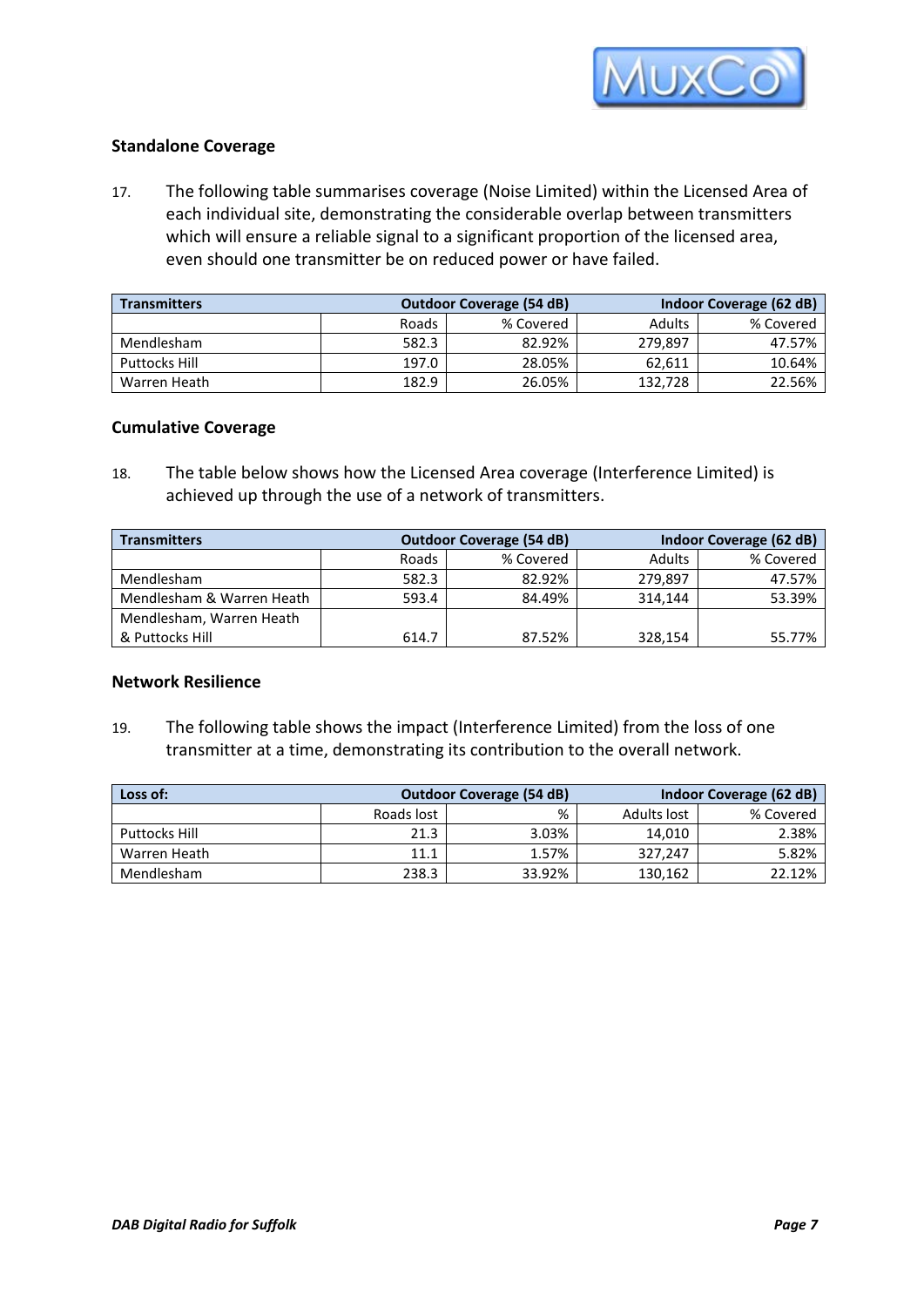

# **5. Timetable for coverage roll-out**

Outline the timetable in accordance with which the coverage proposed at Q.4 would be achieved, and the technical means by which it would be achieved. This should also be fully consistent with the more detailed information provided in response to Q.6.

20. Our proposal is to formally launch the multiplex in Q4 2016. Assuming an award in September 2015, we will run test transmissions in September 2016, followed by launch in October 2016.

# **Antenna Systems and Combiner**

21. Arqiva will be the owner of all the required antenna systems. Discussions on the systems have taken place with Arqiva and we are advised that no obstacles are expected to meet the timetable for launch.

# **Transmitter systems**

22. Arqiva propose to use transmitters from a major European supplier, Mier Comunicaciones S.A. with whom Arqiva have a Frame Agreement. Mier have confirmed their ability to provide the necessary transmitter systems and services within the required timescales.

# **Distribution**

23. The distribution between the multiplex centre and the transmitters will be distributed on Arqiva network circuits and SHF link circuits between transmitters. Arqiva confirms that it is able to install the new infrastructure within the timescale of the transmission roll-out.

#### **Accommodation and Power Requirements**

24. Arqiva have confirmed that it can provide suitable accommodation and power supply.

#### **6. Detailed coverage proposals**

Provide, in an electronic text file, details of the technical plan, which should consist of the following components: assignment details, implementation table, and implementation data.

- a) The first part of the technical plan is a table of assignment details. This gives the relevant technical detail of each transmitting station which the applicant is undertaking to provide as part of its network. It will be used to enable Ofcom to estimate the coverage which will be achieved by the applicant, on a basis consistent with other applicants. It will also enable confirmation of the plan's compliance with Ofcom's various technical requirements. All files must be supplied in text format which is in accordance with the ITU format defined for digital sound broadcasting assignments, details of which can be found at[: http://www.itu.int/ITU-R/terrestrial/docs/notice](http://www.itu.int/ITU-R/terrestrial/docs/notice-forms/ge06/BS-GE06_Guide.pdf)[forms/ge06/BS-GE06\\_Guide.pdf.](http://www.itu.int/ITU-R/terrestrial/docs/notice-forms/ge06/BS-GE06_Guide.pdf)
- 25. The assignment details accompanying this application are provided under separate cover as electronic files.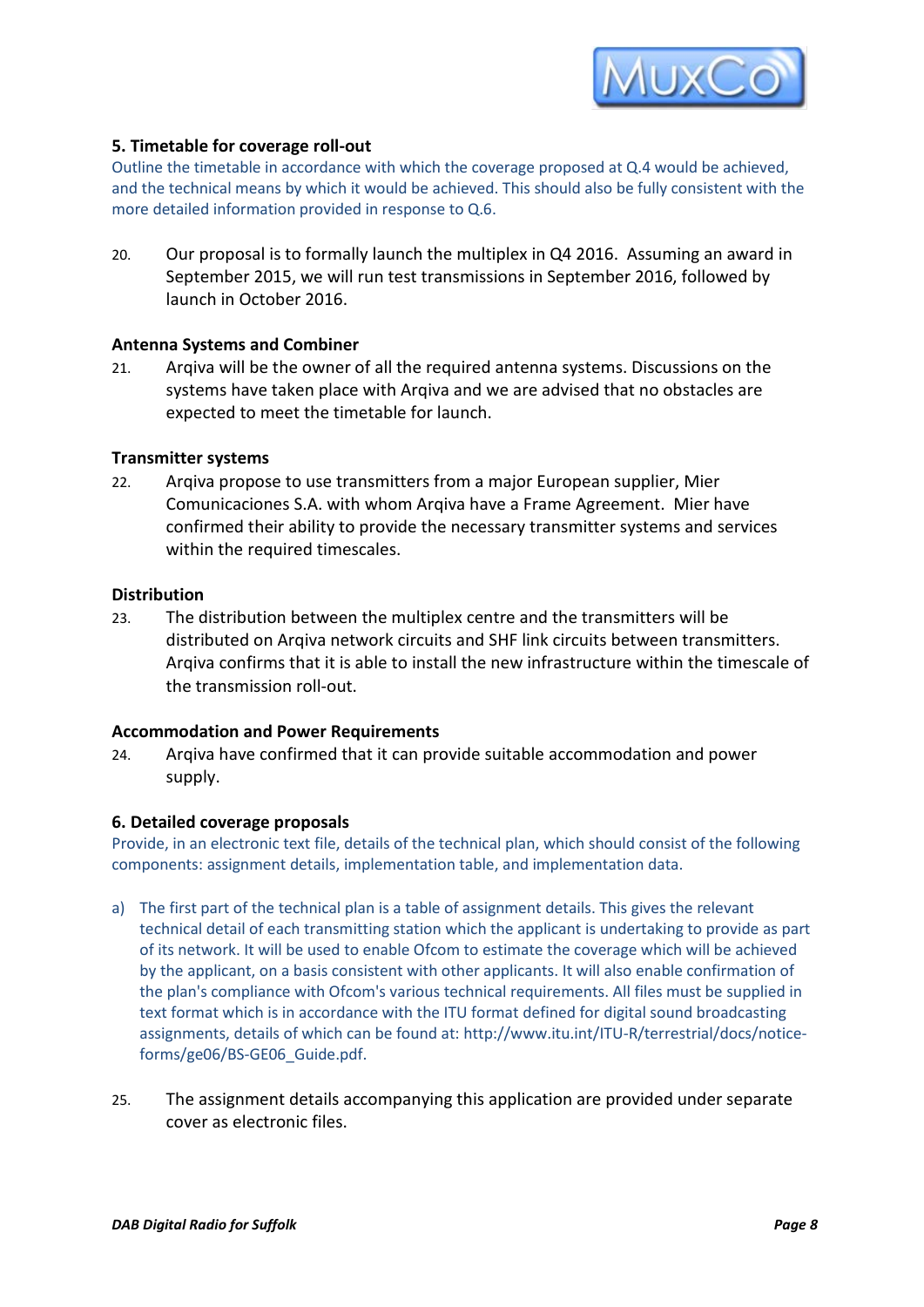

b) A separate table, the implementation table, should also be provided for the technical plan. This should list, for each proposed transmitter, the date of implementation promised with the parameters promised in the transmission plan, the owner/lessor of aperture space on the mast/tower, and any relevant accompanying notes. If it is proposed to introduce a transmitter with different parameters (typically lesser power or height) for an interim period, then on both lists there should be one entry for the initial assignment, and a second entry for the one which replaces it, with a note stating which transmission assignment is replaced.

| 26. | The following table details all of the information requested in question 6b |  |
|-----|-----------------------------------------------------------------------------|--|
|-----|-----------------------------------------------------------------------------|--|

| <b>Site Name</b>              | <b>NGR</b>           | <b>Site</b><br>Owner | Antenna<br>Height m<br>agl | <b>Antenna Proposed</b>                                                                     | New or<br><b>Existing</b><br>Antenna | <b>ERP</b><br><b>kW</b> | Implementation<br>Date |
|-------------------------------|----------------------|----------------------|----------------------------|---------------------------------------------------------------------------------------------|--------------------------------------|-------------------------|------------------------|
| Mendlesham<br>(9314)          | TM<br>12200<br>64100 | Argiva               | 220                        | Share into existing<br>National antenna -<br>2 Tiers x 4 DAB Panels                         | Existing<br>Antenna                  | 2.1                     | Q4 2016                |
| Warren<br>Heath<br>(443)      | ТM<br>19600<br>42500 | Argiva               | 48                         | Share into the newly<br>installed BBC/D1 antenna<br>2 Tiers of a single dipole<br>on a pole | Existing<br>Antenna                  | 1.0                     | Q4 2016                |
| <b>Puttocks Hill</b><br>(419) | TL<br>89600<br>69600 | Argiva               | 52                         | Share into existing<br>National antenna -<br>4 Tiers of a single dipole<br>on a pole        | Existing<br>Antenna                  | 2.0                     | Q4 2016                |

c) Each transmission assignment should also be represented by site implementation data, specific to each transmission site. This detail is intended to elicit the practicability of the technical plan. For each site name (corresponding to assignment details and implementation table):

ii) If existing aerials are to be used, this needs to be stated and an explicit reference made. If not, then applicants should provide a photograph or scale diagram (or set of photographs or diagrams), showing the portion of the supporting structure on which the radiating aerials are to be mounted. Show the radiating aerials, and the aerials of other services mounted immediately above, below, and at the same level as, the radiating aerials of the applicant's service.

iii) Provide details of the location of the building in which the transmission equipment is to be housed, and confirmation that space is available for all of the equipment required (or describe what modifications to buildings and infrastructure will be required, if relevant).

iv) Provide confirmation from each of the relevant parties that they have seen and agreed the applicant's proposals (to the extent that this includes new works) in respect of:

- aerial mounting on the supporting structure, as proposed in the sketch diagram;
- running of feeder cable from transmission system to aerial(s);
- sharing of aerials and insertion/use of combiners, where relevant;
- siting of transmission equipment;
- supply of power;
- building works (if any).

The relevant party in each case, namely whoever controls the infrastructure (mast, cableways, building, power), should be named explicitly.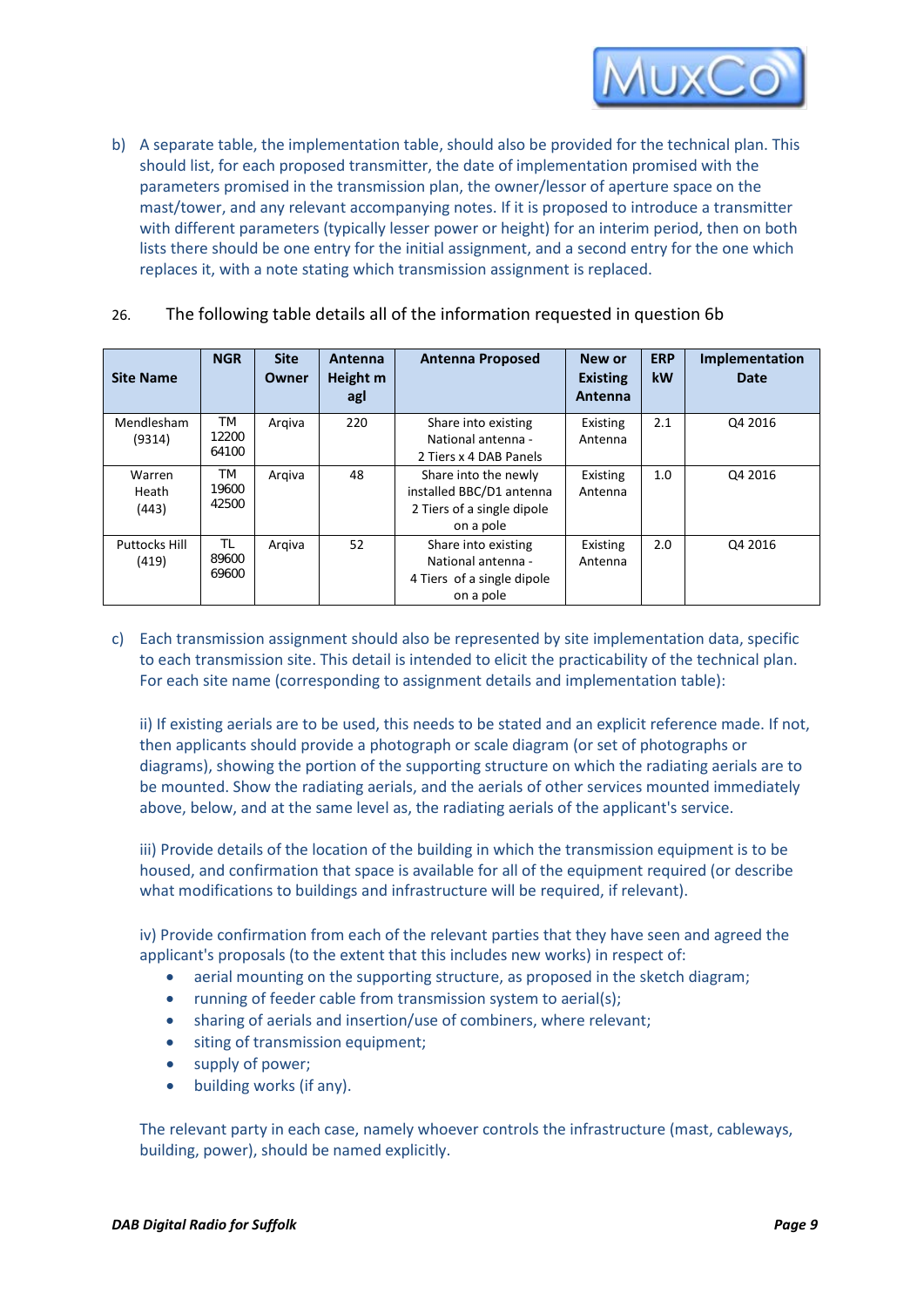

Note: submission of this information does not imply that Ofcom will validate the design of the aerial system. The licensee will be required to adhere as far as is reasonably practicable to the antenna pattern proposed in the assignment details, and in all cases to limit the maximum radiated power in any given direction as may be required by Ofcom.

27. The table below details all the data requested in question 6c ii, iii and iv. Arqiva has confirmed that the designs of the existing antennas and feeder systems are suitable for use at the powers indicated in the Assignment Details, and that the sites can be made available for the proposed transmitter systems. Electrical power is available. Minor building works are required and Arqiva has confirmed it will undertake these.

| <b>Site Name</b>                           | Mendlesham<br>(9314)                                                                                                                                                                               | <b>Warren Heath</b><br>(443)                                                                                                                                                                       | <b>Puttocks Hill</b><br>(419)                                                                                                                                                                      |  |
|--------------------------------------------|----------------------------------------------------------------------------------------------------------------------------------------------------------------------------------------------------|----------------------------------------------------------------------------------------------------------------------------------------------------------------------------------------------------|----------------------------------------------------------------------------------------------------------------------------------------------------------------------------------------------------|--|
| <b>NGR</b>                                 | TM 12200 64100                                                                                                                                                                                     | TM 19600 42500                                                                                                                                                                                     | TL 89600 69600                                                                                                                                                                                     |  |
| <b>Existing DAB Site</b>                   | Existing                                                                                                                                                                                           | Existing                                                                                                                                                                                           | Existing                                                                                                                                                                                           |  |
| <b>Site Owner</b>                          | Argiva                                                                                                                                                                                             | Argiva                                                                                                                                                                                             | Argiva                                                                                                                                                                                             |  |
| <b>Site Owner Approval of</b><br>proposals | Yes via Arqiva Transco<br>Reference Offer                                                                                                                                                          | Yes via Arqiva Transco<br>Reference Offer                                                                                                                                                          | Yes via Arqiva Transco<br>Reference Offer                                                                                                                                                          |  |
| Antenna Height (agl)                       | 220                                                                                                                                                                                                | 48                                                                                                                                                                                                 | 52                                                                                                                                                                                                 |  |
| <b>Antenna Proposed</b>                    | Share into existing National<br>antenna - 2 Tiers x 4 DAB<br>Panels                                                                                                                                | Share into the newly<br>installed BBC/D1 antenna -<br>2 Tiers of a single dipole on<br>a pole                                                                                                      | Share into existing National<br>$antenna - 4$ tiers of a single<br>dipole on a pole                                                                                                                |  |
| <b>New or Existing</b><br>Antenna          | <b>Existing Antenna</b>                                                                                                                                                                            | <b>Existing Antenna</b>                                                                                                                                                                            | <b>Existing Antenna</b>                                                                                                                                                                            |  |
| ERP (kW)                                   | 2.1                                                                                                                                                                                                | 1.0                                                                                                                                                                                                | 2.0                                                                                                                                                                                                |  |
| <b>Drive Arrangement</b>                   | Dual                                                                                                                                                                                               | Dual                                                                                                                                                                                               | Dual                                                                                                                                                                                               |  |
| <b>ACI Issue</b>                           | NO<br>Co-sited with other services                                                                                                                                                                 | NO<br>Co-sited with other services                                                                                                                                                                 | <b>NO</b><br>Co-sited with other services                                                                                                                                                          |  |
| <b>Tx Location Notes</b>                   | New transmitter to be<br>located within the existing<br>accommodation near to the<br>existing DAB Transmitters.<br>Using existing power and<br>ventilation infrastructure,<br>modified as required | New transmitter to be<br>located within the existing<br>accommodation near to the<br>existing DAB Transmitters.<br>Using existing power and<br>ventilation infrastructure,<br>modified as required | New transmitter to be<br>located within the existing<br>accommodation near to the<br>existing DAB Transmitters.<br>Using existing power and<br>ventilation infrastructure,<br>modified as required |  |
| <b>Transmitter Size required</b>           | 900W Dual Drive                                                                                                                                                                                    | 600W Dual Drive                                                                                                                                                                                    | 600W Single Drive                                                                                                                                                                                  |  |

d) Provide the following details regarding transmission arrangements:

- i) Any transmission contracts that have been agreed
- ii) The status of these agreements
- 28. MuxCo Suffolk has an initial offer from Arqiva. Formally contract negotiations will be concluded after award. Both MuxCo and Arqiva have experience in concluding contracts and we do not foresee any issues.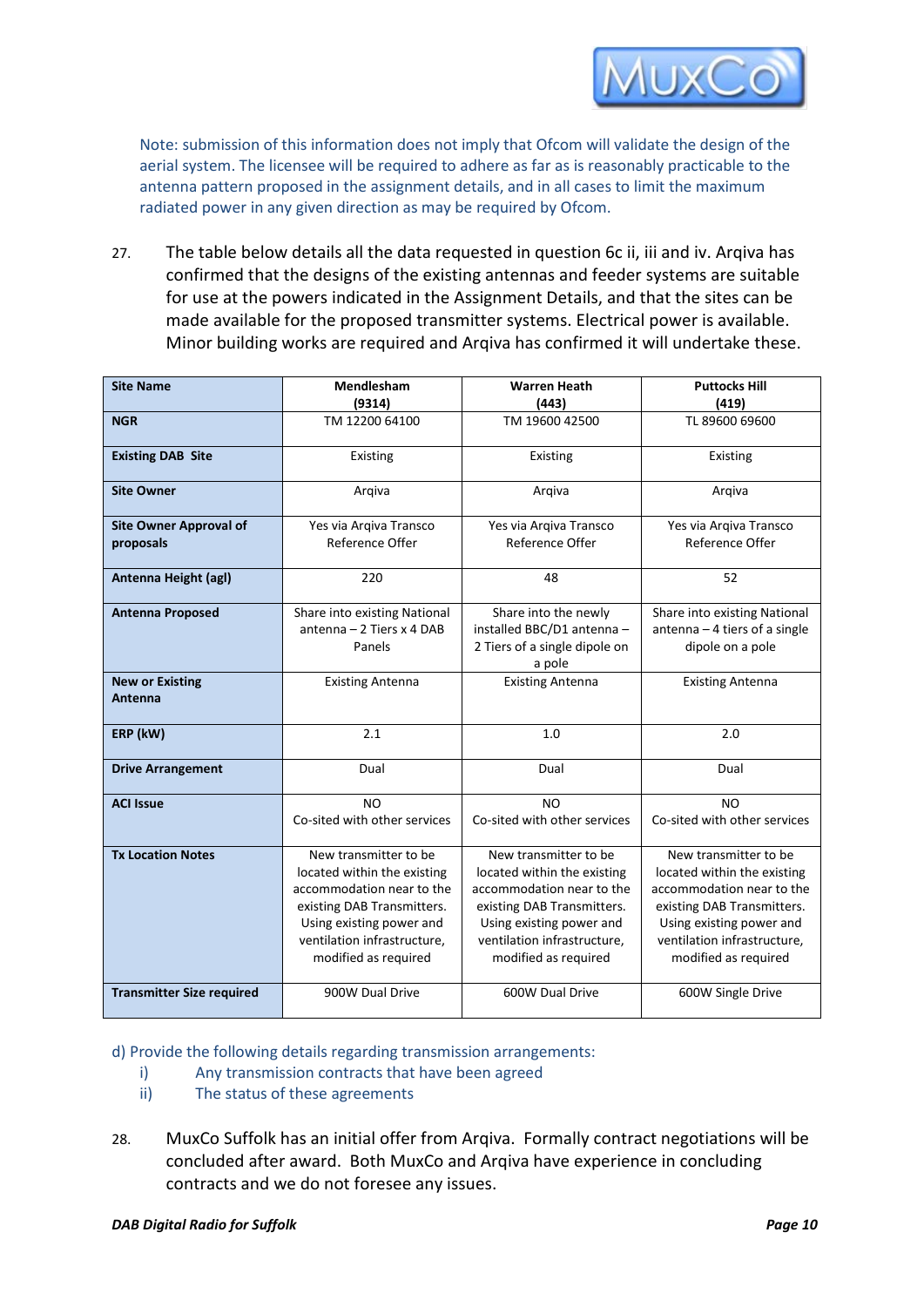

# **7. Other technical proposals**

- a) Supply a network diagram, with associated tables and labels as necessary, showing in terms of functionality and (in principle) location: the source of each proposed digital sound programme service, digital additional service or television licensable content service, the point(s) of multiplexing, the point(s) of control of the elements of the multiplex (both FIC and MSC) and the distribution circuits to the transmitters. State the nature of the bearer circuit in each case, and its possible provider.
- 29. Figure 7.1 and Figure 7.2 show the proposed MuxCo Suffolk contribution network and multiplex ETI distribution diagram. The specific details of each of the individual content provider's contribution circuits are documented in Table 7.1. The details of the distribution elements of the network are included in Table 7.2.



**Figure 7.1: Multiplexing and Control**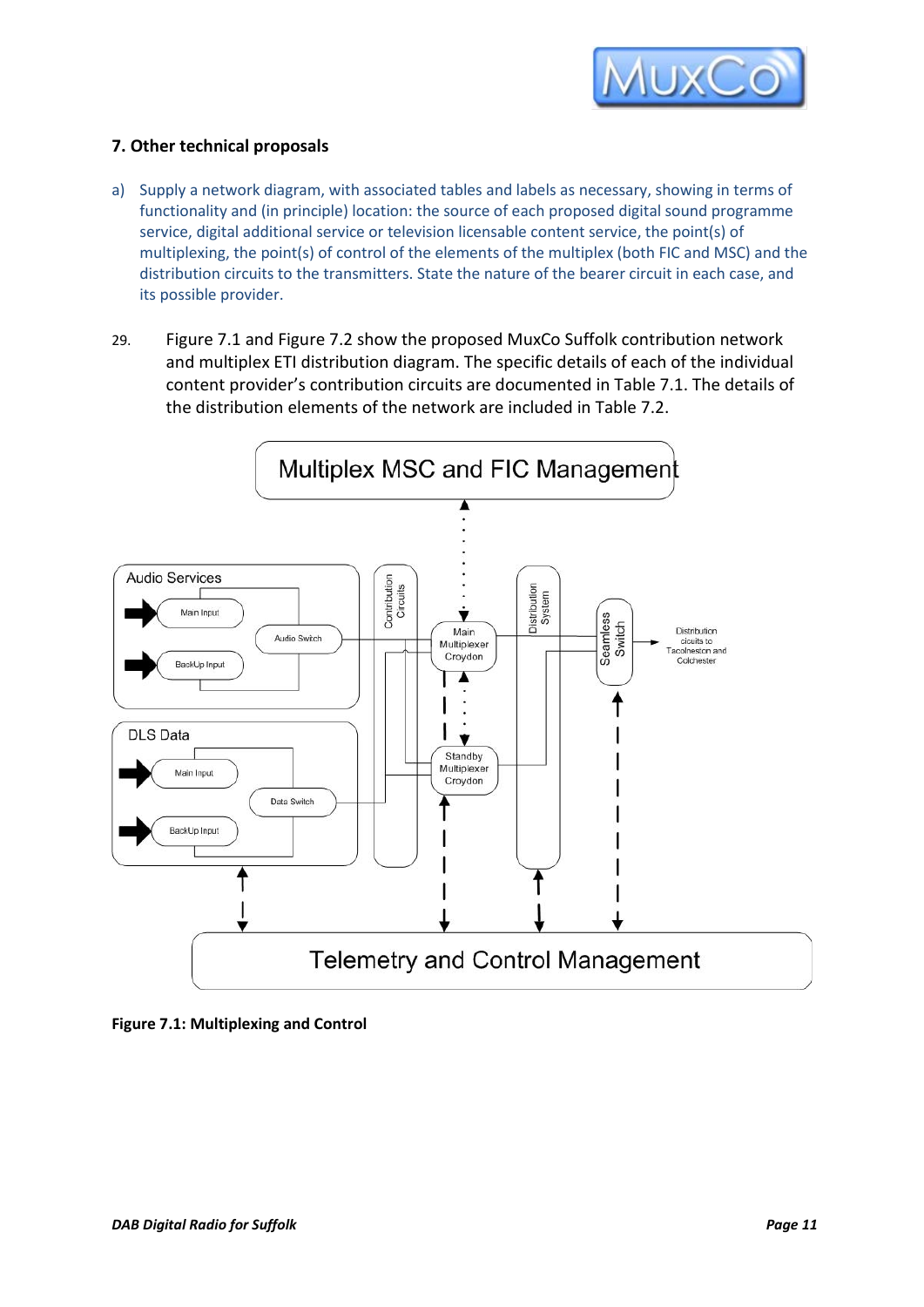



#### **Figure 7.2: Transmission distribution**

- 30. Arqiva's Emley Moor network operations centre (NOC) will manage the day to day operation of the transmission system. All aspects of the multiplexer's configuration, including the main service channel (MSC) and the fast information channel (FIC), will be remotely telemetered and controlled through purpose designed systems. The telemetry system will also provide feedback to the NOC for all elements in the contribution and distribution chains.
- 31. The timing accuracy of the single frequency network will be continuously monitored by Arqiva's proprietary GPS referenced transmitter timing monitoring hardware and software.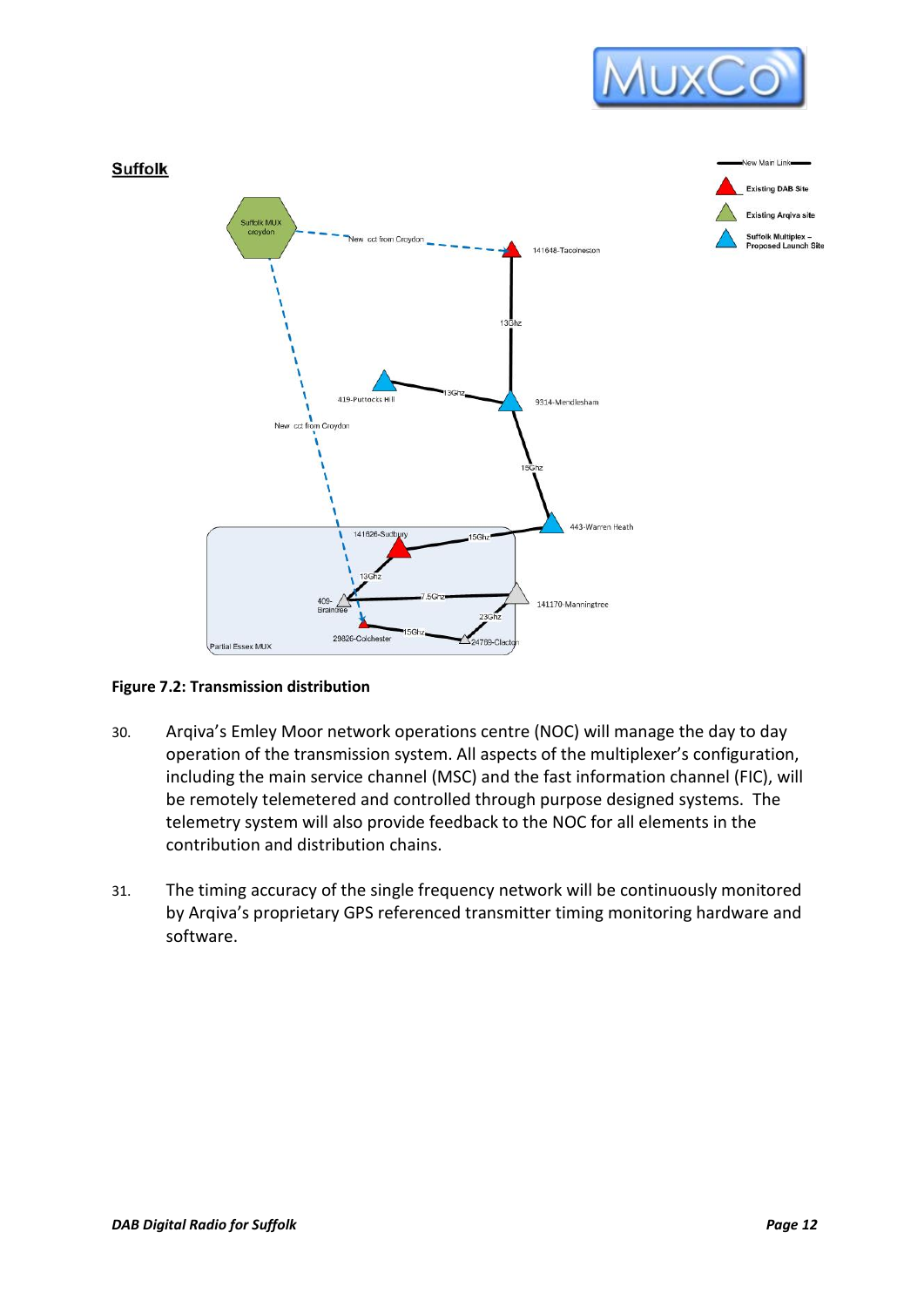

32. The following table summarises proposed service provider contribution details.

| <b>Service</b>           | <b>Service Address</b>    | <b>Service</b><br><b>Type</b> | <b>Main Contribution</b><br><b>Circuit</b> | <b>Back Up Contribution</b><br><b>Circuit</b> | Provider             |
|--------------------------|---------------------------|-------------------------------|--------------------------------------------|-----------------------------------------------|----------------------|
| Smooth                   | 30 Leicester Square       | <b>DSPS</b>                   | <b>BT Wholesale</b>                        | <b>BT Wholesale Ethernet</b>                  | <b>BT</b> and Arqiva |
|                          | London                    |                               | Ethernet to Arqiva                         | to Argiva Aztec West                          |                      |
|                          | WC2H 7LA                  |                               | Croydon then Arqiva                        | <b>Bristol then Argiva</b>                    |                      |
|                          |                           |                               | managed connectivity                       | managed connectivity                          |                      |
|                          |                           |                               | to multiplexers                            | to multiplexers                               |                      |
| Heart                    | 47-49 St Georges Plain    | <b>DSPS</b>                   | <b>BT Wholesale</b>                        | <b>BT Wholesale Ethernet</b>                  | <b>BT</b> and Argiva |
|                          | Colegate                  |                               | Ethernet to Arqiva                         | to Argiva Aztec West                          |                      |
|                          | Norwich                   |                               | Croydon then Arqiva                        | <b>Bristol then Argiva</b>                    |                      |
|                          | <b>NR3 1DB</b>            |                               | managed connectivity                       | managed connectivity                          |                      |
|                          |                           |                               | to multiplexers                            | to multiplexers                               |                      |
| Anglia                   | St. Hiliary Transmitter   | <b>DSPS</b>                   | <b>BT Wholesale</b>                        | <b>BT Wholesale Ethernet</b>                  | <b>BT</b> and Argiva |
|                          | Cowbridge                 |                               | <b>Ethernet to Argiva</b>                  | to Argiva Aztec West                          |                      |
|                          | <b>CF71 7DP</b>           |                               | Croydon then Arqiva                        | <b>Bristol then Argiva</b>                    |                      |
|                          |                           |                               | managed connectivity                       | managed connectivity                          |                      |
|                          |                           |                               | to multiplexers                            | to multiplexers                               |                      |
| <b>Suffolk First</b>     | <b>Witham Park</b>        | <b>DSPS</b>                   | <b>BT Wholesale</b>                        | <b>BT Wholesale Ethernet</b>                  | <b>BT</b> and Arqiva |
|                          | <b>Waterside South</b>    |                               | Ethernet to Argiva                         | to Argiva Aztec West                          |                      |
|                          | Lincoln                   |                               | Croydon then Argiva                        | <b>Bristol then Argiva</b>                    |                      |
|                          | <b>LN5 7JN</b>            |                               | managed connectivity                       | managed connectivity                          |                      |
|                          |                           |                               | to multiplexers                            | to multiplexers                               |                      |
| <b>BBC Radio Suffolk</b> | <b>Broadcasting House</b> | <b>DSPS</b>                   | <b>BT Wholesale</b>                        | <b>BT Wholesale Ethernet</b>                  | <b>BT</b> and Arqiva |
|                          | Ipswich                   |                               | Ethernet to Argiva                         | to Argiva Aztec West                          |                      |
|                          | IP1 3EP                   |                               | Croydon then Arqiva                        | <b>Bristol then Argiva</b>                    |                      |
|                          |                           |                               | managed connectivity                       | managed connectivity                          |                      |
|                          |                           |                               | to multiplexers                            | to multiplexers                               |                      |

b) For each of the data services proposed in Q.11(d) and Q.12, show: the transport mechanism within the multiplex on which it would be carried; whether stream or packet mode; the average net data rate (including any protection or encryption bits additional to those provided for in the EN 300 401 specification); the range of data rates which might apply in any one transmission frame in support of the service, both net and (specifically attributable to the service concerned) gross; the protection mechanisms applying to their effective transmission (with reference to the options available in the EN 300 401 specification, quantified where the specification provides for different numerical values to afford protection); whether it should be regarded as an additional service, a television licensable content service or an ancillary service; whether encrypted or not, and the encryption system envisaged; the use to which the data service would be put, including a justification for the multiplex capacity required. Outline how compliance will be achieved with the requirement that no more than the statutory proportion of the total multiplex capacity will be devoted to non-programme related data services (see paragraphs 3.54-3.55; the figure excludes Synchronisation, MCI and SI). See also Q.19, about audio services.

| <b>Service</b>           | <b>Transport</b> | <b>Stream or</b>   | Average net     | <b>Protection</b> | <b>Service</b> | <b>Encryption</b> | <b>Use</b> |
|--------------------------|------------------|--------------------|-----------------|-------------------|----------------|-------------------|------------|
|                          | <b>Mechanism</b> | <b>Packet Mode</b> | data rate       |                   | <b>Type</b>    |                   |            |
| Smooth                   | Short X-PAD      | Stream             | $1.333$ kbits/s | UEP3              | Ancillary      | No                | <b>DLS</b> |
| Heart                    | Short X-PAD      | Stream             | $1.333$ kbits/s | UEP3              | Ancillary      | No                | <b>DLS</b> |
| Anglia                   | Short X-PAD      | Stream             | $1.333$ kbits/s | UEP3              | Ancillary      | No                | <b>DLS</b> |
| <b>Suffolk First</b>     | Short X-PAD      | Stream             | $1.333$ kbits/s | UEP3              | Ancillary      | No                | <b>DLS</b> |
| <b>BBC Radio Suffolk</b> | Short X-PAD      | Stream             | $1.333$ kbits/s | UEP3              | Ancillary      | No                | <b>DLS</b> |

#### 33. The following table summarises data services.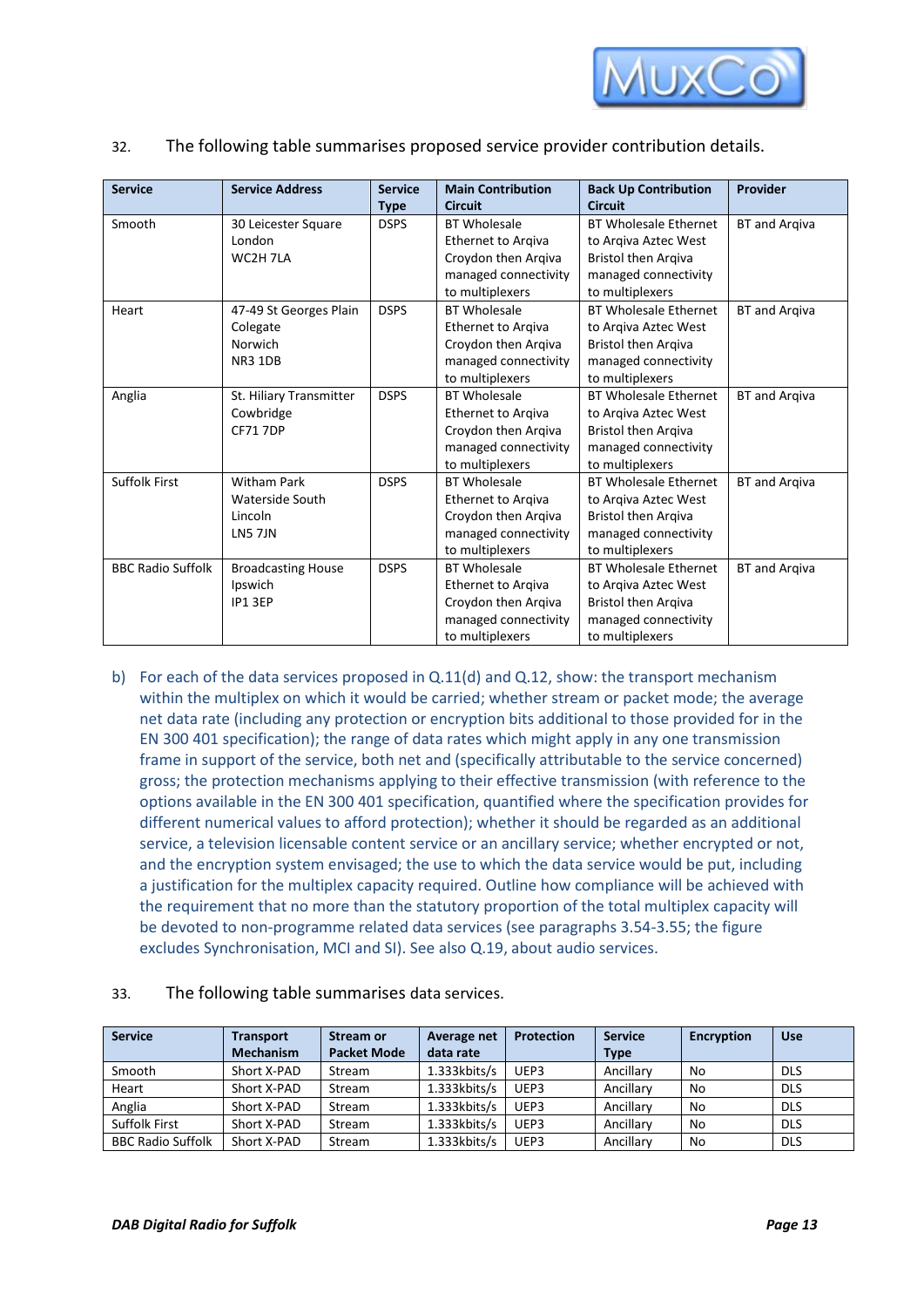

c) With reference to the response to Q.19, supply a diagram showing the relationship between the following elements of the multiplex: services; service components; transport elements (MSC sub-channels: dedicated, and X-PAD; FIDC).



- d) List any of the services in the multiplex which it is proposed be susceptible to interruption by announcements common to more than one service. If announcements are to be made on a geographically-selective basis, describe how this is to be achieved within the provisions of the EN 300 401 specification.
- 34. There are no current plans to operate announcement service switching.
- e) Describe how it is anticipated that the features of the EN 300 401 will be used, if at all, in consideration of continuity of a programme service, or the offering of an alternative service, to listeners who lose reception of the multiplex signal, particularly in vehicles. The response to this question may be submitted in confidence.
- 35. The multiplex system will be engineered to ensure that all requirements of ETSI EN 300 401 can be implemented, including the use of Linkage Set Numbers. To promote reliability of reception, we propose to implement service linking to existing FM services in our line-up, and will request each service provider to arrange to carry DAB transmission link information for their services within their FM RDS transmissions. Links will be 'soft' or 'hard' depending on editorial content. All such links would be operated in accordance with the Ofcom Technical Code.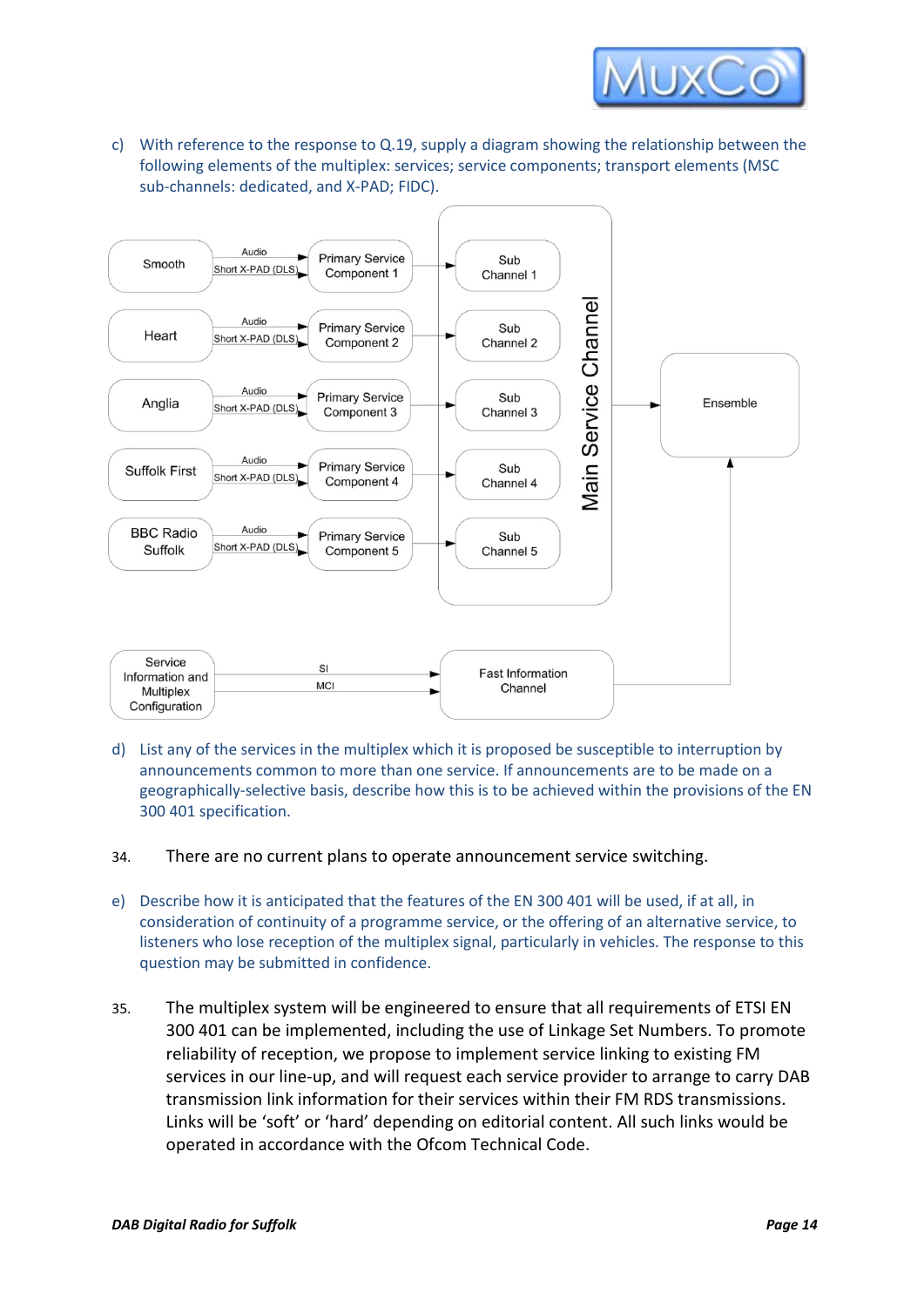

# **Section 51(2)(b): Timetable for commencement of services**

# **8. Commencement of services**

If it is envisaged that any of the digital sound programme services or their related ancillary services will not begin broadcasting from the start of the radio multiplex licence period, provide details of which service(s) will not commence from the launch of the radio multiplex service, the reason(s) for this, and an indication of the expected timescale for the commencement of the service(s).

36. It is proposed that all services will begin broadcasting from the start of the licence period.

# **Section 51(2)(c): Ability to establish and maintain proposed service**

# **9. Ownership and control of company which will hold the licence**

# **(a) Board of Directors**

i) Provide the name, occupation, other directorships, other media interests, background and relevant media experience of each director (executive and nonexecutive), including the proposed chairperson.

37. Please see the following pages. It is proposed that the chair will rotate between the directors.

ii) If there are firm plans to appoint any further directors, provide information (with details of any specific individuals in mind). This information may be submitted in confidence.

38. There are no plans to appoint any further directors.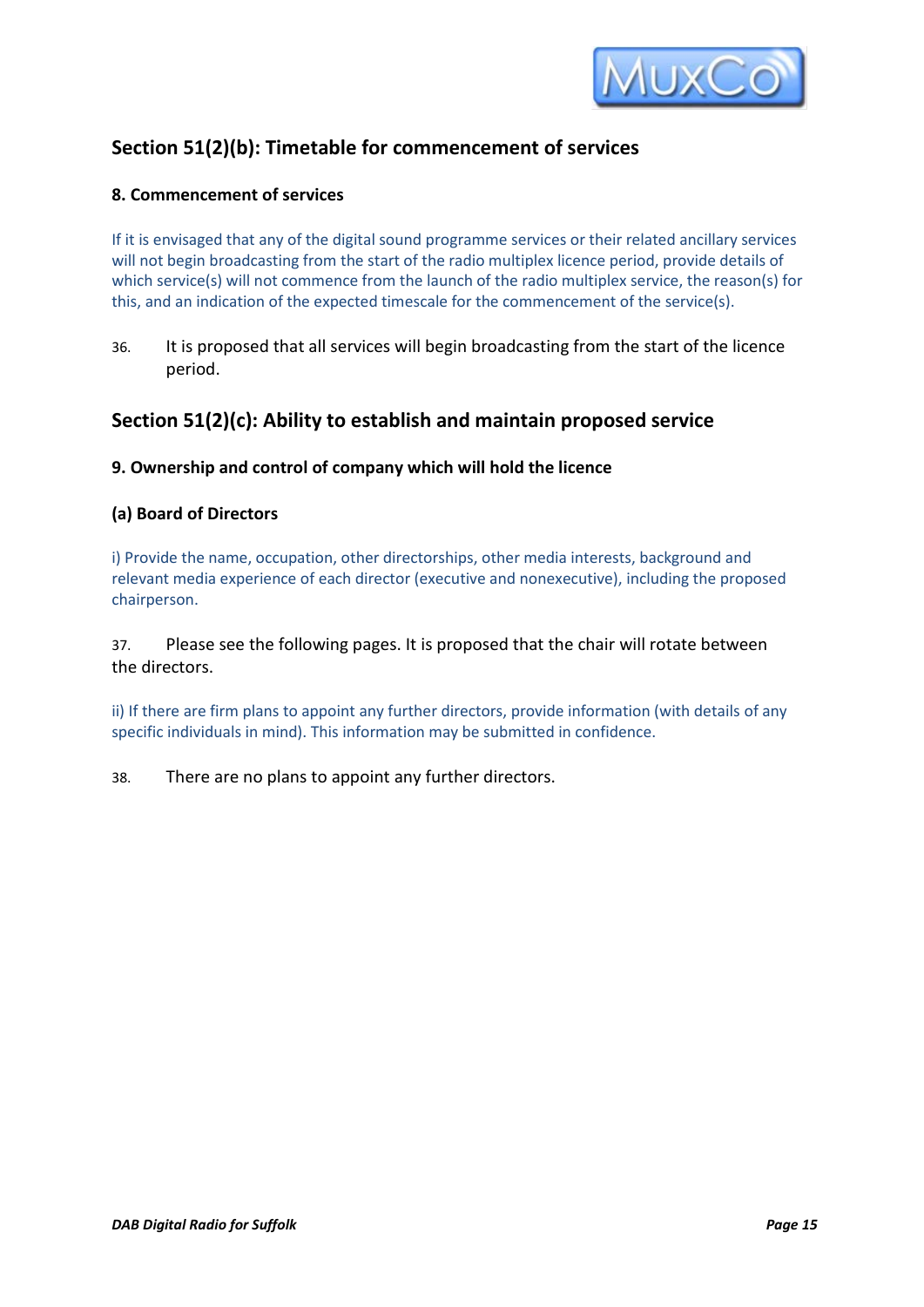

# **Gregory Watson**

#### **Occupation:**

Managing Director, MuxCo Ltd

#### **Other directorships:**

Reception Media Ltd, Folder Media Ltd, MuxCo Ltd, MuxCo North Yorkshire Ltd, MuxCo Northeast Wales & West Cheshire Ltd, MuxCo South Midlands Ltd, Triple MuxCo Somerset Ltd, MuxCo Surrey & North Sussex Ltd, MuxCo Lincolnshire Ltd, Children's Radio UK Ltd, Children's Radio UK (London) Ltd, Upload Radio Ltd, Inspiring Audio Ltd, Hallett Arendt Marketing and Research Ltd

#### **Other Media Interests:**

None

39. A Chartered Accountant, Gregory has worked within corporate functions in commercial radio since 1991, initially at the Radio Authority and then at GWR Group / GCap Media with responsibility over new analogue and digital opportunities. In this capacity, Gregory was involved in the Digital One application for the national digital radio multiplex as well as the development of GWR's local multiplex network, NOWdigital.

In 2007, recognising that a significant proportion of the radio industry was being left behind by digital advancements, Gregory created Folder Media and MuxCo with Matt Deegan to develop digital media opportunities.

Gregory has always been passionate about commercial radio broadening its horizons and developing new commercial opportunities. In 2005, he orchestrated the establishment of Children's Radio UK Ltd, which today broadcast as Fun Kids, the UK's only radio station dedicated for children and their parents, and Folder Media are currently developing a new service, Upload Radio.

Through his GWR Group experiences, Gregory has significant knowledge of the East of England radio marketplace, having established the local multiplexes for Norwich and Southend & Chelmsford. The Suffolk multiplex provides an opportunity to complete the local DAB map in this important region.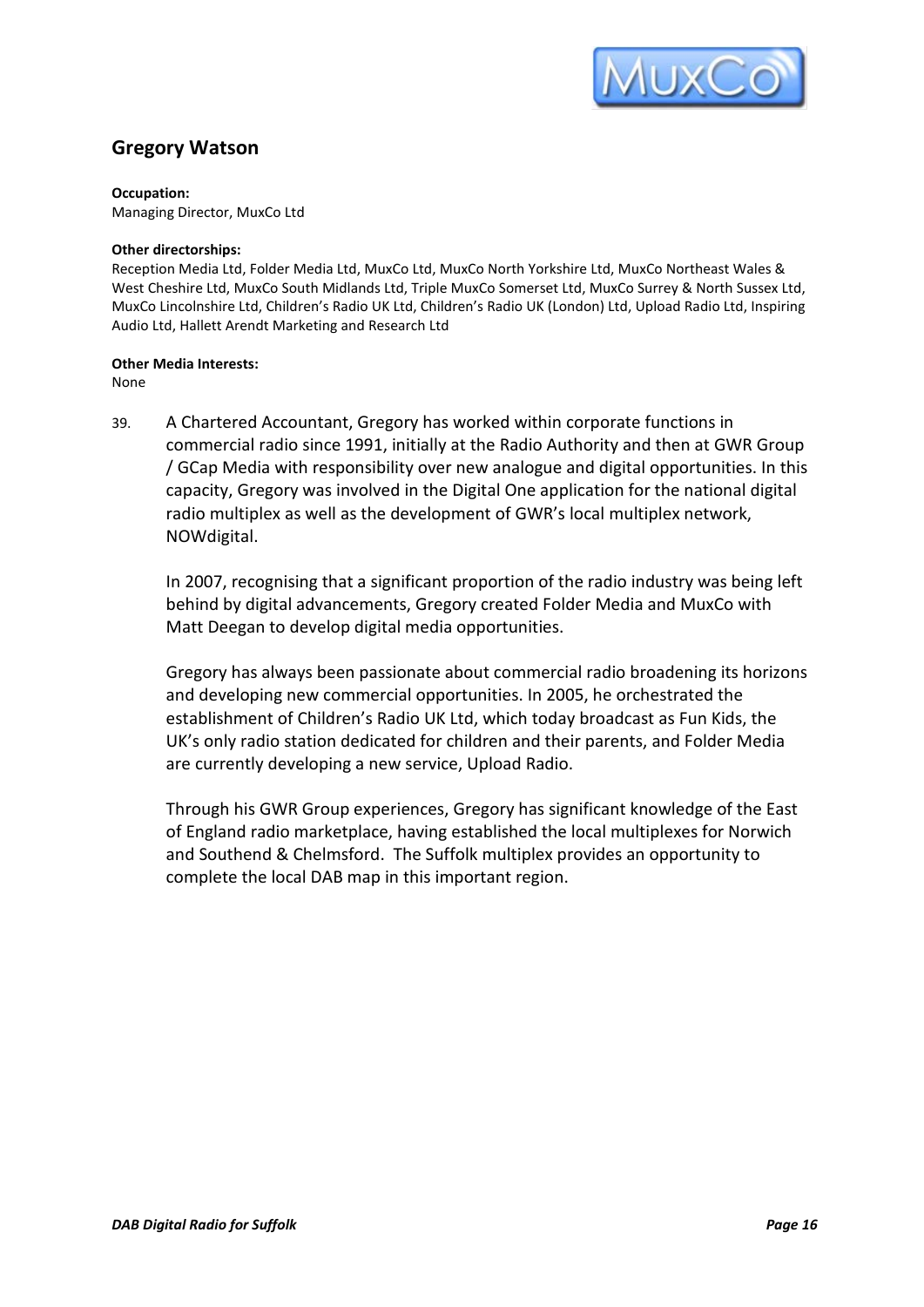

# **Michael Betton**

#### **Occupation:**

Chief Executive, Lincs FM Group

#### **Other directorships:**

Lincs FM Group Limited, Compass FM Limited, Compass Radio Limited, Dearne FM Limited, Jet FM Limited, Jupiter Radio Limited, Lincs FM 102.2 Limited, Planet Broadcasting Company Limited, RadioCentre Limited, Ridings FM Limited, Rother FM Limited, Rutland Radio Limited, Suffolk First Limited, Trax FM Limited, White Rose Radio Limited, MuxCo Lincolnshire Ltd

#### **Other Media Interests:**

None

40. Michael is one of the longest serving and most respected Chief Executives in commercial radio. He started his radio career with Radio Orwell in Ipswich, moving to be the launch programme controller of Ocean Sound (Southampton & Portsmouth) in 1986, before becoming its managing director in 1990.

He founded Lincs FM in 1991 to apply for the newly advertised Lincolnshire licence and launched the station in 1992. Since then Lincs FM has gone on to great success, both in audience and commercial terms, while remaining true to its original programming proposals. The Group now has eight radio stations, all sharing a strong commitment to providing high quality, truly local radio. Many of the Group's stations have won or been nominated for major industry awards.

Michael has been a board member of the RadioCentre (and before that the CRCA and AIRC) since 1992. He has never shied away from voicing the concerns of smaller groups and stations.

Michael has lifelong connections with Suffolk. He attended Ipswich School and has been a steadfast supporter of Ipswich Town.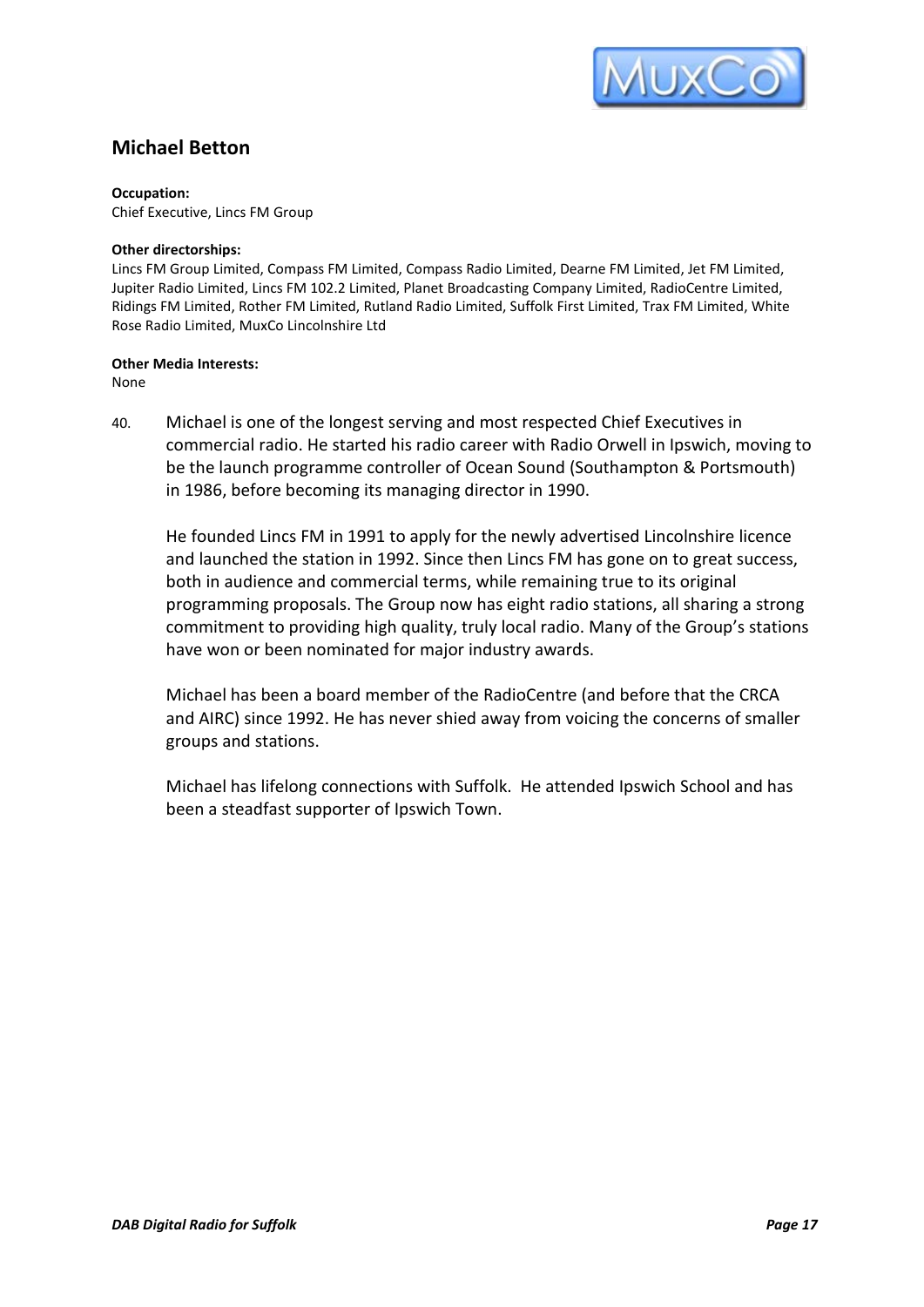

# **Jason Bryant**

#### **Occupation:**

Executive Chairman, Town and Country Broadcasting

#### **Other directorships:**

Nation Radio Ltd, Haven FM (Pembrokeshire) Ltd, Radio Carmarthenshire Ltd, Town and Country Broadcasting Ltd, Radio Ceredigion Ltd, Bridge FM Radio Ltd, Swansea Bay Radio Ltd, MuxCo Northeast Wales & West Cheshire Ltd, MuxCo Wales Ltd, MuxCo North Wales Ltd, Digital Broadcast Technologies Ltd, Town and Country Resources Ltd, Nation Digital Media Ltd, Sports Digital Radio Ltd.

#### **Other Media Interests:**

None

41. Jason has been committed to DAB digital radio since launching talkSPORT on the first national multiplex in 1999.

In 2001 he established Town and Country Broadcasting, a media business that has developed a reputation for being innovative and commercially successful. Town and Country Broadcasting operates six local radio licences, two local DAB multiplex licences in Mid & West Wales and North Wales, with a further shareholding in the North East Wales & West Cheshire multiplex.

More recently, Town and Country Broadcasting has taken a lead investment in Digital Broadcast Technologies Ltd, the parent company of Radioscape and Factum Electronics. The companies are leaders and pioneers in digital radio broadcast platforms and the multiplexing of digital audio and data signals for broadcast.

Jason's background in journalism and content management give him useful insight into the kind of services demanded by listeners and advertisers and he is looking forward to returning to East Anglia, a region he knows well and where he successfully led the Norwich local radio licence application in 2005.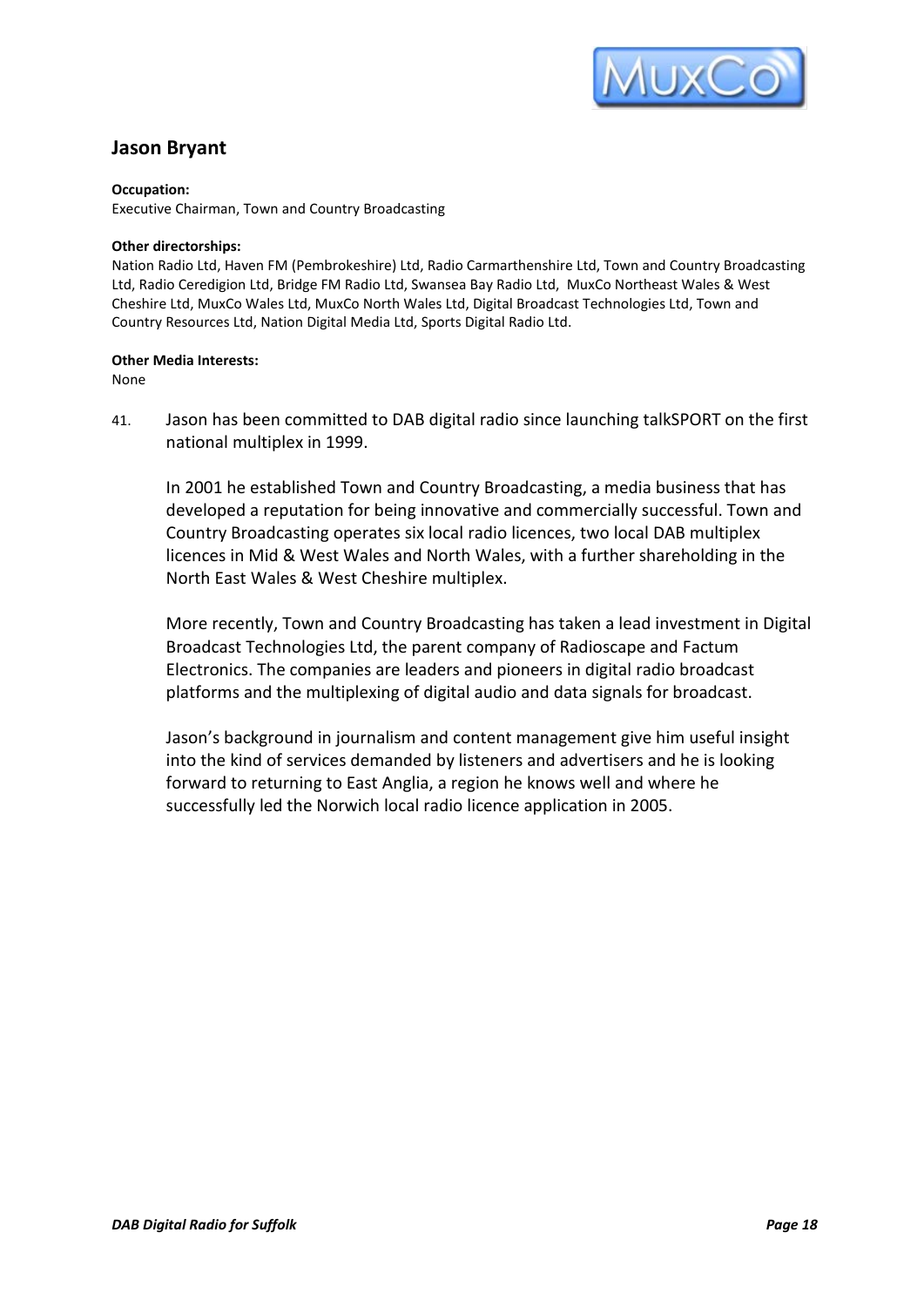

# **(b) Proposed Investors and Shareholding Structure**

Full details of the proposed shareholding structure should be provided, including:

i) Names and addresses (the latter may be submitted in confidence) of all existing or proposed shareholders.

| <b>Shareholder</b>                                                                                                                              | <b>Shares</b> | % Shareholding | % Loan stock |
|-------------------------------------------------------------------------------------------------------------------------------------------------|---------------|----------------|--------------|
| <b>MuxCo Ltd</b><br>96a Curtain Road<br>London EC2A 3AA                                                                                         | 6,000         | 33.33%         | 33.33%       |
| <b>Lincs FM Ltd</b><br><b>Witham Park</b><br>Waterside South<br>Lincoln LN5 7JN                                                                 | 6,000         | 33.33%         | 33.33%       |
| <b>Town &amp; Country Broadcasting Ltd</b><br>(through Nation Digital Media Ltd)<br>St Hilary Transmitter<br>Nr St Hilary<br>Cowbridge CF71 7DP | 6,000         | 33.33%         | 33.33%       |

ii) Total number, class/classes of shares and issue price of shares (specify voting, non-voting, preference, other etc.).

#### 42. 900 £1 ordinary shares issued at par.

iii) All voting shareholders and holders of 5% or more of non-voting shares and loan stock should be named. State the number, class/classes and price of shares to be issued to each investor.

#### 43. See above.

- iv) Outline any shareholders agreements or arrangements which exist.
- 44. A standard shareholders agreement will be entered into after the award of the licence. The shareholders have agreed terms which cover key issues of governance relating to the company including shareholdings, board composition, funding, preemption and confidentiality.
- v) Where a corporate body other than a current Ofcom licensee will be providing 30% or more of the required funding, details should be given of its directors and main shareholders, and of its activities.
- 45. Not applicable.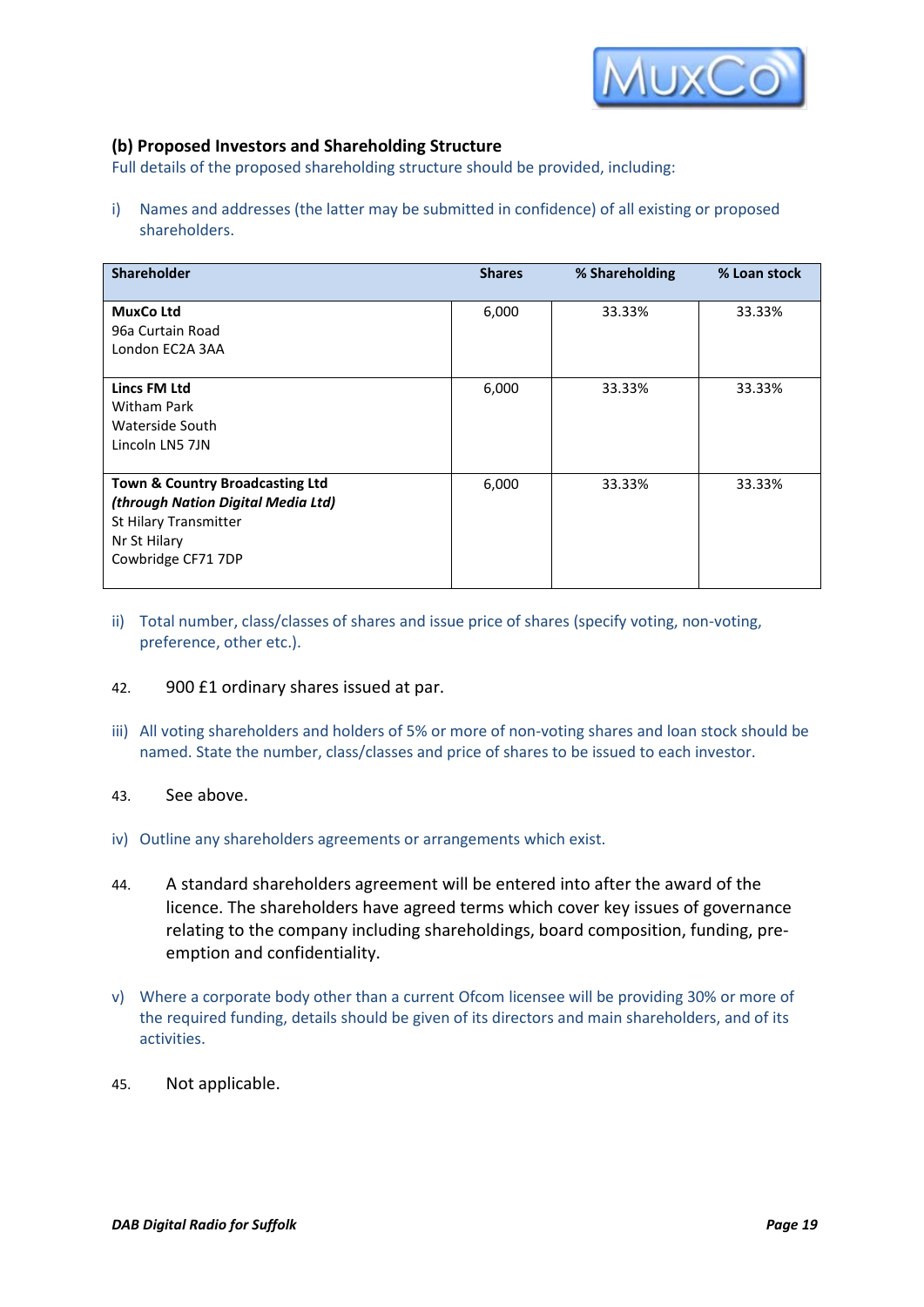

- vi) Where the applicant is an existing company or subsidiary of an existing company, the applicant should provide the last three years' statutory accounts and management accounts for the last financial year for the applicant and/or the parent company.
- 46. MuxCo Suffolk is a new company that has not traded.
- vii) Ofcom may request additional information (e.g. a banker's letter, statutory/management accounts) regarding the shareholders, or any other providers of finance, listed in the application.
- 47. We would be happy to provide any information as requested by Ofcom.

#### **(c) Involvement of the Applicant in Specified Activities**

Details are required of the involvement by the applicant and its participants (including shareholders or other subscribers of more than 5% of the applicant's total funding requirements) in any of the activities listed below, and the extent of the interest. For these purposes, the applicant includes associates of the applicant (i.e. directors and their associates and other group companies).

i) Advertising agencies;

#### None

ii) Newspapers;

None

iii) Other broadcasting interests;

#### **Lincs FM Group Ltd**

- 
- 
- 
- 
- 

#### **Town and Country Broadcasting Ltd**

- 
- Radio Carmarthenshire Ltd (100%) Bridge FM Radio Ltd (100%)
- 
- MuxCo Northeast Wales and West Cheshire Ltd (25%) MuxCo Wales Ltd (100%)
- MuxCo North Wales Ltd (100%)

#### **MuxCo Ltd**

- MuxCo Northeast Wales and West Cheshire Ltd (25%) MuxCo South Midlands Ltd (25%)
- MuxCo Surrey & North Sussex Ltd (50%) MuxCo North Yorkshire Ltd (50%)
- Triple Muxco Somerset Ltd (33.3%) MuxCo Lincolnshire Ltd (49%)
- Lincs FM Rother FM
	-
- Compass FM Rutland Radio Trax FM (Bassetlaw)
	- KCFM Trax FM (Doncaster)
- Ridings FM MuxCo Lincolnshire Ltd (51%)
- Swansea Bay Radio Ltd (100%) Haven FM (Pembrokeshire) Ltd (100%)
	-
	- Nation Radio Ltd (100%) Radio Ceredigion Ltd (100%)
		-
		-
		-
		-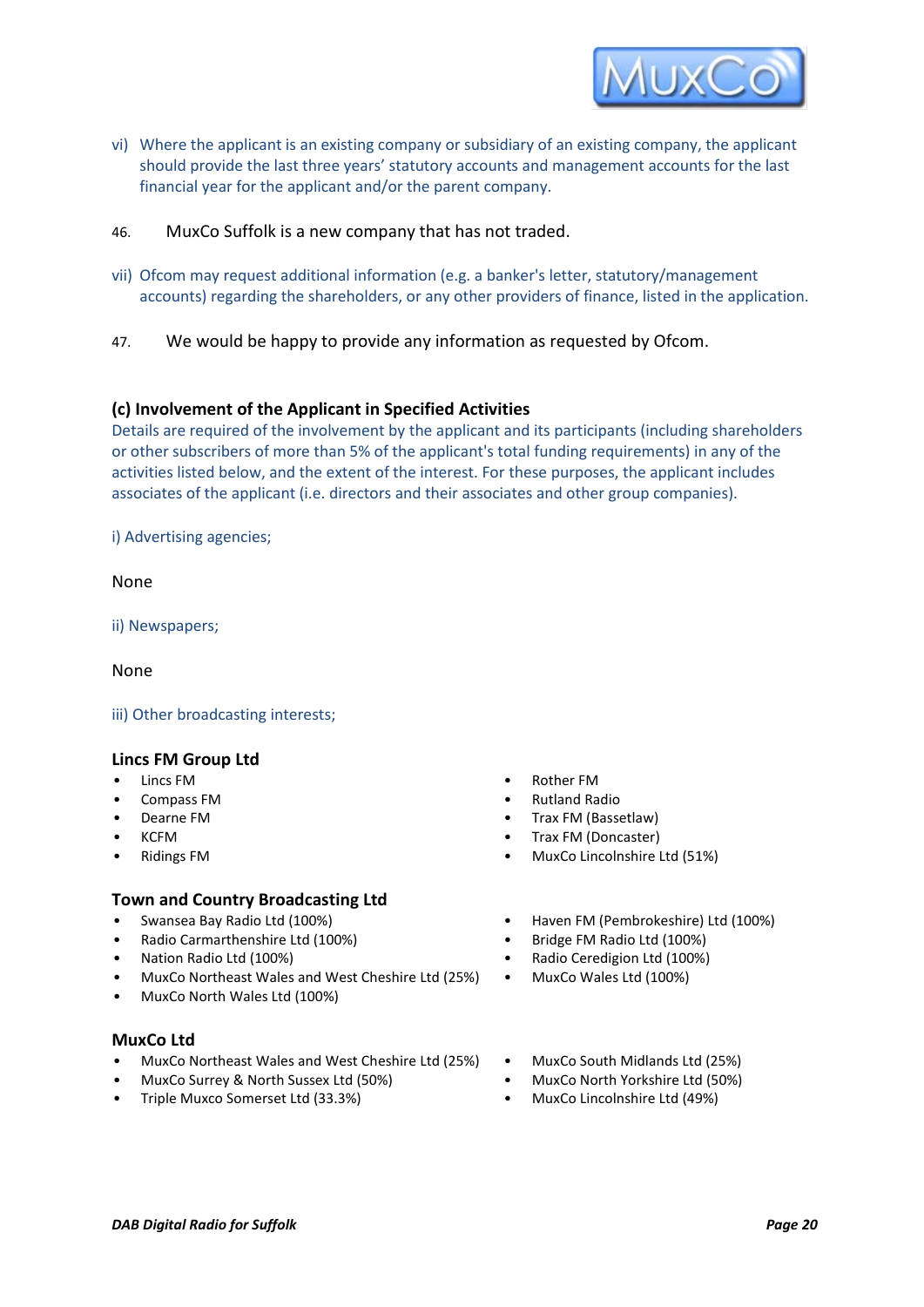

iv) Bodies whose objects are wholly or mainly of a religious nature;

#### None

v) Bodies whose objects are wholly or mainly of a political nature;

#### None

vi) Local authorities;

# None

vii) Other publicly-funded bodies.

#### None

\* Applicants should note that this information is required for the purposes of checking compliance with the ownership rules, and is not relevant to an applicant's ability to establish and maintain its proposed service. If none of the categories above apply to the application this should be clearly stated.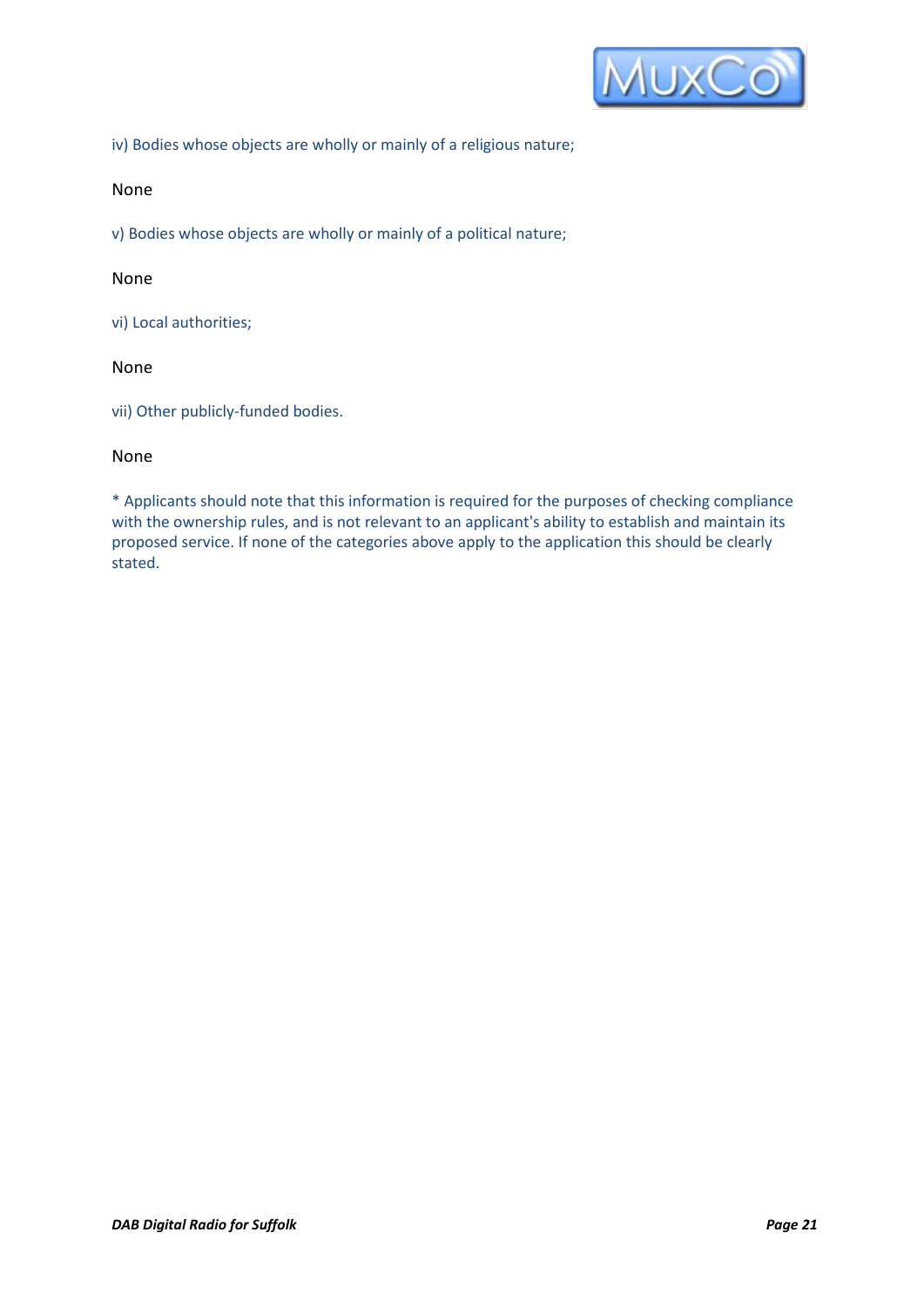

# **10. Financial and business plan**

#### (a) Overall Financial Strategy

Explain how the applicant considers it is able to establish and maintain, throughout the licence period, its proposed service. This explanation should include an assessment of each of the following, but is not restricted to these factors:

- i) The network construction phase
- ii) The operational start-up phase
- iii) Marketing
- iv) Ongoing operation of the service

# **Our Strategy**

- 48. The strategy for MuxCo Suffolk is:
	- To establish an efficient business that maximises opportunities to broadcast on DAB for both existing analogue services to simulcast and new services to broaden choice and provide new commercial opportunities
	- To re-emphasise local radio as an important part of radio's digital future
	- To be part of the MuxCo network of local multiplexes, sharing best practice and future opportunities
	- To provide a return on investment to shareholders

#### **The Shareholders and their Digital Strategies**

- 49. **MuxCo** was established to provide digital radio solutions to local radio companies and other parties interested in developing on DAB. The MuxCo management team has extensive experience as a multiplex operator at local, regional and national level. It established and operated the NOWdigital network for GCap Media and local multiplexes owned by consortia in which GCap Media was a partner. MuxCo's strategy is to build a network of local multiplexes, working with local partners in each area, to ensure opportunities exist for analogue operators to broadcast on DAB. Working with local partners helps encourage and make them more confident to take a more active role in digital radio, as part of the multiplex as well as being a service provider. Under this model, partners receive financial benefits of ownership which helps reduce their net cost of investment in DAB.
- 50. **Lincs FM Group** owns and operates eight analogue radio stations across Lincolnshire, Nottinghamshire, Yorkshire and Rutland, with four services currently available or soon to be available on DAB. Whilst the Group has been involved in DAB for over thirteen years as a service provider, the Suffolk multiplex provides a further opportunity for involvement as an owner in addition to the Lincolnshire multiplex. As such it provides the correct environment for the Group to expand and bring its expertise in launching and developing new local services to another area. Lincs FM Group recognise that low cost digital transmission is a crucial factor in the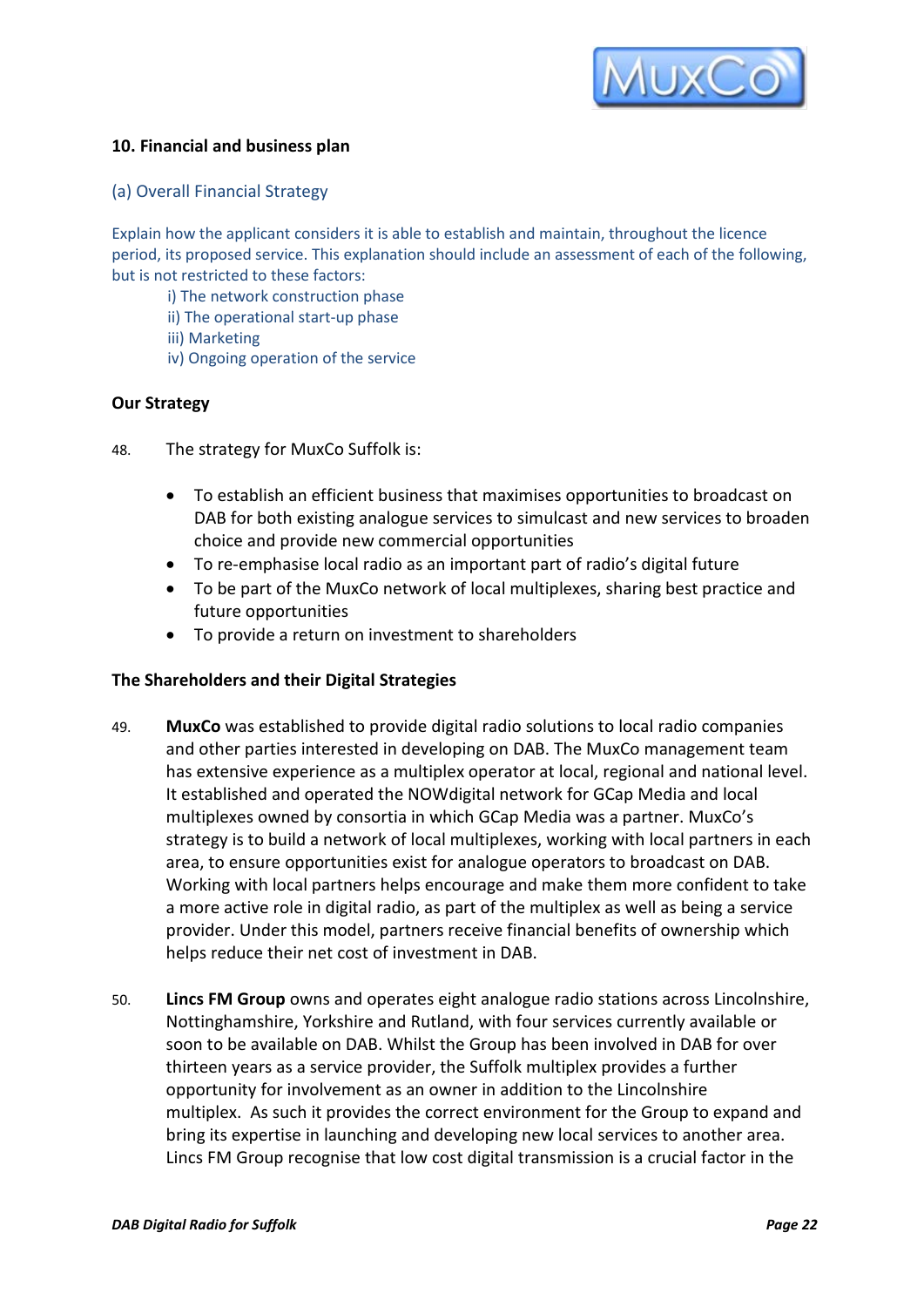

success of new services - believing that the times is right and DAB take up sufficient for a locally targeted DAB only service to be successful.

51. **Town and Country Broadcasting** ('T&C') was established to build a local network of radio stations. It has an excellent track record establishing and maintaining local radio licences and over the last three years has brought this creative and commercial success to digital radio. . It has a strong commitment to local radio and whilst recognising the current difficulties that many local radio services face, has the confidence in the continuing value of localness. T&C's objective is to apply alongside MuxCo and partners for the new local multiplexes, and to develop a new local service that is distinctive and viable. T&C is a shareholder in three MuxCo multiplexes. Through its participation in DAB ownership and its strong existing production resources, T&C is able to be more confident about the investment in digital service provision.

# **The Business Plan and its Objectives**

- 52. The key objectives underlying the MuxCo Suffolk business plan are:
	- To operate a multiplex that offers a wide choice of programme services which address local tastes and interests, broaden choice and increase plurality.
	- To promote and maximise take-up of digital radio receivers by working with our service providers and industry bodies such as Digital Radio UK.
	- To operate in a manner ensuring fair and effective competition.
	- To operate a sound financial business, with confirmed service providers helping to demonstrate viability.
- 53. The shareholders are satisfied that MuxCo Suffolk is well resourced technically as well as financially to support the needs of the service providers.
- 54. The Board has the following responsibilities:
	- The company's business strategy
	- Monitoring and reviewing trading performance
	- Appointing and contracting with service providers
	- Developing multiplex bandwidth policies
	- Developing pricing structures
	- Appointment and supervision of the Multiplex Manager
	- Regulatory compliance
- 55. Folder Media will provide multiplex management services. Folder Media has unparalleled experience in the day-to-day management of successful local multiplexes. Its management team currently manages the UTV multiplex network and MuxCo network. It will ensure that changes and any requirements from the service providers can be enacted in a timely and cost-effective manner, and will ensure that the multiplex is responsive to the changing radio marketplace.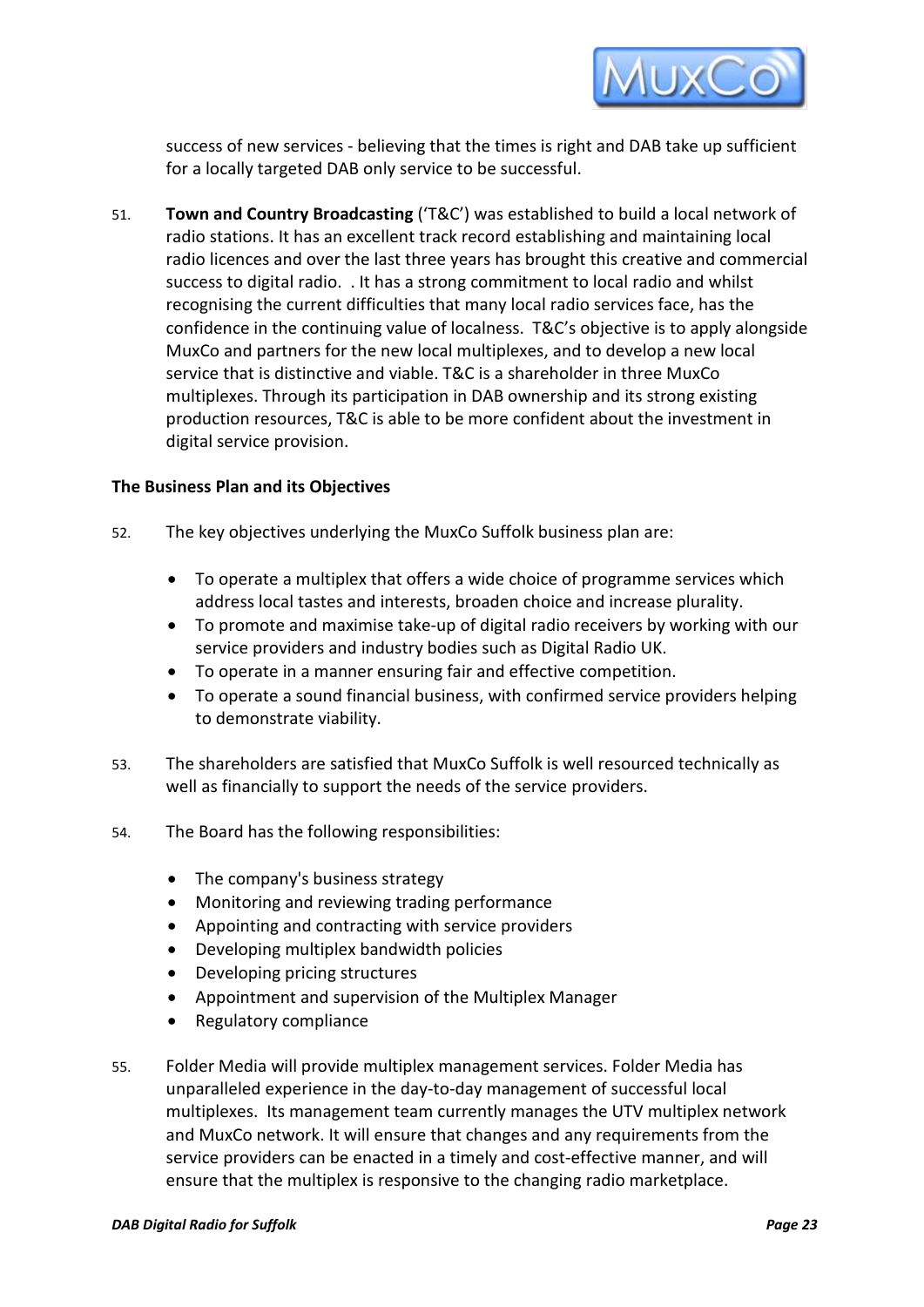

# **(i) The network construction phase**

- 56. There are three stages to the network construction phase planning, building and testing.
- 57. **Planning**  the design of our transmission plan has taken into account the requirements of service providers, including the BBC and commercial services, to ensure that key population centres and major roads are well covered. A number of iterations have been produced before settling on a commercially prudent plan that maximises coverage and meets our planning criteria. Arqiva has provided strategic support during this stage and will liaise with Ofcom for transmission matters on behalf of MuxCo Suffolk.
- 58. **Building & testing**  Following award, we will work with Arqiva to finalise our plan and prepare milestones to the launch of the multiplex. This will include international clearance, the build timetable and service provider installation. As an established transmission service provider, Arqiva has existing resource and the infrastructure to build the proposed transmission network.

#### **(ii) The operational start-up phase**

59. The operational start-up phase includes contracting with service providers, monitoring the installation of multiplex equipment at service providers' studios and ensuring that necessary testing is undertaken prior to launch; liaising with Ofcom over the build process; ensuring regulatory issues are followed, including the issuing of DSP licences; and liaising with Digital Radio UK and service providers on marketing activity, including ensuring the postcode checker is up to date with the new coverage and service information.

# **(iii) Ongoing operation of the service**

- 60. As multiplex manager, Folder Media will be responsible to the MuxCo Suffolk board for the launch of the multiplex and its subsequent day to day operation; in particular:
	- Overseeing bit rate variations, enhancements or projects required by service providers, such as EPG provision, temporary services and data developments.
	- Working with service providers and the transmission subcontractor to maximise multiplex functionality and efficiency.
	- Monitoring and fault reporting, ensuring that the output of all service providers is correctly logged and compliant with legislation and codes
	- Helping to develop new revenue streams.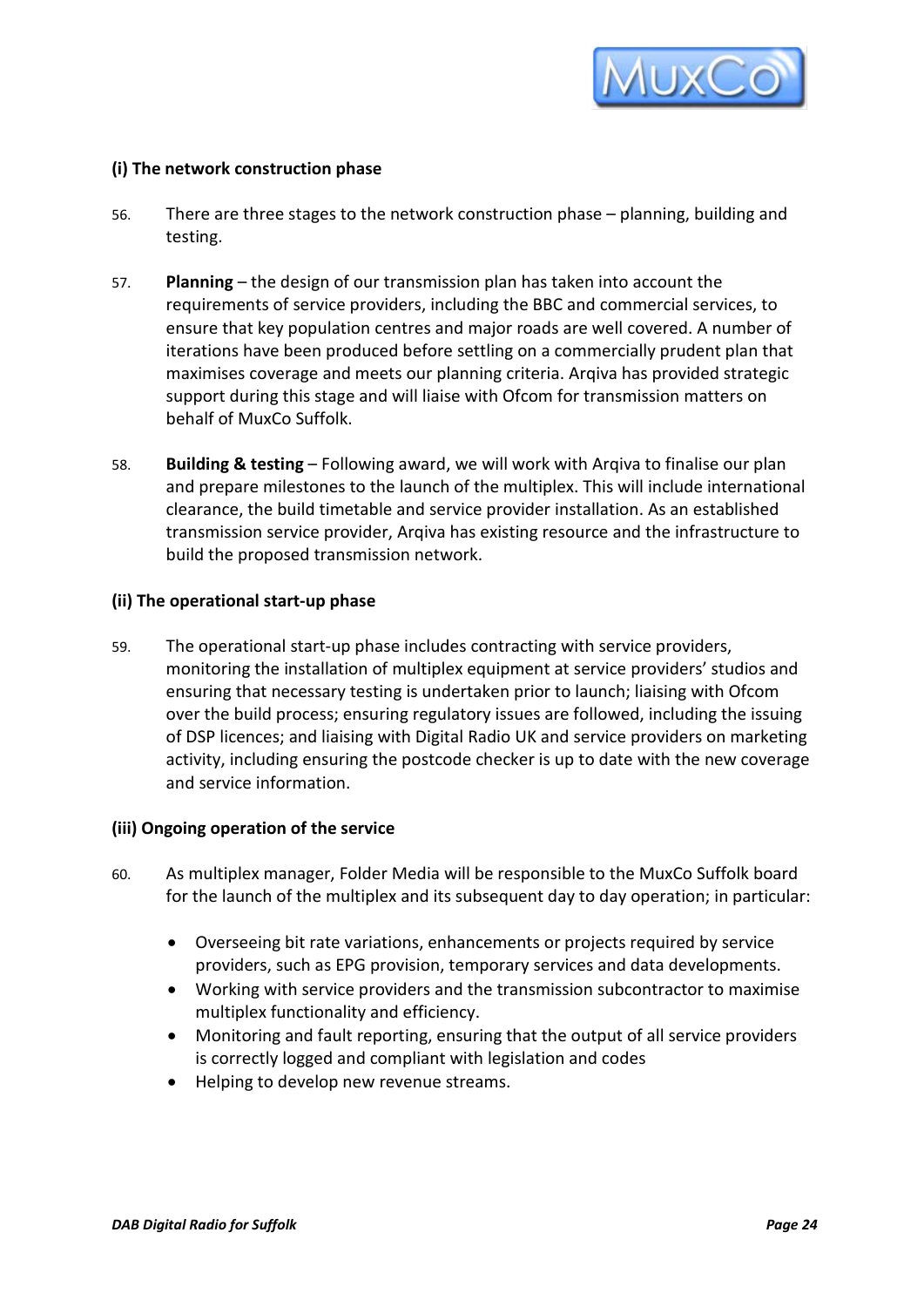

- 61. Arqiva has considerable resource and infrastructure to support the multiplex. Its 24 hour operations centre will control multiplex re-configurations. Multiplex reconfiguration will be undertaken in line with our policies and contractual agreements with service providers.
- 62. Folder Media will provide ongoing management cover for the multiplex, including purchase and sales ledgers, IT, secretarial, legal, research, marketing coordination and technical support.
- 63. Through the MuxCo website, we will promote digital radio generically and the services specifically. The main aim of the site, as well as providing a conduit of information between MuxCo Suffolk and service providers, will be to help educate and inform listeners, advertisers and equipment retailers.

# **(iv) Marketing**

- 64. There is still a significant DAB marketing campaign that needs to be undertaken on both a national and local level. We recognise that as a sole body, our voice will be too small and inefficient. We will work with Digital Radio UK and will support industry-wide promotion of digital radio.
- 65. We will work closely with our service providers to help co-ordinate locally focused marketing of digital radio generically, as well as of the services on the multiplex, with advice provided where relevant by Folder Media.
- 66. Service providers are likely to undertake their own brand marketing highlighting their appearance on DAB. We will work with service providers, particularly local analogue operators, to use their airtime to promote DAB digital radio.
- 67. We believe that for listeners, the identity of the multiplex owner is of little or no importance (and is potentially confusing). We will work with the Digital Radio UK to use a national through-the-line identity and graphic style that makes both digital radio and station brands the 'heroes'.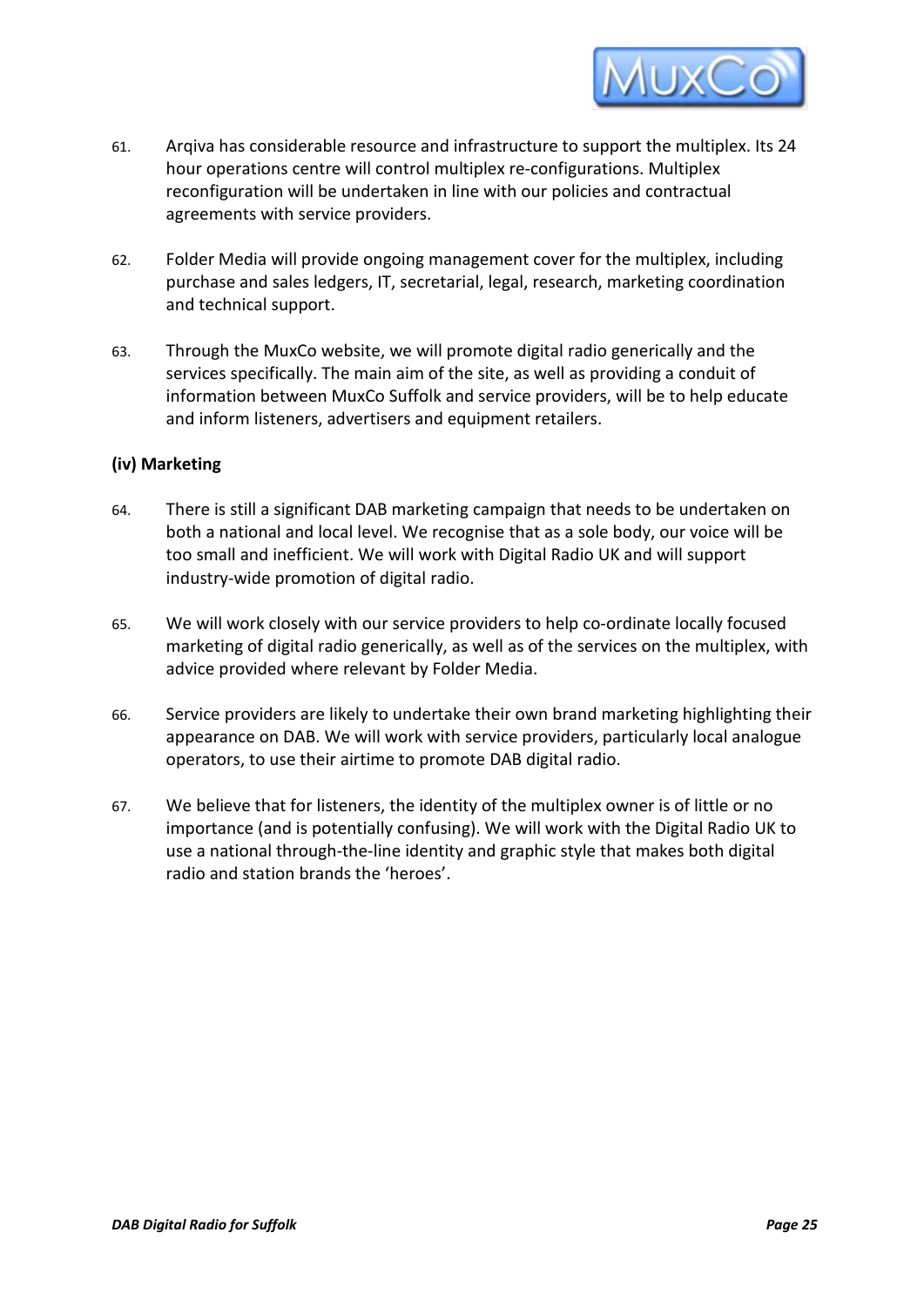

# **(b) Funding**

Detail the sources of finance that will be used to fund the licence, under the following headings:

| <b>Source of finance</b>              |        |
|---------------------------------------|--------|
| Share capital                         | 18,000 |
| Loan stock                            |        |
| Leasing/HP facilities (capital value) |        |
| Bank overdraft                        |        |
| Grants and donations                  |        |
| Other                                 |        |
| <b>Total</b>                          | 18,000 |

Applicants should provide evidence that sufficient funds are available to each investing shareholder to cover their proposed investments.

# 68. Letters of investment are provided in Part B.

For incorporated investing shareholders, applicants should provide a copy of the most recent statutory accounts.

#### 69. The accounts for the shareholders will be provided to Ofcom under separate cover.

Where relevant, provide information on:

i) Loan terms (e.g. interest rate, repayment terms, redemption/conversion terms); ii) Assets leased.

#### 70. Not applicable.

All of the funding identified above should be confirmed to the applicant. If any funding has not been confirmed, or if there are any pre-conditions that have not yet been met that need to be met before the funding is released to the applicant, provide an explanation of what needs to be done, the dates by which it needs to be carried out, and any steps the applicant needs to take to ensure the funding is confirmed and/or released.

# 71. Letters of investment are provided in Part B.

# **(c) Financial Projections**

The purpose of this question is to allow the applicant to demonstrate its understanding of the market. The forecasts should be based on reasonable assumptions that are logically applied and justifiable.

A letter should be provided from a firm of authorised UK accountants, addressed to the board of directors of the applicant, confirming that, in their opinion:

- a) The projections contained in the financial model have been properly and accurately compiled on the basis of the assumptions listed and explanatory notes accompanying the projections
- b) That the policies adopted follow generally accepted UK accounting standards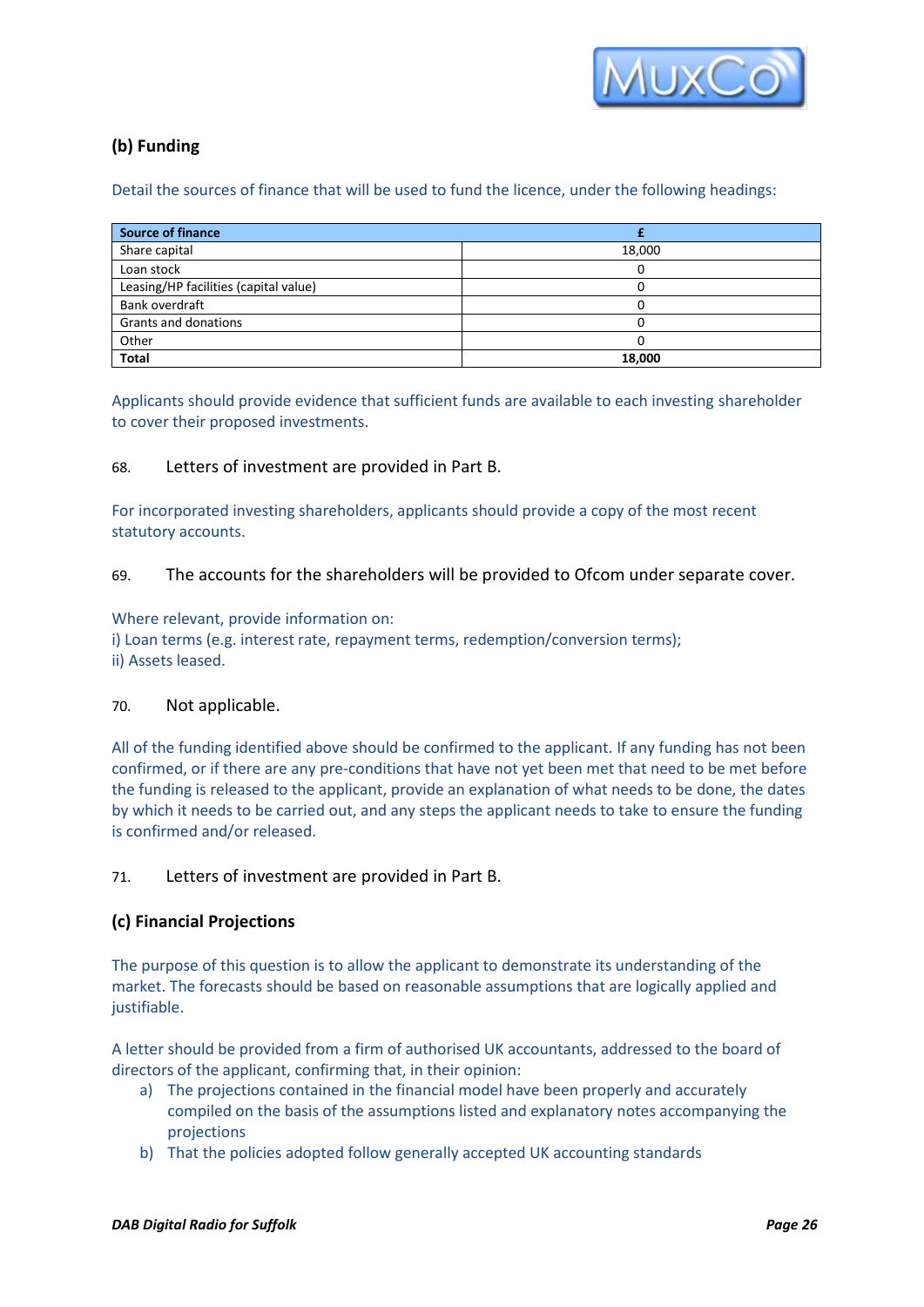

c) Such accounting policies have been properly and consistently applied. The applicant should provide financial projections for the pre-operational period and on an annual basis for the subsequent 12-year licence period.

The projections must include:

- i) Profit and loss accounts
- ii) Balance sheets
- iii) Cash-flow forecasts
- iv) Appropriate supporting schedules

The forecasts should be supplied on an Excel spread-sheet or similar and guidance notes should be provided. The applicant must also complete and submit the spreadsheet entitled "Financial Template for DAB Local Radio Multiplex Licence Applications" at:

http://licensing.ofcom.org.uk/radio-broadcast-licensing/digital-radio/awards0708/ using information from its business model. Guidance notes for completion of the Template can be found in Annex 2 to this Notice. This section must include a full listing of the underlying assumptions on which the financial projections are based.

The application should detail how revenue figures were derived, distinguishing between:

- i) Access fees
- ii) Fees based on audience or revenue shares
- iii) Other fees (please specify)

Revenue forecasts should also distinguish between digital sound programme, digital additional and television licensable content services.

The application should clearly set out the fee structure for each service provider, and explain the reasons for any differences in fees paid between providers. Where the applicant expects to receive fees based on audience or revenue shares of the services carried on the multiplex, forecasts of the audiences and revenues of those services should be provided.

### 72. Our response is submitted in confidence.

#### **(d) Risks**

The financial information submitted by applicants should demonstrate that the business plan has sufficient resilience for the service to be maintained despite adverse movements in revenues and costs arising from more difficult trading conditions than expected. The business plan must therefore:

- i) Incorporate a set of sensitivity tests, and;
- ii) Provide details of the main operational and financial risks to the business plan and explain how the applicant proposes to address these risks.
- 73. Our response is submitted in confidence.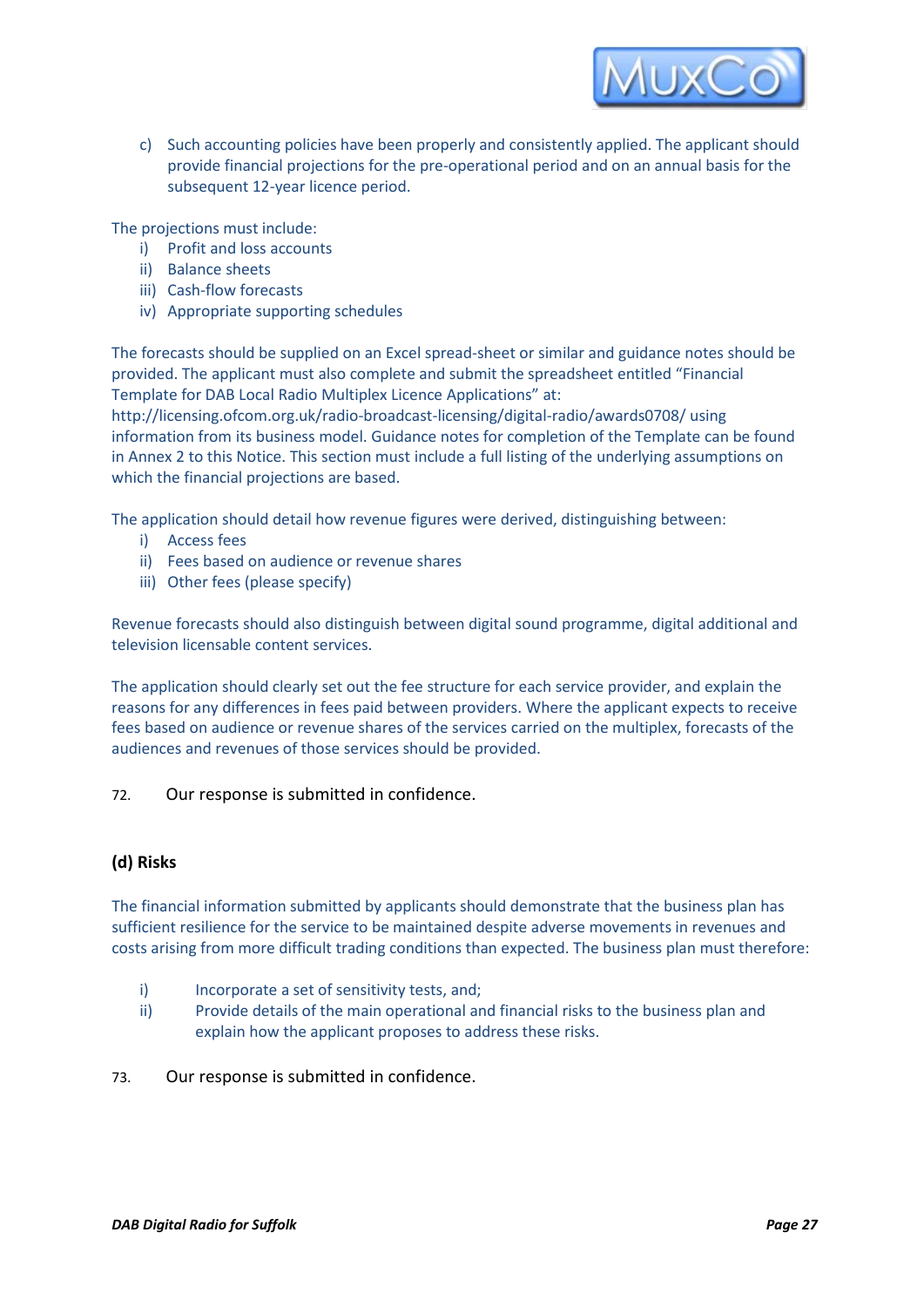

# **Section 51(2)(d): Catering for local tastes and interests**

# **11. Proposed local digital sound programme services**

a) Provide, for each local digital sound programme service for which capacity is to be allocated, a description of the service. This description should encapsulate the nature and characteristics of the proposed service (e.g. type(s) of music and speech to be provided, target audience, etc.). The number of hours each day that the service will be broadcast must also be included. These service descriptions will form part of the licence. Therefore, questions of clarification may be asked prior to licence award and the wording amended to reflect this, if necessary.

# 74. The multiplex will carry the following services:

- Heart **Analogue simulcast**
- Smooth Analogue simulcast
- Suffolk First New, digital only
- Anglia New, digital only
- BBC Radio Suffolk Analogue simulcast (reserved capacity)

#### **Heart FM**

| Format              | Contemporary Hit Radio                                                                                       |
|---------------------|--------------------------------------------------------------------------------------------------------------|
| Licence Description | A simulcast of Heart FM (licence AL071); a contemporary and chart music<br>station for under 44s in Suffolk. |
| Hours of Broadcast  | 24 hours                                                                                                     |

#### **Smooth Radio**

| Format              | Easy Listening                                                                                                                                                                                                       |
|---------------------|----------------------------------------------------------------------------------------------------------------------------------------------------------------------------------------------------------------------|
| Licence Description | A simulcast of Smooth (licence AL070); an easy listening station featuring<br>easy listening music including music influenced by jazz and soul and<br>lifestyle oriented speech, targeting an audience aged 50-plus. |
| Hours of Broadcast  | 24 hours                                                                                                                                                                                                             |

#### **Anglia**

| I Format                  | Rock / Pop                                                           |
|---------------------------|----------------------------------------------------------------------|
| Licence Description       | A rock oriented music station with a mix of current and classic hits |
| <b>Hours of Broadcast</b> | 24 hours                                                             |

#### **Suffolk First**

| Format                    | Contemporary / Country                                                                                                                                                                                      |
|---------------------------|-------------------------------------------------------------------------------------------------------------------------------------------------------------------------------------------------------------|
| Licence Description       | Suffolk First will provide a locally focussed service of news, sport,<br>entertainment, weather and traffic and travel information - within a hits<br>and memories music service with a country music bias. |
| <b>Hours of Broadcast</b> | 24 hours                                                                                                                                                                                                    |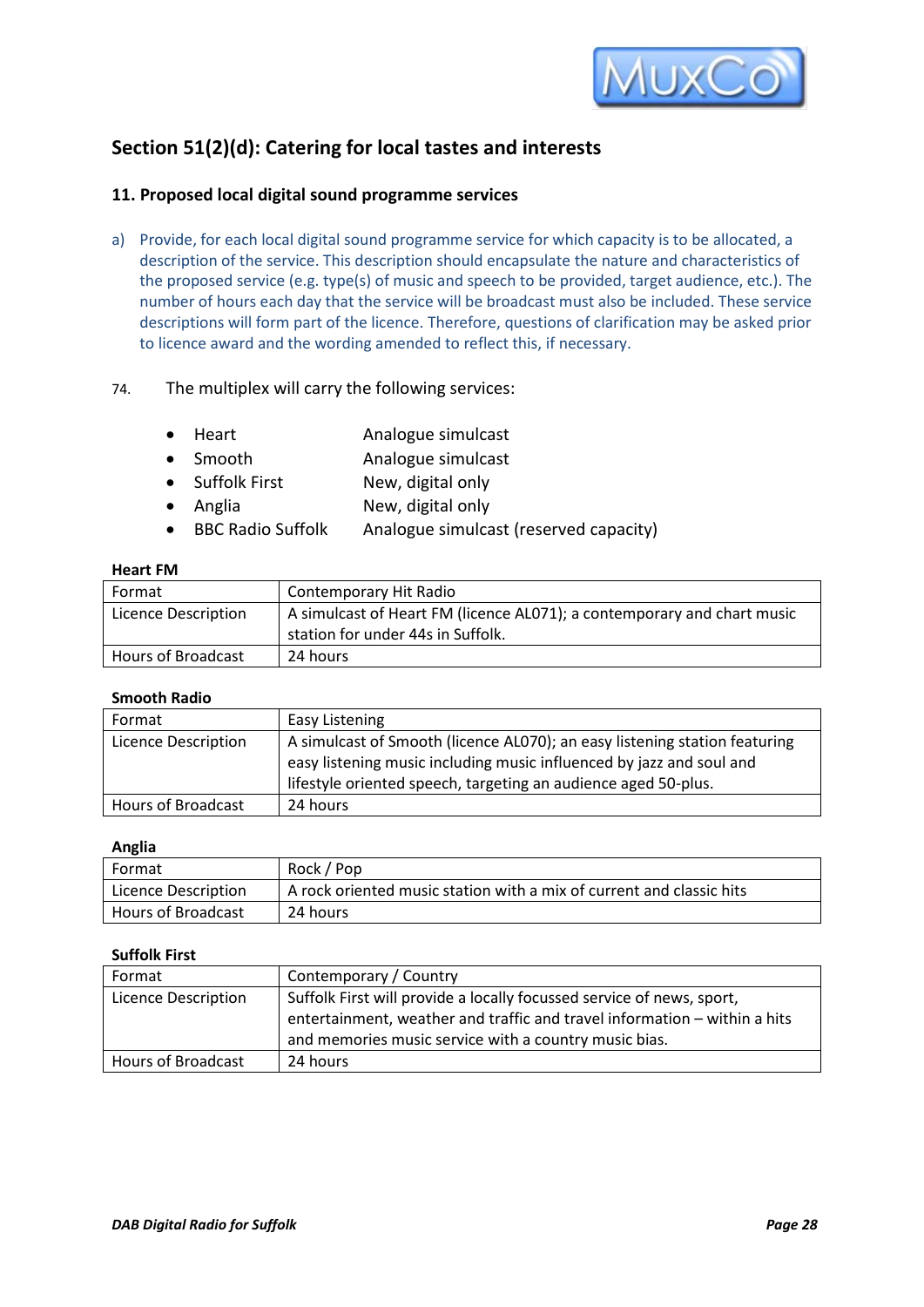

b) Outline the expected target audience of each local digital sound programme service to be accommodated on the multiplex, in terms of demographic profile (i.e. age-range, gender, socioeconomic background), ethnic composition, and/or any other relevant characteristics. To what extent will each of these services cater for local tastes and interests, general or particular?

| <b>Heart FM</b>                          |                                                                                                                                                                                                                                                                                                                                                                                                                      |
|------------------------------------------|----------------------------------------------------------------------------------------------------------------------------------------------------------------------------------------------------------------------------------------------------------------------------------------------------------------------------------------------------------------------------------------------------------------------|
| Target Audience &<br>Demographic Profile | 123,000 adults listen each week<br>$\bullet$<br>Principal listening amongst those aged under 44<br>٠<br>Strong female profile (55.1%, against a TSA profile of 51.0%)<br>٠<br>Slightly more C2DE compared to TSA (48.7% v. 46.6%)<br>٠                                                                                                                                                                               |
| Local Tastes &                           | Suffolk's heritage local commercial service. Many tune in for its local news,                                                                                                                                                                                                                                                                                                                                        |
| <b>Interests</b>                         | travel and information features, as well as its broad music mix. Its strength<br>as a local service is evident through RAJAR.                                                                                                                                                                                                                                                                                        |
|                                          | Local news bulletins, containing a mix of local, national and world stories,<br>along with appropriate local and national sport, weather and<br>entertainment news, are broadcast between 0600 and 1900 weekdays, and<br>0600 and 1200 at weekends. In addition to these, news containing<br>nationally produced content is broadcast hourly at all other times with the<br>exception of during the Big Top 40 Show. |
| Summary                                  | Appeals to those with an interest in contemporary hit radio. Given its<br>current strong market position and a predisposition of its listeners to utilise<br>the ancillary advantages of DAB, Heart will play an important role in the<br>promotion of digital radio.                                                                                                                                                |

#### **Smooth Radio**

| Target Audience &<br>Demographic Profile | 26,000 adults listen each week<br>٠<br>Principal listening amongst those aged 45 to 64<br>٠<br>Strong male profile (56.9%, against a TSA profile of 49.0%)<br>٠<br>ABC1 profile<br>٠                                                                                                                                                                                                                                                                                                                                                           |
|------------------------------------------|------------------------------------------------------------------------------------------------------------------------------------------------------------------------------------------------------------------------------------------------------------------------------------------------------------------------------------------------------------------------------------------------------------------------------------------------------------------------------------------------------------------------------------------------|
| Local Tastes &<br><b>Interests</b>       | Smooth Radio is a 'relaxing music mix', playing the best songs from the past<br>five decades. It's a station with an upbeat character, generous spirit and a<br>warm personality.<br>News bulletins along with appropriate sport, weather and entertainment<br>news are broadcast between 0600 and 1900 weekdays, and 0600 and 1200<br>at weekends. National bulletins are broadcast at other times of the day.<br>Smooth Radio provides local travel bulletins at morning and evening peak<br>times and during weekends when the need arises. |
| Summary                                  | A popular service providing a unique mix of music. As an AM service,<br>Smooth will benefit from the transition to DAB and its better audio quality.                                                                                                                                                                                                                                                                                                                                                                                           |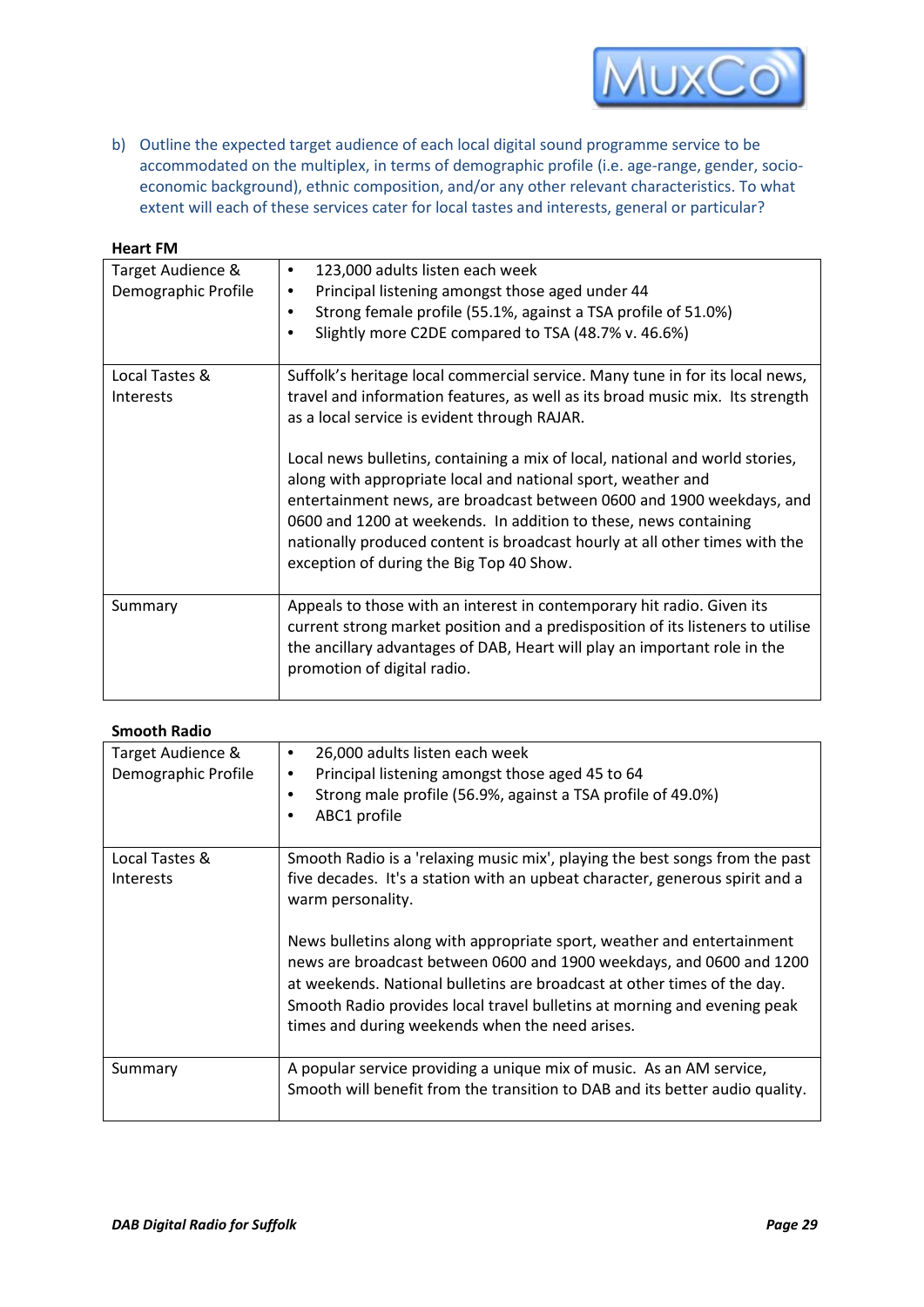

| Anglia                                   |                                                                                                                                                                                                        |
|------------------------------------------|--------------------------------------------------------------------------------------------------------------------------------------------------------------------------------------------------------|
| Target Audience &<br>Demographic Profile | We anticipate that Anglia will have the following audience profile:<br>Principal listening amongst those aged 15 to 54<br>$\bullet$<br>Slight male bias<br>$\bullet$<br>Slight ABC1 profile (51%)<br>٠ |
| Local Tastes &<br>Interests              | Anglia is a music based service and at least initially will provide no local<br>news or other services.                                                                                                |
| Summary                                  | A new service that will broaden audience appeal and attract an audience<br>from the BBC. It will also encourage trial of DAB.                                                                          |

| Target Audience &<br>Demographic Profile | We anticipate that Suffolk First will have the following audience profile:<br>Principal listening amongst those aged 35 to 64<br>٠<br>Slight female bias<br>٠<br>Strong C2DE profile (65%)<br>٠                    |
|------------------------------------------|--------------------------------------------------------------------------------------------------------------------------------------------------------------------------------------------------------------------|
| Local Tastes &<br><b>Interests</b>       | Suffolk First will provide locally focussed news, sport, entertainment,<br>weather and traffic and travel information. At least initially, local news and<br>information will be provided on weekday mornings only |
| Summary                                  | A new service that will broaden audience appeal and attract an audience<br>from the BBC. It will also encourage trial of DAB.                                                                                      |

c) If agreement has been reached (either firmly or provisionally; state which) with particular providers of some or all of the local digital sound programme services to be accommodated on the multiplex, identify these programme providers. For each one, state whether it has already been issued by Ofcom with a licence to provide a local digital sound programme service. Details of any arrangements with particular providers which the applicant considers to be commercially sensitive may be submitted in confidence.

| <b>Service</b>       | <b>Service Provider</b> | <b>Confirmed</b> | <b>DSPS Held</b> |
|----------------------|-------------------------|------------------|------------------|
| Heart                | Global Radio            | Provisionally    | Yes              |
| Smooth Radio         | Global Radio            | Provisionally    | Yes              |
| Anglia               | Town & Country          | Firm             | Yes              |
| <b>Suffolk First</b> | Lincs FM Group          | Firm             | Yes              |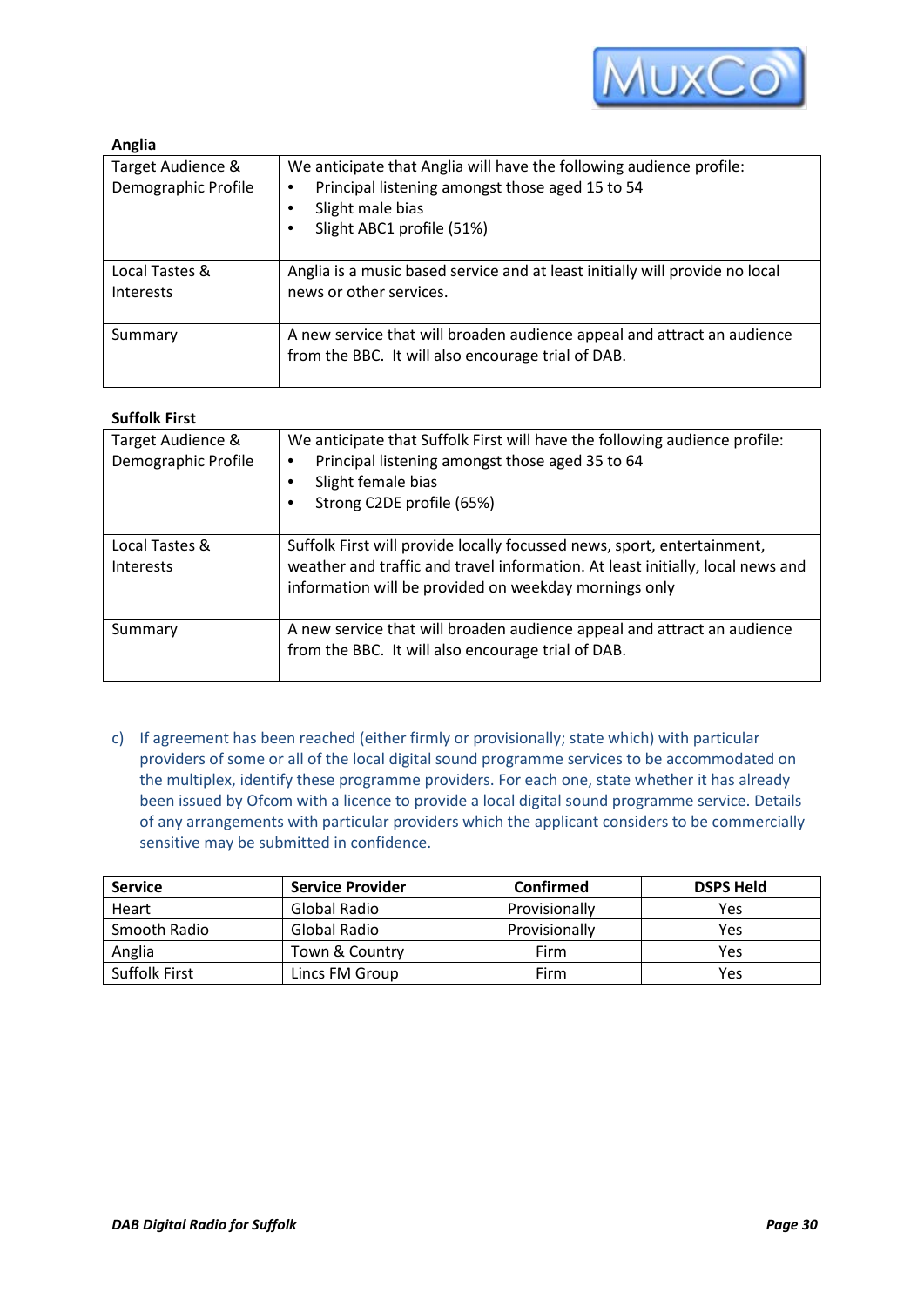

- d) Give details of any programme-related 'data' or other services to be provided to enhance the audio elements of the local digital sound programme services proposed to be provided. List separately those provided by the relevant local digital sound programme licensees themselves (as 'ancillary' services) and those, if any, provided by other parties under a digital additional services licence. e) If it is intended to use an encryption system, state that this is so, and make clear to which local digital sound programme services it will apply, and how listeners will subscribe to the service.
- 75. The multiplex will support Dynamic Label Services ('DLS') and MOT carousel using simple, industry standard interfaces allowing service providers to use the "offtheshelf" and well-supported software packages for generating content. From launch, all service providers will have access to Scrolling text functionality. As data technologies and standards mature, we will work with service providers to launch other data services (such as EPG and Broadcast SlideShow etc).
- 76. Scrolling text functionality (Dynamic Labelling 'DLS') provides an immediate point of difference between a digital radio and a traditional FM receiver. Consumers value the information provided unexpectedly highly and the industry has recently begun to develop DLS into a commercial opportunity, with advertisers recognising the value of DLS as an additional communications tool. DLS is transmitted in the XPAD.

# **12. Digital additional services and television licensable content services**

Provide details of any digital additional services and/or television licensable content services planned, other than programme-related data services (see Q.11(d) above), and the proportion of the total multiplex capacity which will be allocated to each of these.

*\* Applicants should note that this information is not relevant to section 51(2)(d), which relates only to digital sound programme services, but this question is positioned here for convenience.* 

77. None are currently proposed.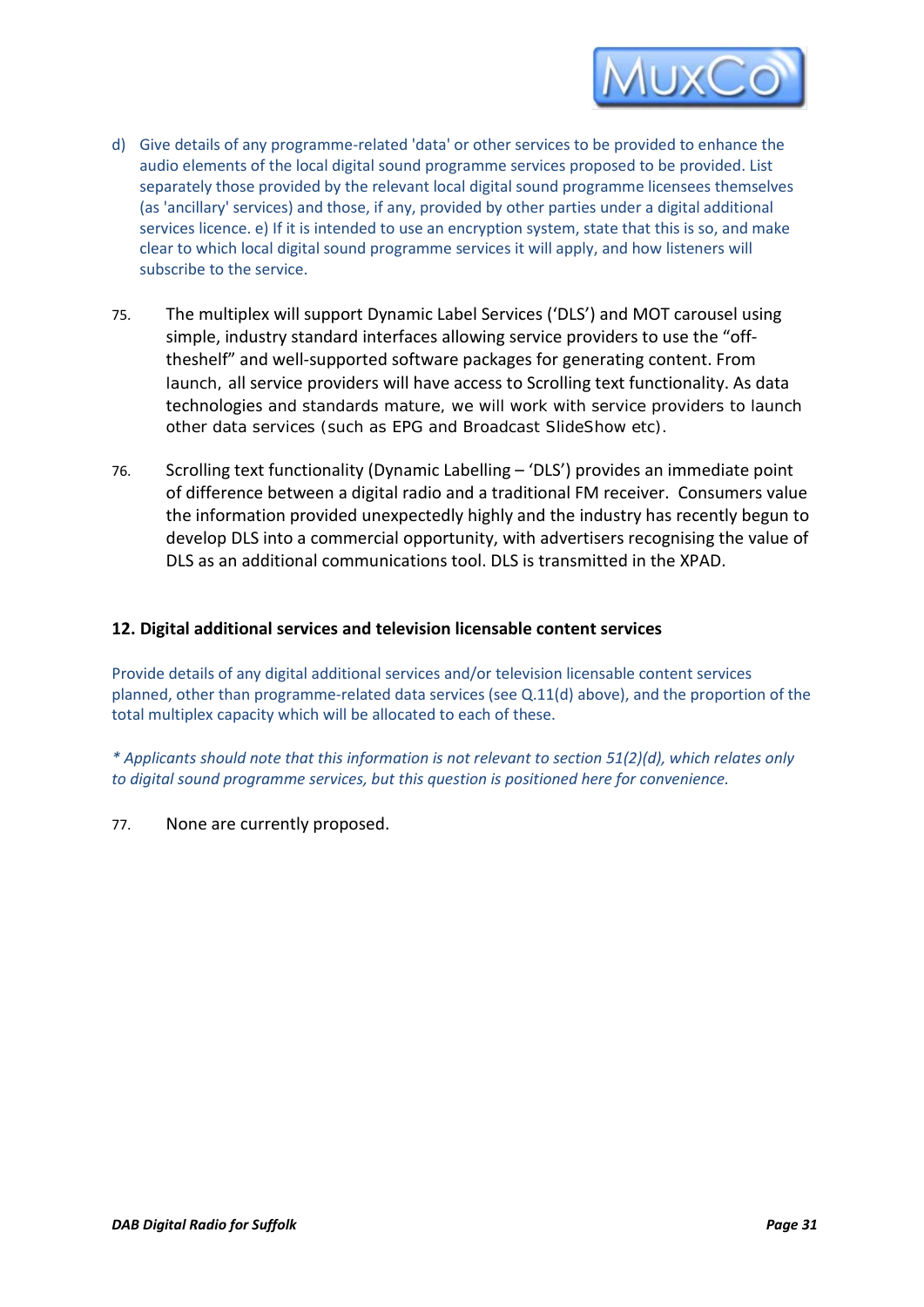

# **Section 51(2)(e): Broadening of local commercial DAB choice**

# **13. Broadening of choice**

Outline how the programming provided by the local digital sound programme services (other than BBC services) proposed will broaden the range of local digital sound programme services available in the area, and describe the extent to which the proposed local digital sound programme services will cater for tastes and interests different from those catered for by local digital sound programme services already available in the area. If the licence applied for is the first local radio multiplex licence to be advertised in an area, detail the breadth of programming which will be delivered by the range of local digital sound programme services to be provided on that local radio multiplex alone.

- 78. The Suffolk licence area is overlapped to the north by Now Digital's Norwich and Great Yarmouth multiplex (with 12% indoor coverage overlap) and to the south by Now Digital's Southend and Chelmsford multiplex (7%). There is marginal overlap to the west by Now Digital's Cambridge multiplex.
- 79. The following table summarises how each service helps broaden choice.

| Heart                | A contemporary and chart hit music and information station for 15 to 44 year<br>olds across the county. Music is predominantly contemporary and chart hits, with<br>new releases and hits up to one year old. Heart is a music led station, providing<br>information of local relevance throughout its programming. By the nature of its<br>format, some of the new services will overlap in relation to music played. None,<br>however, will cover the range of music played by Heart. Heart's heritage position<br>and editorial focus will ensure differentiation. |
|----------------------|-----------------------------------------------------------------------------------------------------------------------------------------------------------------------------------------------------------------------------------------------------------------------------------------------------------------------------------------------------------------------------------------------------------------------------------------------------------------------------------------------------------------------------------------------------------------------|
| Smooth Radio         | An easy listening station featuring easy listening music including music influenced<br>by jazz and soul and lifestyle oriented speech, targeting an audience aged 50-<br>plus. Smooth is a music based service; its presenter style and speech focus gives<br>it a unique feel in the market.                                                                                                                                                                                                                                                                         |
| Anglia               | As a rock oriented music station, with a mix of current and classic hits, Anglia will<br>be unique in the market place, and significantly increase choice.                                                                                                                                                                                                                                                                                                                                                                                                            |
| <b>Suffolk First</b> | Suffolk First will help broaden choice as much through plurality as through its<br>new mix of music and speech. In particular, its mix of hits and memorable music,<br>with a country music bias, will provide a significant differentiator to existing<br>services.                                                                                                                                                                                                                                                                                                  |

80. As a whole, our proposed complement of services caters for:

- People interested in hearing local news and information, with at least 3 services providing such content.
- A wide age range.
- A significant proportion of the population, as well as for a broad range of listeners' tastes and interests.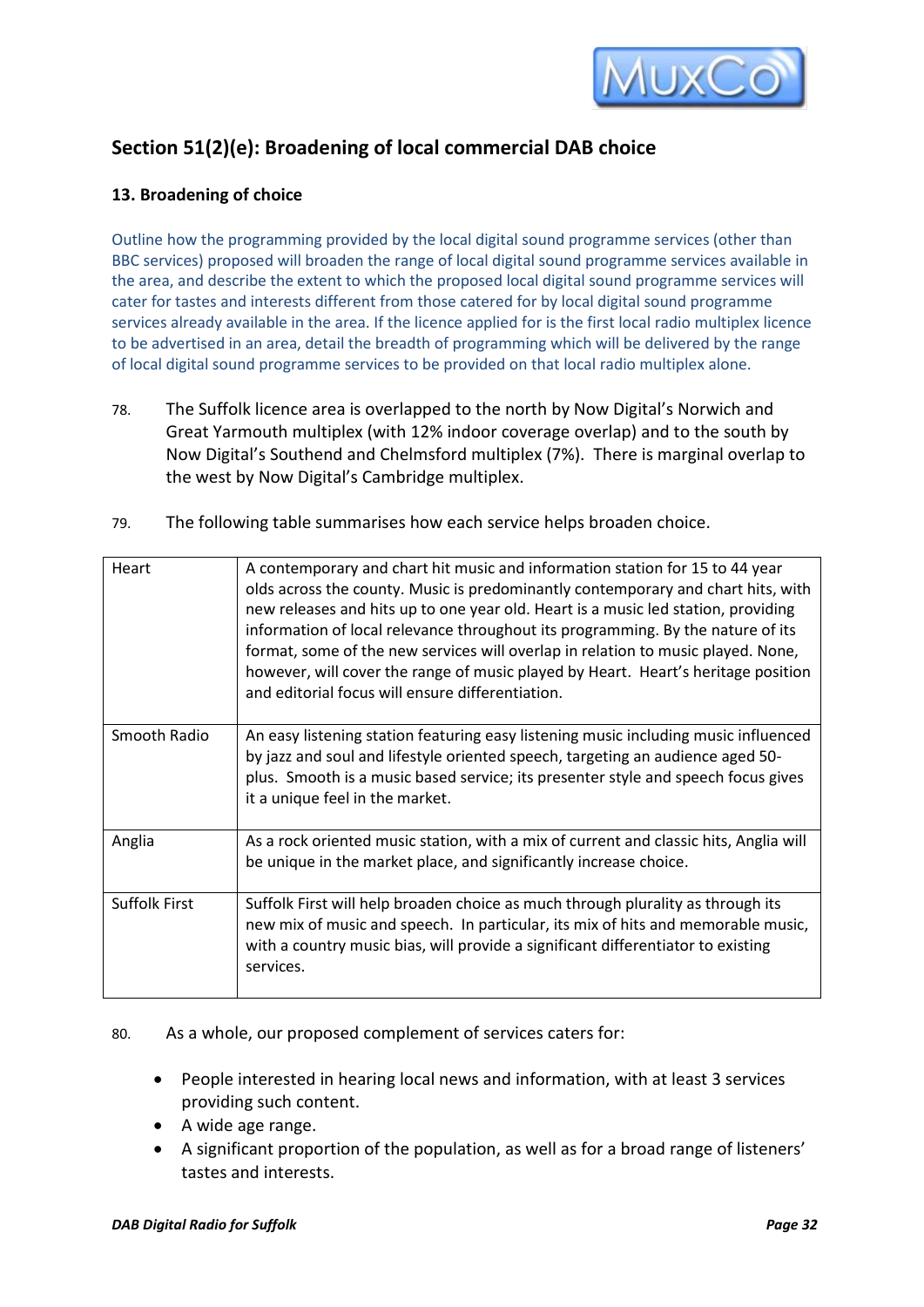

# **Section 51(2)(f): Local demand or support**

# **14. Audience requirements**

Summarise the main findings of any original market research undertaken, or any analysis of existing audience research information, or any other form of evidence which demonstrates demand for the types of programme service and/or programme-related data or other data services proposed, or has otherwise influenced the applicant's proposals.

If original market research has been undertaken, please provide the following information for each piece of research:

- a) A statement of the key objectives of the research;
- b) The specific questions that the research sought to answer;
- c) How the research was conducted;
- d) The size and composition of the sample(s);
- e) When and where the research was conducted;
- f) A summary of the main findings from the research, showing how these demonstrate evidence of demand for the service proposed – this summary should represent a fair and accurate summary of the full results;
- g) A copy of any detailed audience research report or analysis, from which the summary provided in the main application document has been derived, full data tables for any quantitative research undertaken, and any questionnaire used (these may be submitted in confidence).

|                 | <b>Key</b>             | <b>Specific</b>      | <b>How</b>                | Size and           | When     |
|-----------------|------------------------|----------------------|---------------------------|--------------------|----------|
|                 | <b>Objectives</b>      | <b>Questions</b>     | <b>Conducted</b>          | <b>Composition</b> |          |
| <b>Desk</b>     | To analyse the local   | To review population | <b>Analysis of Census</b> | Not relevant       | April to |
| <b>Research</b> | market                 | growth and change.   | data.                     |                    | May      |
|                 |                        |                      |                           |                    | 2015     |
|                 | To get an up to date   | To track digital     | Review of DRUK            |                    |          |
|                 | picture of the digital | penetration.         | and relevant              |                    |          |
|                 | landscape.             |                      | RAJAR data on             |                    |          |
|                 |                        |                      | digital audiences.        |                    |          |
|                 |                        |                      |                           |                    |          |
| <b>RAJAR</b>    | To understand the      | To track the         | Using the Octagon         | Not relevant       | April to |
|                 | local radio market.    | performance,         | analysis system           |                    | May      |
|                 |                        | strengths and        | and RAJAR data.           |                    | 2015     |
|                 |                        | weaknesses of        |                           |                    |          |
|                 |                        | existing services.   |                           |                    |          |

Please provide your responses to  $(a) - (e)$  in tabular format.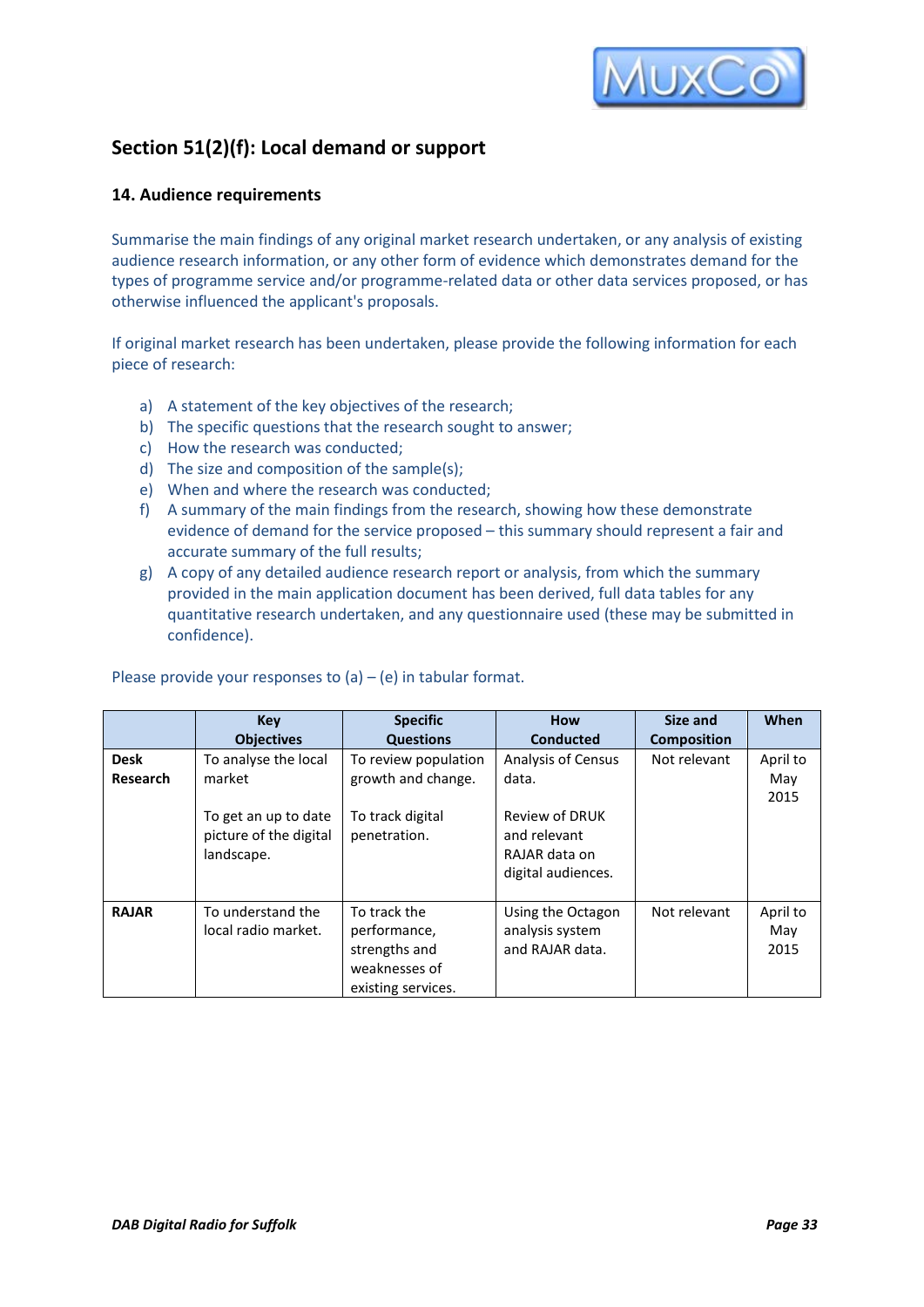

# **The Suffolk market**

- 81. The Suffolk multiplex covers most of the county of Suffolk an area of 588,000 adults.
- 82. We have analysed current radio listening within the BBC Radio Suffolk TSA, which has an adult population of 541,200. The following table analyses the adult population within the TSA (Q1 2015 data), highlighting the relative demographic splits of the population, and comparing that with the socio-demographic breakdown of actual radio listeners within the market.

|                   | Population | <b>Listeners</b> |
|-------------------|------------|------------------|
| 15 to 24          | 13.0%      | 13.1%            |
| 25 to 34          | 13.7%      | 13.4%            |
| 35 to 44          | 14.3%      | 14.7%            |
| 45 to 54          | 17.1%      | 17.5%            |
| 55 to 64          | 15.2%      | 15.2%            |
| 65 plus           | 26.8%      | 26.0%            |
|                   |            |                  |
| ABC1              | 52.3%      | 53.4%            |
| C <sub>2</sub> DE | 47.7%      | 46.6%            |
|                   |            |                  |
| Male              | 48.9%      | 49.0%            |
| Female            | 51.1%      | 51.0%            |

- Generally, radio listening follows the market demographics.
- Only significant variations being a higher than average ABC1 profile listen to the radio

# **Radio choice**

- 83. Three local commercial and one local BBC services currently serve the area Heart, Smooth Radio and Town 102, as well as BBC Radio Suffolk. The commercial services are listened to by 197,500 (36.5%) of adults each week, and account for 13.5% of all radio listening.
- 84. With regard to national radio, the national services of the BBC and commercial services carried by Digital One are audible within the county, as well as some overspill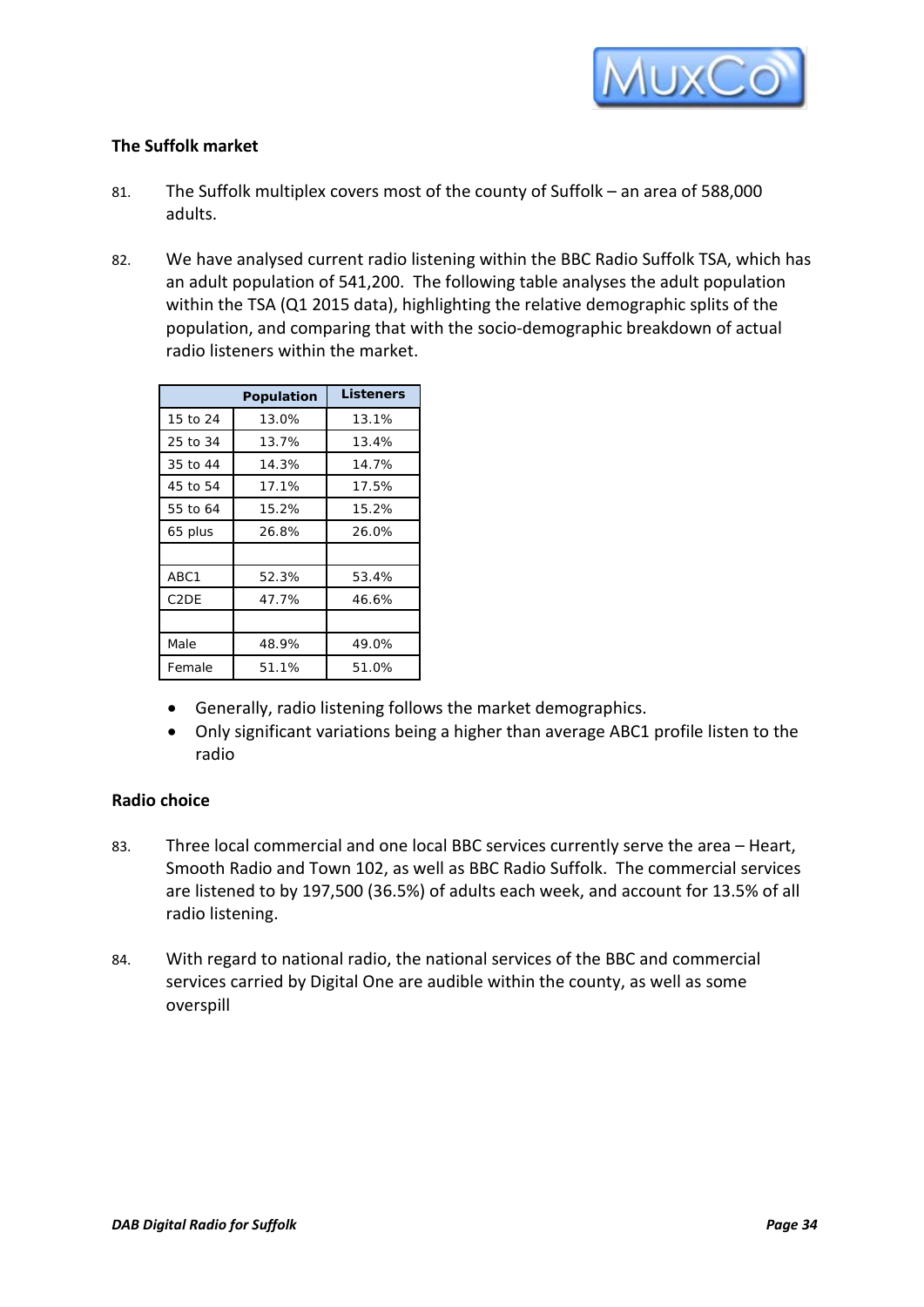

# **Current radio listening habits**

85. RAJAR data has been analysed within the combined BBC Radio Suffolk TSA. The following table details total audience and hours over this period.

|                   | 2011     | 2012     | 2013     | 2014     | 2015     |
|-------------------|----------|----------|----------|----------|----------|
| Population '000s  | 533.6    | 534.8    | 538.6    | 540.6    | 541.2    |
| Reach %           | 91.1%    | 92.9%    | 94.9%    | 92.4%    | 92.4%    |
| Reach '000s       | 486.1    | 496.9    | 511.3    | 499.4    | 500.3    |
| Total Hours '000s | 11,530.8 | 12,242.3 | 12,114.3 | 11,366.6 | 10,975.3 |
| Ave. Hours        | 23.7     | 24.6     | 23.7     | 22.8     | 21.9     |

- Radio listening remains strong, with consistent weekly reach over the past five years, and ahead of the 2015 UK average 2015 – 89%
- Average hours are in line with the UK average (2015 21.3)
- 86. We have reviewed radio listening in Suffolk against data for the UK as a whole to gauge how listening in the county compares. The following table summarises RAJAR performance in Q1 2015 within Suffolk and compares this with the UK as a whole.

| <b>Market Share</b>   | <b>Suffolk</b> | <b>UK</b> | Index |
|-----------------------|----------------|-----------|-------|
| All BBC               | 62.11%         | 54.43%    | 114   |
| <b>BBC Network</b>    | 51.16%         | 46.86%    | 109   |
| <b>BBC Local</b>      | 10.95%         | 7.57%     | 145   |
| <b>All Commercial</b> | 36.55%         | 42.80%    | 85    |
| INR                   | 11.98%         | 14.21%    | 84    |
| II R                  | 24.57%         | 28.54%    | 86    |

- Overall the BBC is the dominant service provider in this market, performing 14 points higher than its UK average, a result of strong performance of BBC Radio Suffolk, as well as its network services.
- It would appear that there are significant opportunities for commercial radio both local and national - to improve reach and hours, which we hope to help deliver through better sound quality especially for AM services and enhancing listener choice.
- 87. The following table analysis radio listening habits across the standard age breaks.

|                          | $15 - 24$ | 25-34 | 35-44 | 45-54 | 55-64 | $65+$ |
|--------------------------|-----------|-------|-------|-------|-------|-------|
| <b>Within population</b> | 13.0%     | 13.7% | 14.3% | 17.1% | 15.2% | 26.8% |
| <b>Within reach</b>      | 13.1%     | 13.4% | 14.7% | 17.5% | 15.2% | 26.0% |
| <b>Share of hours</b>    | 5.5%      | 11.5% | 16.4% | 22.1% | 17.0% | 27.4% |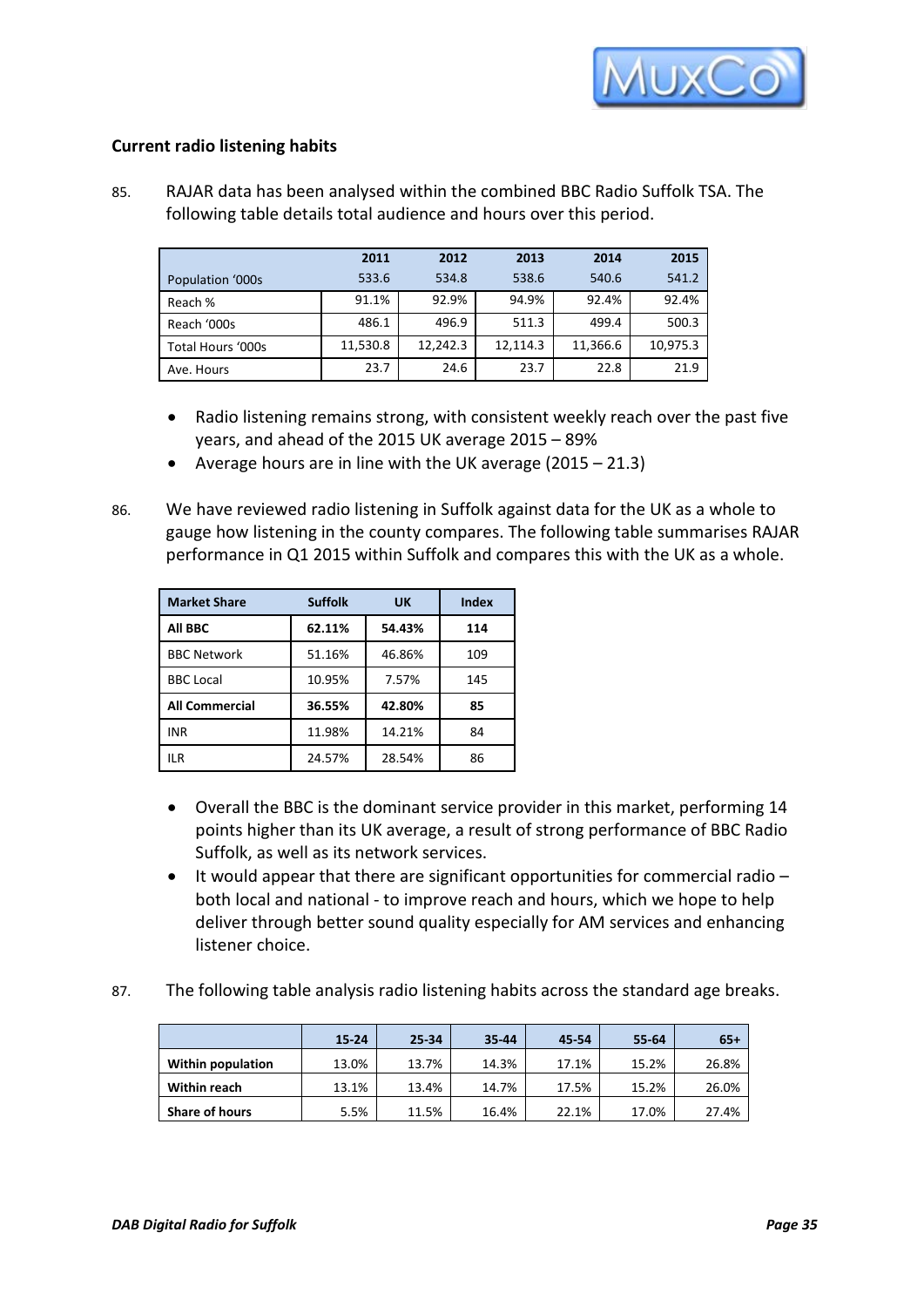

Whilst in the main listening to the radio amongst each age group is comparable to their respective breakdown within the TSA (i.e. 13.0% of adults within the TSA are aged 15-24, and 15-24s account for 13.1% of all radio reach), we have identified:

- Radio listening amongst younger audiences is weak, especially amongst 15-24s who account for only 5.5% of all radio listening
- The most dominant age group listening to radio in Suffolk are 35 to 44s
- 88. The following table summarises the historical performance of each local service, comparing Q1 2015 with Q1 2012.

|                    | 2012    | 2015    |
|--------------------|---------|---------|
| <b>Heart</b>       |         |         |
| Weekly Reach %     | 23.5%   | 22.7%   |
| Total Hours '000   | 948.5   | 829.3   |
| Market Share       | 7.7%    | 7.6%    |
| <b>Smooth</b>      |         |         |
| Weekly Reach %     | 4.7%    | 4.8%    |
| Total Hours '000   | 299.0   | 214.9   |
| Market Share       | 2.4%    | 2.0%    |
| <b>Town 102</b>    |         |         |
| Weekly Reach %     | 10.7    | 9.0%    |
| Total Hours '000   | 561.2   | 424.4   |
| Market Share       | 4.6%    | 3.9%    |
| <b>BBC Suffolk</b> |         |         |
| Weekly Reach %     | 26.6    | 23.8%   |
| Total Hours '000   | 1,551.4 | 1,109.2 |
| Market Share       | 12.7%   | 10.1%   |

# **Uptake of DAB digital radio**

89. RAJAR Q1 2015 indicates that DAB currently accounts for 21% of all radio listening within the Suffolk TSA, slightly lower than the 25.2% UK average, which we believe reflects the lack of a local DAB layer. Listening via DTV is also slightly lower (4.6% Suffolk against 5% UK average), whilst listening via the Internet is higher (6.8% Suffolk against 6% UK average).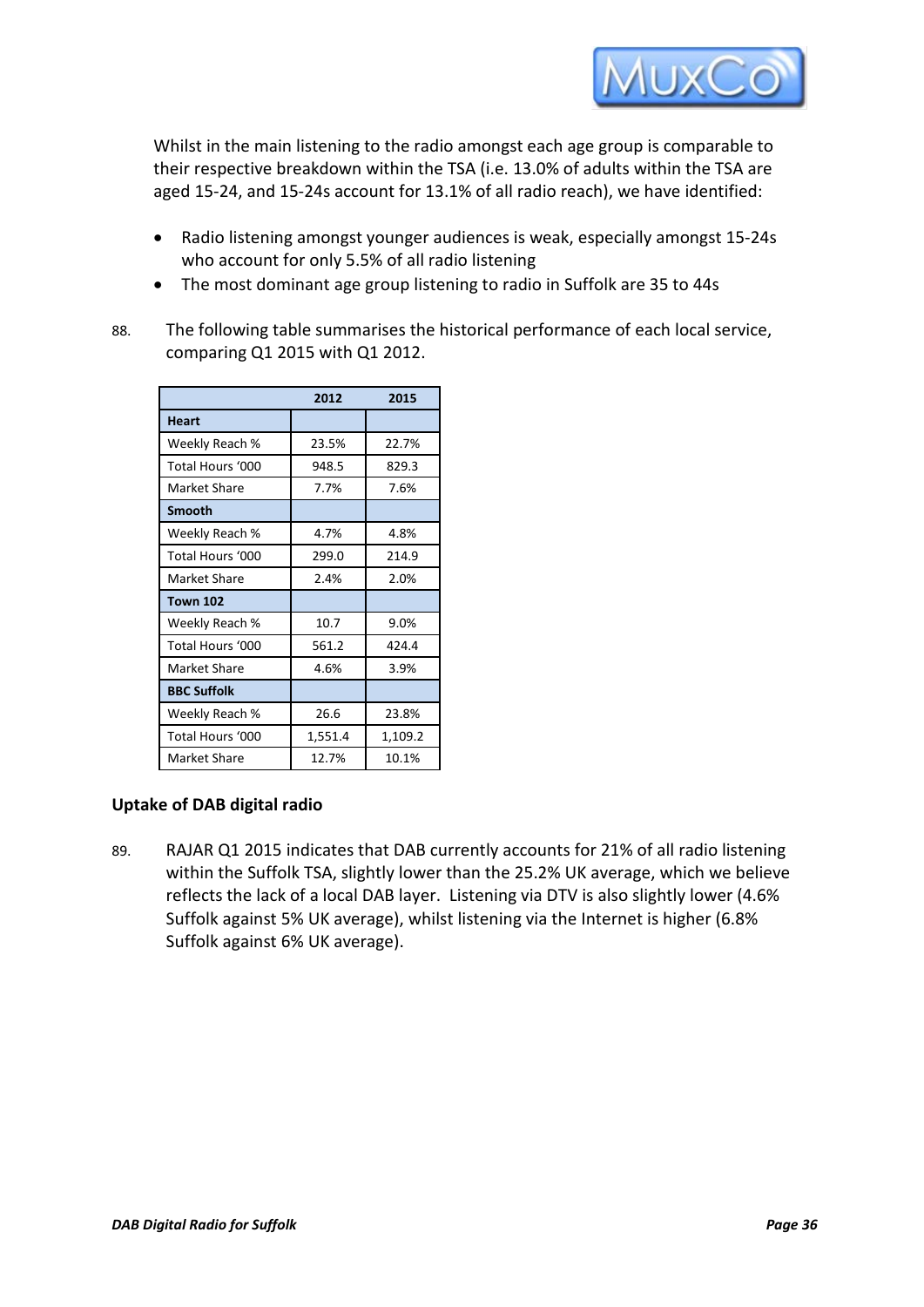

# **15. Local support**

Provide any evidence which has been gathered of local support for the provision of the proposed local radio multiplex service.

- 90. We have not sought any local support for our proposal. We believe that support for analogue services to simulcast is best demonstrated through their RAJAR audience numbers, and that support for new services will be demonstrated as we build up to their launch and in their initial operational period.
- 91. To support both analogue simulcast and new digital services, we have a marketing role in generating awareness of digital radio both as a concept and, alongside the service providers, of the complement of services carried on the multiplex.
- 92. MuxCo Suffolk will be served by the MuxCo website at www.muxco.com. Through this site, MuxCo outlines its multiplex opportunities and seeks interest from prospective service providers. A copy of this application and further information about MuxCo Suffolk and the licence opportunity are provided on the site.
- 93. In addition, the site promotes DAB digital radio and links to other multiplex operators elsewhere in the country. The website will also provide a means of communication between the multiplex and service provider, in particular providing information on transmission issues and fault notices.
- 94. Whilst a local multiplex is a virtual company, there is still a need to develop a relationship with the listeners about the services it carries. We will want to ensure that we understand the local population, their likes and dislikes, the market gaps and what other services it can provide. Therefore, although there is no wish to have a dialogue with the audience, there is a need to provide a means of access and communication.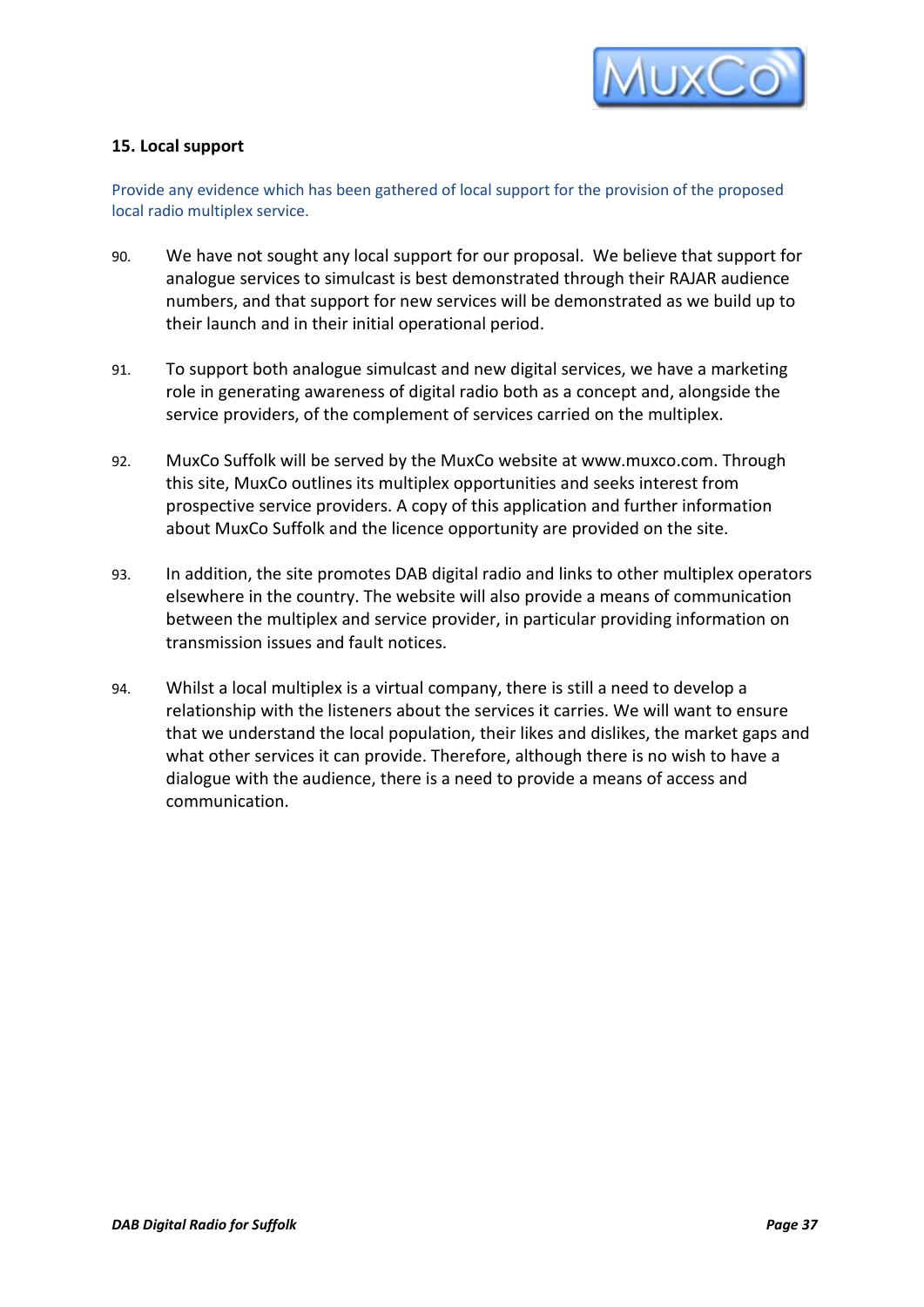

# **Section 51(2)(g): Fair and effective competition**

# **16. Measures taken to ensure fair and effective competition**

Detail the measures that have already been taken, and will be taken before and during the licence period, to demonstrate that "in contracting or offering to contract with persons providing digital sound programme services or digital additional services or television licensable content services, the applicant has acted in a manner calculated to ensure fair and effective competition in the provision of those services".

- 95. Our intention to apply for the licence has been documented on our website [\(www.muxco.com\)](http://www.muxco.com/) since  $12<sup>th</sup>$  March, with our interest discussed in numerous radio social media sites. This will have provided an opportunity for prospective applicants to be aware of our intention and to register any interests.
- 96. We have not advertised our proposals in local newspapers as our experience has identified that during the licence application process, such activity generates little response. Once operational, however, and with greater awareness of the multiplex in the locality, any new opportunities will be advertised in the trade press and local newspapers, as well as through the MuxCo website.
- 97. Following Ofcom's advertisement of the licence, we contacted local analogue operators to discuss their digital aspirations and invite expressions of interest in providing programme services. We also contacted other radio groups who have known digital aspirations or operate digital service elsewhere.
- 98. We have discussed our transmission plans, headline terms and potential fees (which will be dependent upon the transmission engineering contract that we will enter). A summary of contacts is included in Part B.
- 99. During the licence period a similar open process will be adopted.
- 100. We have engaged with all potential service providers in an open and non-exclusive manner, and will continue to do so.

# *Fair and Effective Competition during the Licence Period*

- 101. Each service provider will enter a Service Provider Agreement; the key terms of which will be identical for all service providers. All fees charged will be based solely on a 'cost plus' basis, pro-rata to capacity contracted by each service provider. No fees will be related to audience or revenue.
- 102. We will establish a Service Level Agreement with service providers. This will set out our communications and work policies, especially those relating to planned work and emergency outage notification.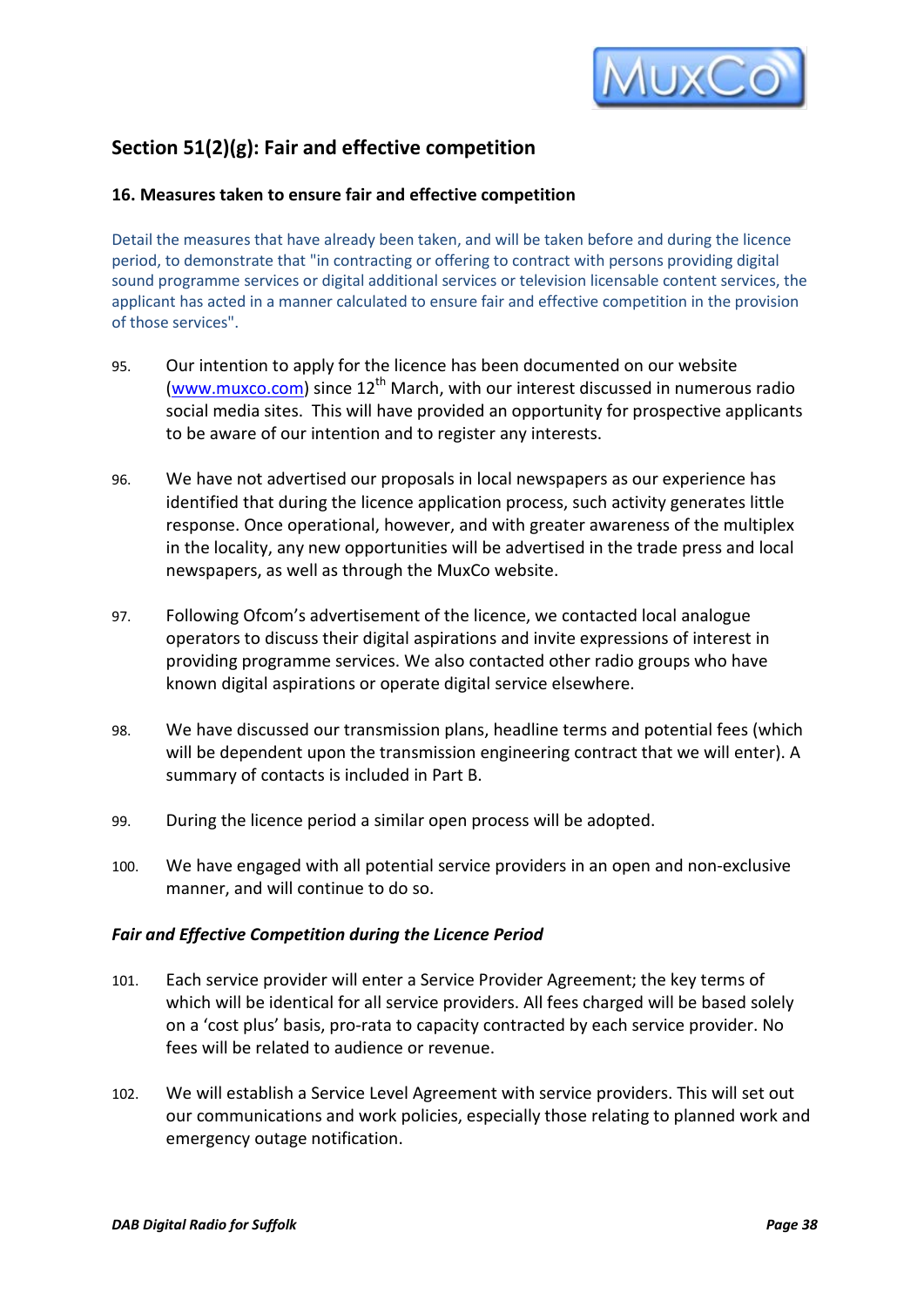

# **17. Contacts with prospective service providers**

Provide a comprehensive list of all prospective providers of digital sound programme services and/or digital additional services and/or television licensable content services with whom the applicant has had contact prior to and during the preparation of this application, at the initiative of either party, and in whatever form. Summarise the nature of the proposals discussed and, for each proposal which is not among those planned for inclusion on the multiplex (as per Q.11 and Q.12 above), state the reason(s) why the prospective provider and/or the service(s) proposed by that provider has not been included.

103. The response to this question has been submitted in confidence.

#### **18. Contractual and other arrangements with service providers**

For each digital sound programme service provider and/or digital additional service provider and / or television licensable content service provider named in this application:

a) Supply details of the terms of access, including financial agreements.

b) To what extent are any or all of these terms of access conditional? Clarify any conditions that exist.

c) In respect of each named service provider for which details of terms of access are provided, supply a letter from the service provider confirming its agreement with the account of the terms of access provided above, and in particular with the fees it expects to pay.

104. The response to this question has been submitted in confidence.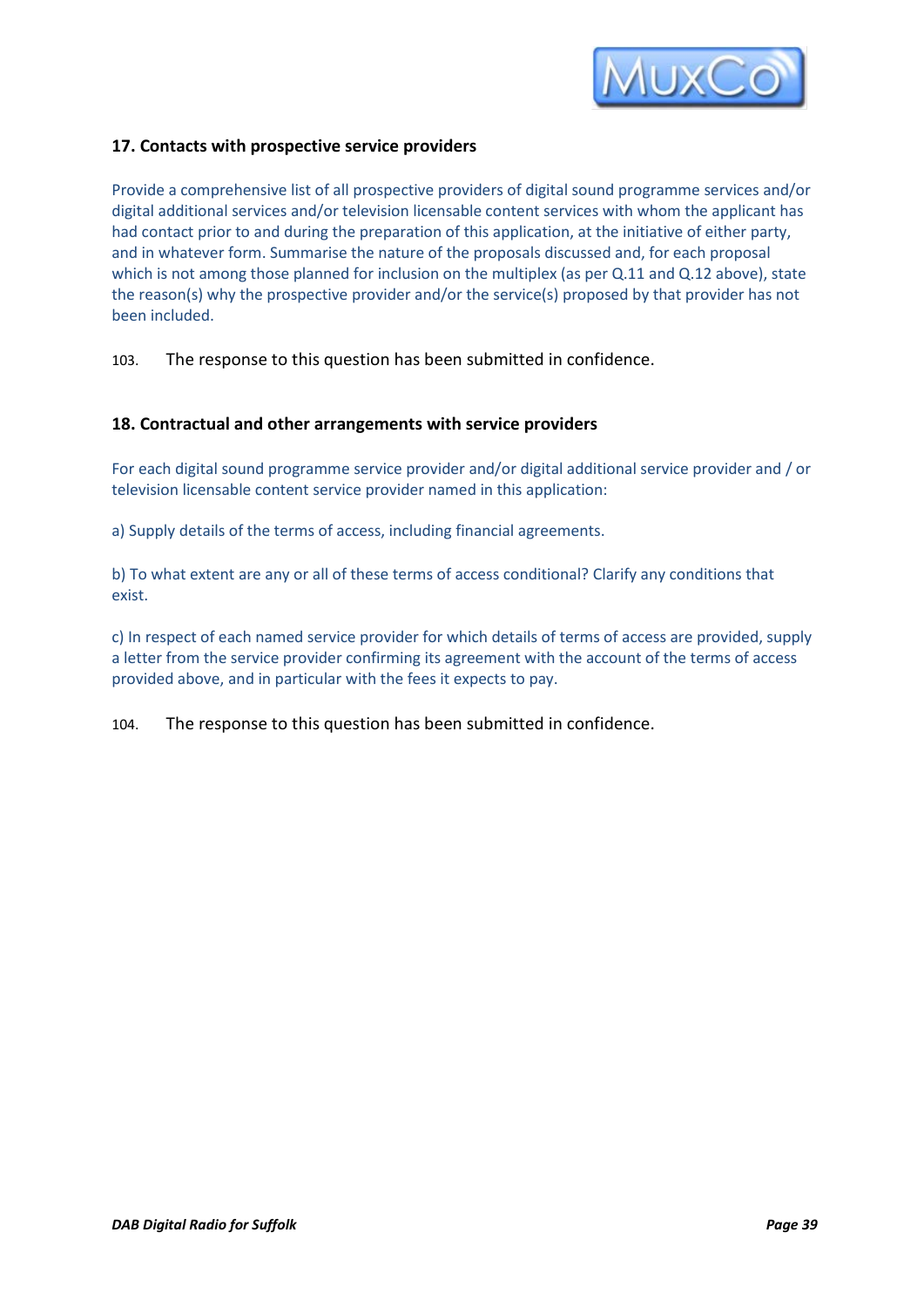

# **Technical quality**

# **19. Division of multiplex capacity**

Show, by means of a pair of clearly-labelled tables, the proposed division of the available multiplex capacity into digital sound programme services and other services during all time periods. The tables should depict the proportion of the total available capacity (in kbits/sec) which it is proposed to allocate individually to each of the digital sound programme services listed in response to Q.11, plus any capacity reserved for expansion, inclusive of any ancillary services. It should also show the total proportion of the available multiplex capacity which it is proposed to allocate to digital additional services and television licensable content services. Please also indicate what proportion of these services will be programme-related (see paragraph 3.35). One of the tables should refer to the capacity units taken by each service (i.e. inclusive of capacity used for error protection), and the other table should refer to the bitrate net of error protection capacity, together with the associated protection level (1 to 5) which it is proposed to use, in accordance with EN 300 401.

105. The following table details the division of multiplex capacity during all time periods. A number of the service providers have indicated that they intend to use a proportion of the DLS capacity for commercial messages and, therefore, the table includes the maximum percentage allocation of the multiplex for these Digital Additional Services assuming all of the DLS capacity is used for this purpose.

| <b>Service</b>           | <b>Operating times</b> | <b>Capacity units</b><br>occupied (Inclusive of<br>error protection) | Percentage of total<br>multiplex capacity | <b>Maximum proportion</b><br>of multiplex capacity<br>that is allocated to<br><b>Digital Additional</b><br><b>Services</b> |
|--------------------------|------------------------|----------------------------------------------------------------------|-------------------------------------------|----------------------------------------------------------------------------------------------------------------------------|
| Smooth                   | 00:00-23:59            | 84                                                                   | 9.7%                                      | 0.1%                                                                                                                       |
| Heart                    | 00:00-23:59            | 84                                                                   | 9.7%                                      | 0.1%                                                                                                                       |
| Anglia                   | 00:00-23:59            | 58                                                                   | 6.7%                                      | 0.1%                                                                                                                       |
| <b>Suffolk First</b>     | 00:00-23:59            | 58                                                                   | 6.7%                                      | 0.1%                                                                                                                       |
| <b>BBC Radio Suffolk</b> | 00:00-23:59            | 96                                                                   | 11.1%                                     | 0.1%                                                                                                                       |

# 106. The following table details the division of multiplex capacity by bitrate net of error protection.

| <b>Service</b>           | <b>Service Capacity net of Error</b> | Percentage of total | <b>ETSI 300 401 Error</b> |
|--------------------------|--------------------------------------|---------------------|---------------------------|
|                          | <b>Protection (kbits/sec)</b>        | multiplex capacity  | <b>Protection Level</b>   |
| Smooth                   | 112                                  | 9.7%                | UEP3                      |
| Heart                    | 112                                  | 9.7%                | UEP3                      |
| Anglia                   | 80                                   | 7.4%                | UEP3                      |
| <b>Suffolk First</b>     | 80                                   | 7.4%                | UEP3                      |
| <b>BBC Radio Suffolk</b> | 128                                  | 11.1%               | UEP3                      |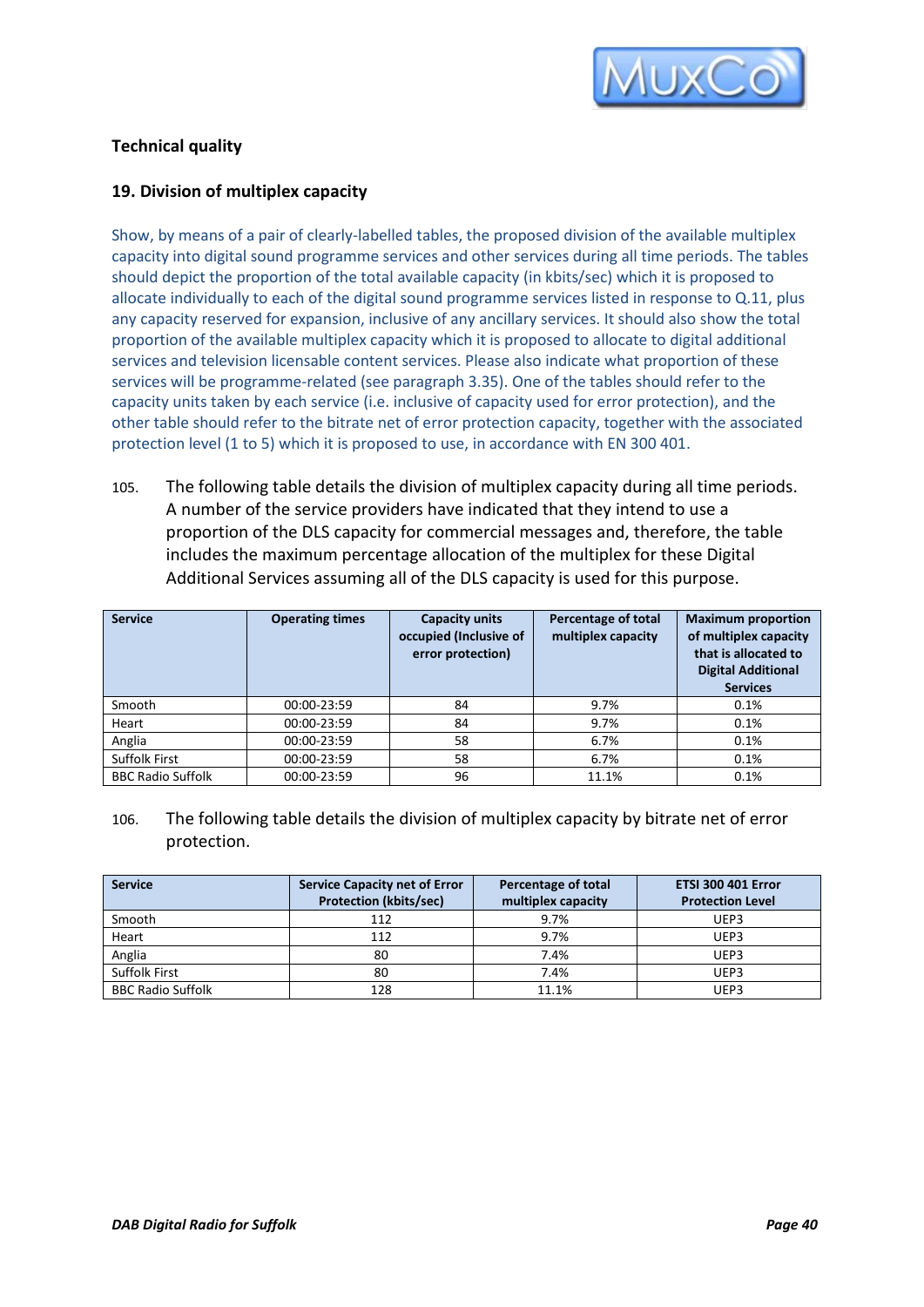

# **20. Basis of allocation of multiplex capacity**

On what basis have technical decisions on the allocation of multiplex capacity to each of the proposed digital sound programme services been made? How has the balance been determined between the number of services to be accommodated and the audio quality and robustness of reception which each will enjoy?

- 107. In allocating capacity between services, the following factors have been taken into account:
	- A need to provide a reasonable level of sound quality
	- To ensure robustness of reception
	- The wishes of individual service providers
	- The reserved capacity of the BBC
- 108. Our aim is to provide each service provider with the ability to broadcast in stereo. However, for smaller stations and new digital only services, a further decision that service providers need to make is the benefit of broadcasting in stereo, especially during the initial years of digital, versus the financial saving of broadcasting in quality mono. We confirm that the decisions on bit rate are those of each service provider.
- 109. We have chosen an error protection level of UEP 3 as it has been shown through widespread experience to give a good balance between CU allocation on the multiplex and robust reception.

# **21. Audio characteristics**

For each local digital sound programme service proposed to be provided, state whether it will be broadcast in 'stereo' or 'mono', and whether it will operate at 'full- rate coding' or 'halfrate coding'. The response to this question should be consistent with the proposed division of multiplex capacity set out in response to Q.19.

| <b>Service</b>           | Stereo / Mono | Coding           |
|--------------------------|---------------|------------------|
| Heart                    | Stereo        | <b>Full Rate</b> |
| Smooth Radio             | Stereo        | <b>Full Rate</b> |
| <b>Suffolk First</b>     | Mono          | <b>Full Rate</b> |
| Anglia                   | Mono          | <b>Full Rate</b> |
| <b>BBC Radio Suffolk</b> | Stereo        | <b>Full Rate</b> |